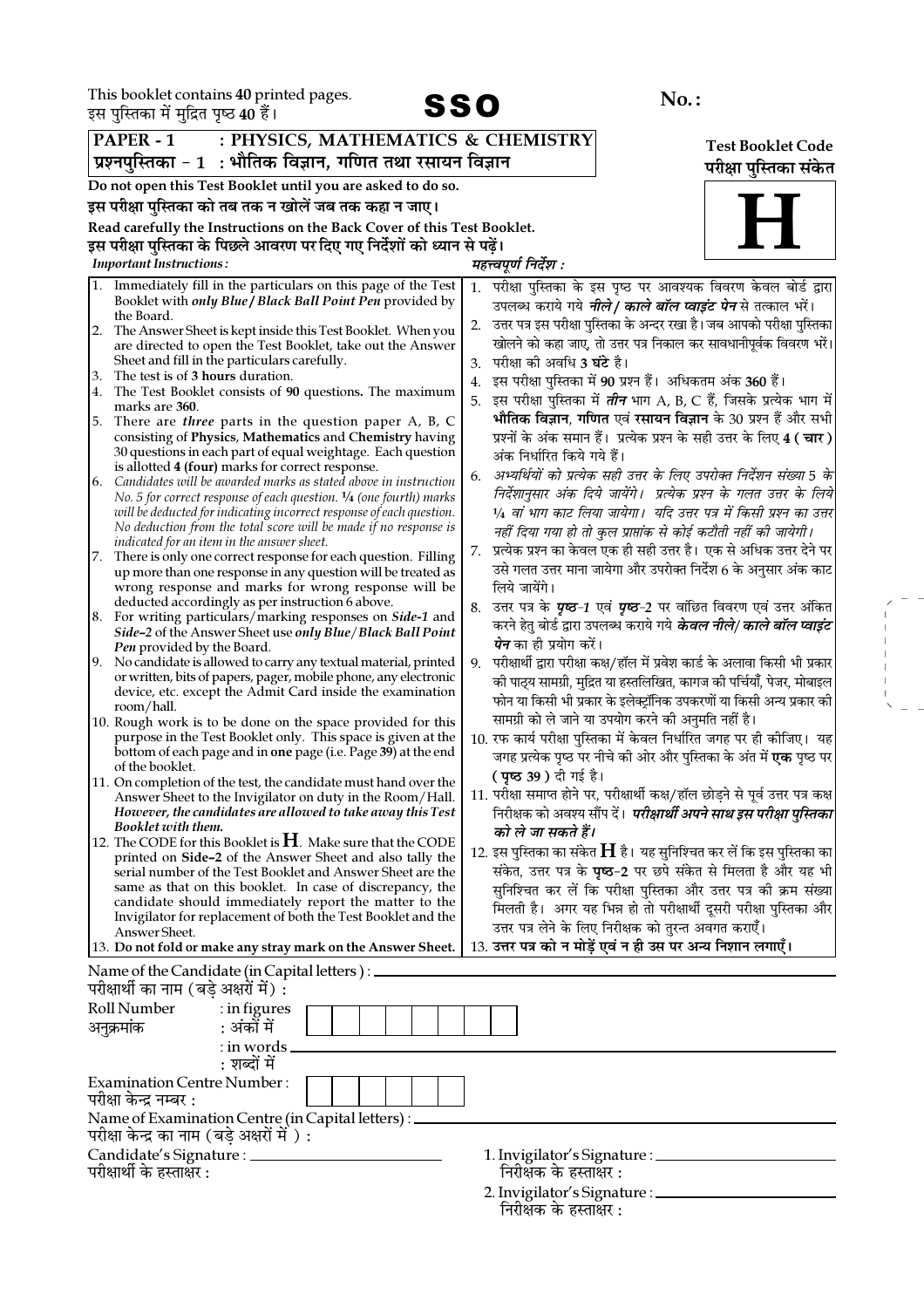# **PART A - PHYSICS** ALL THE GRAPHS GIVEN ARE SCHEMATIC AND NOT DRAWN TO SCALE.

- $1.$ A particle performs simple harmonic motion with amplitude A. Its speed is trebled at the instant that it is at a distance  $\frac{2A}{3}$  from equilibrium position. The new amplitude of the motion is :
	- $(1)$  $A\sqrt{3}$
	- $\frac{7A}{3}$  $(2)$
	- (3)  $\frac{A}{3}\sqrt{41}$
	- $(4)$  $3A$
- $2.$ For a common emitter configuration, if  $\alpha$  and  $\beta$  have their usual meanings, the incorrect relationship between  $\alpha$  and  $\beta$  $is:$
- भाग  $A \hat{A}$ मीतिक विज्ञान दिए गये सभी ग्राफ आरेखीय हैं और स्केल के अनुसार रेखांकित नहीं है।
- एक कण 'A' आयाम से सरल-आवर्त दोलन कर रहा  $1.$ है। जब यह अपने मूल-स्थान से  $\frac{2A}{3}$  पर पहुँचता है तब अचानक इसकी गति तिगुनी कर दी जाती है। तब इसका नया आयाम है:

 $A\sqrt{3}$  $(1)$  $(2)$  $\frac{A}{3}\sqrt{41}$  $(3)$  $(4)$  $3A$ 

उभयनिष्ठ-उत्सर्जक विन्यास के लिये  $\alpha$  तथा  $\beta$  के  $2.$ बीच निम्न में से कौनसा संबंध **गलत** है?  $\alpha$ तथा  $\beta$ चिह्न सामान्य मतलब वाले हैं :

(1) 
$$
\alpha = \frac{\beta}{1 + \beta}
$$
  
\n(2)  $\alpha = \frac{\beta^2}{1 + \beta^2}$   
\n(3)  $\frac{1}{\alpha} = \frac{1}{\beta} + 1$   
\n(4)  $\alpha = \frac{\beta}{1 - \beta}$   
\n(5)  $\alpha = \frac{\beta^2}{1 + \beta^2}$   
\n(6)  $\frac{1}{\alpha} = \frac{1}{\beta} + 1$   
\n(7)  $\alpha = \frac{\beta^2}{1 + \beta^2}$   
\n(8)  $\frac{1}{\alpha} = \frac{1}{\beta} + 1$   
\n(9)  $\alpha = \frac{\beta}{1 - \beta}$ 

 $H/Page$  2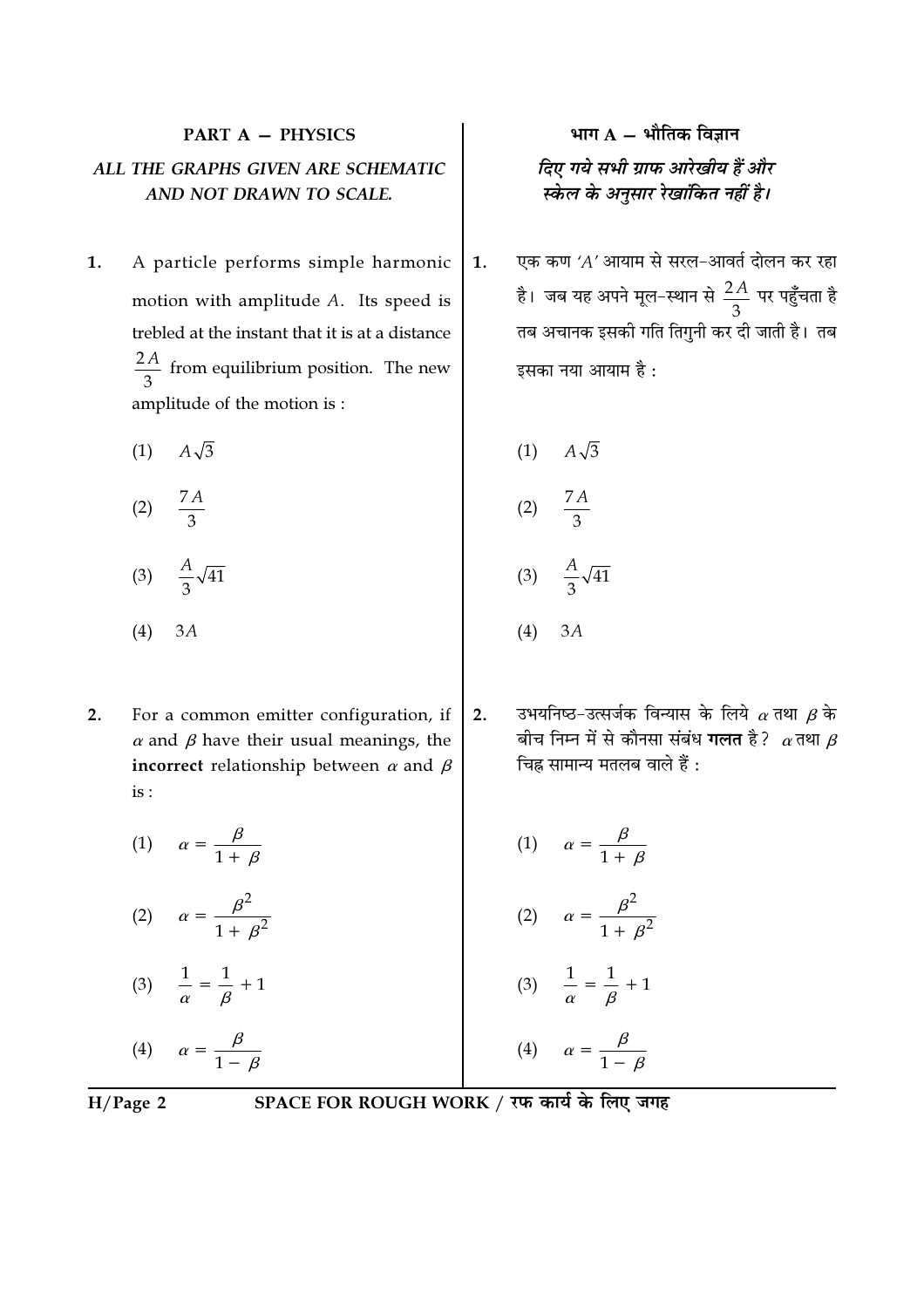- 3. A student measures the time period of 100 oscillations of a simple pendulum four times. The data set is 90 s, 91 s, 95 s and 92 s. If the minimum division in the measuring clock is 1 s, then the reported mean time should be:
	- $(1)$  $92 \pm 1.8$  s
	- $(2)$  $92 \pm 3$  s
	- $92 \pm 2$  s  $(3)$
	- $(4)$  $92 \pm 5.0 s$
- $4.$ If a, b, c, d are inputs to a gate and  $x$  is its output, then, as per the following time graph, the gate is :
- एक छात्र एक सरल-आवर्त-दोलक के 100 आवृत्तियों 3. का समय 4 बार मापता है और उनको 90 s, 91 s, 95 s और 92 s पाता है। इस्तेमाल की गई घडी का न्यूनतम अल्पांश 1 s है। तब मापे गये माध्य समय को उसे लिखना चाहिये :
	- $92 \pm 1.8$  s  $(1)$
	- $(2)$  $92 \pm 3$  s
	- $92 \pm 2$  s  $(3)$
	- $(4)$  $92 \pm 5.0 s$
- एक गेट में a, b, c, d इनपुट हैं और  $x$  आऊटपुट है।  $4.$ तब दिये गये टाइम-ग्राफ के अनुसार गेट है:



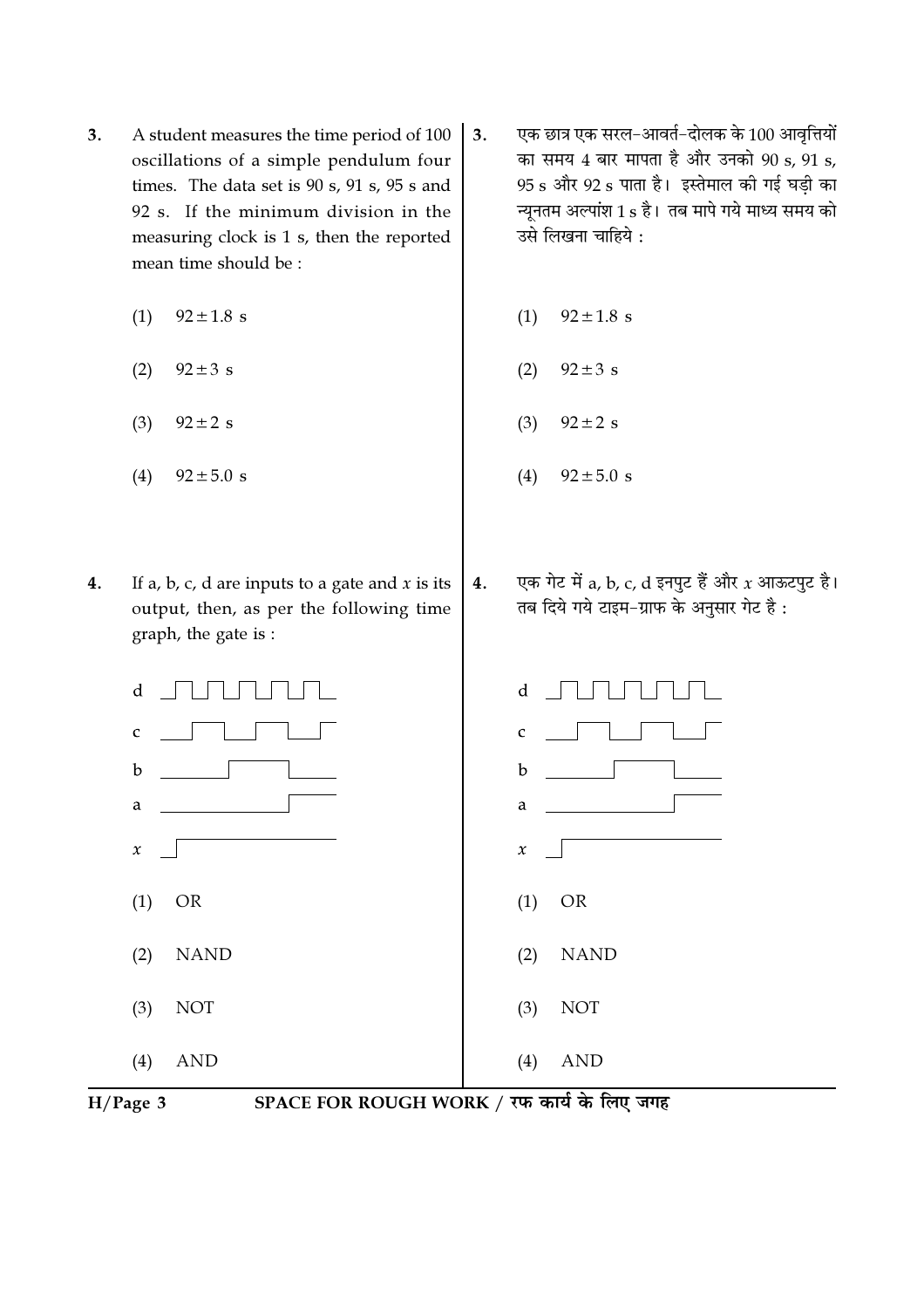5. A particle of mass  $m$  is moving along the side of a square of side  $'a'$ , with a uniform speed  $v$  in the  $x-y$  plane as shown in the figure:



Which of the following statements is false for the angular momentum  $\overrightarrow{L}$  about the origin?

(1) 
$$
\vec{L} = mv \left[ \frac{R}{\sqrt{2}} + a \right] \hat{k}
$$
 when the particle is moving from *B* to *C*.

(2) 
$$
\vec{L} = \frac{mv}{\sqrt{2}} R \hat{k}
$$
 when the particle is  
moving from *D* to *A*.

- (3)  $\vec{L} = -\frac{mv}{\sqrt{2}} R \hat{k}$  when the particle is moving from  $A$  to  $B$ .
- (4)  $\vec{L} = m v \left[ \frac{R}{\sqrt{2}} a \right] \hat{k}$  when the particle is moving from  $C$  to  $D$ .

चित्र में भुजा 'a' का वर्ग  $x$ - $y$  तल में है।  $m$  द्रव्यमान 5. का एक कण एकसमान गति,  $v$  से इस वर्ग की भुजा पर चल रहा है जैसा कि चित्र में दर्शाया गया है।



तब निम्न में से कौनसा कथन, इस कण के मूलबिंदु के गिर्द कोणीय आघूर्ण  $\overrightarrow{L}$  के लिये, **गलत** है ?

$$
(1) \quad \vec{L} = mv \left[ \frac{R}{\sqrt{2}} + a \right] \hat{k}, \text{ and } \vec{v} = \vec{E} \cdot \vec{E}
$$
\n
$$
C = \vec{v} \cdot \vec{E} \cdot \vec{E}
$$

- (2)  $\overrightarrow{L} = \frac{mv}{\sqrt{2}} R \overrightarrow{k}$ , जब कण *D* से *A* की ओर चल रहा है।
- (3)  $\overrightarrow{L} = -\frac{mv}{\sqrt{2}} R \hat{k}$ , जब कण A से B की ओर चल रहा है।
- (4)  $\vec{L} = mv \left[ \frac{R}{\sqrt{2}} a \right] \hat{k}$ , जब कण *C* से  $D$  की ओर चल रहा है।

 $H/Page 4$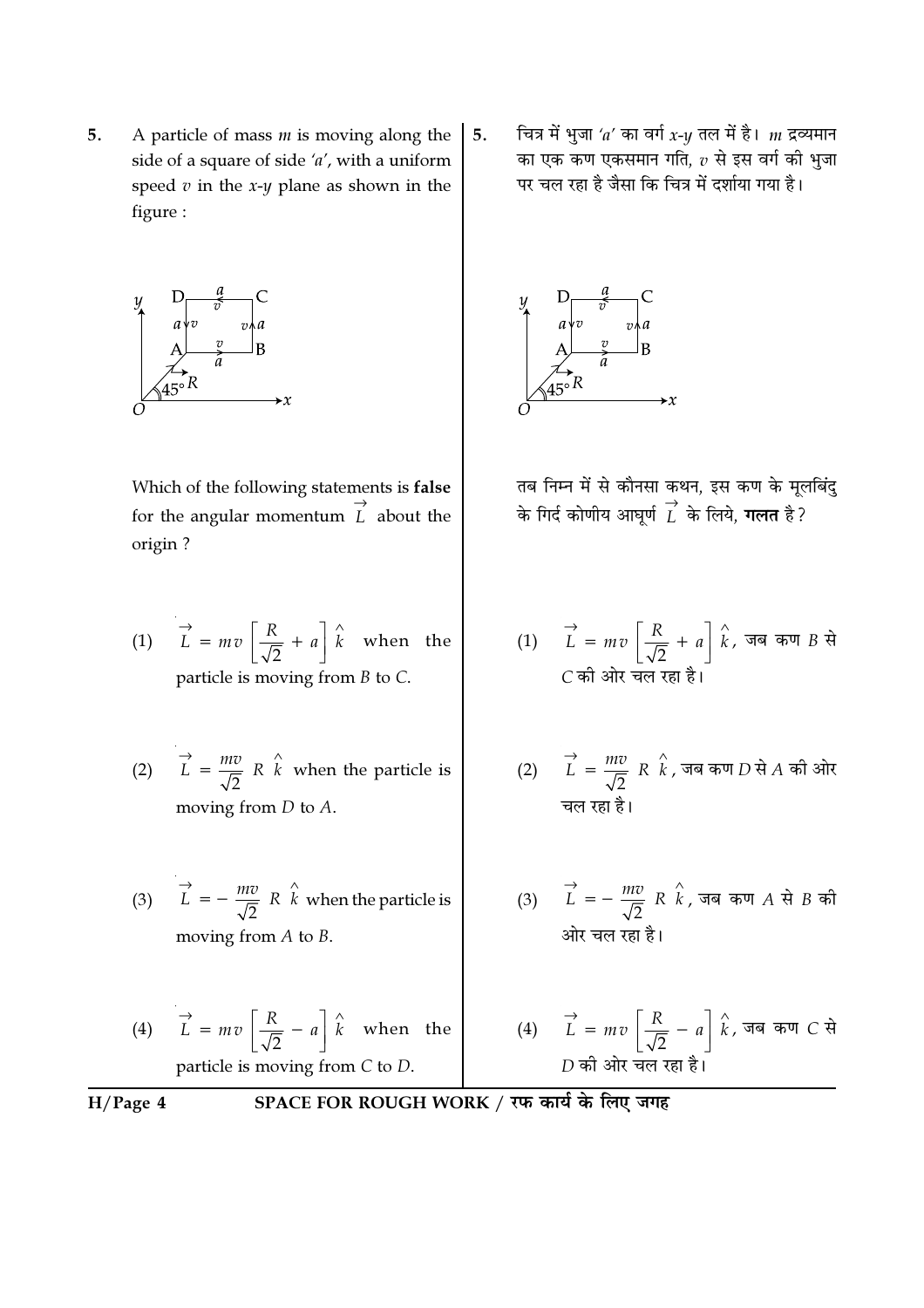- Choose the correct statement : 6.
	- In frequency modulation the  $(1)$ amplitude of the high frequency carrier wave is made to vary in proportion to the amplitude of the audio signal.
	- In frequency modulation the  $(2)$ amplitude of the high frequency carrier wave is made to vary in proportion to the frequency of the audio signal.
	- $(3)$ In amplitude modulation the amplitude of the high frequency carrier wave is made to vary in proportion to the amplitude of the audio signal.
	- In amplitude modulation the  $(4)$ frequency of the high frequency carrier wave is made to vary in proportion to the amplitude of the audio signal.
- 7. Radiation of wavelength  $\lambda$ , is incident on a photocell. The fastest emitted electron has speed  $v$ . If the wavelength is changed

to  $\frac{3\lambda}{4}$ , the speed of the fastest emitted electron will be :

(1)  $= v \left( \frac{4}{3} \right)^{\frac{1}{2}}$ (2)  $= v \left( \frac{3}{4} \right)^{\frac{1}{2}}$ (3)  $\Rightarrow v \left( \frac{4}{3} \right)^{\frac{1}{2}}$ (4)  $\langle v \frac{4}{3} \rangle^{\frac{1}{2}}$ 

सही कथन चनिये: 6.

- आवृत्ति माडुलन में उच्च आवृत्ति की वाहक  $(1)$ तरंग के आयाम में बदलाव ध्वनि सिग्नल के आयाम के अनुपाती है।
- आवृत्ति माडुलन में उच्च-आवृत्ति की वाहक  $(2)$ तरंग की आयाम में बदलाव ध्वनि सिग्नल की आवृत्ति के अनुपाती है।
- आयाम माडुलन में उच्च आवृत्ति की वाहक  $(3)$ तरंग के आयाम में बदलाव ध्वनि सिग्नल के आयाम के अनुपाती है।
- आयाम माडुलन में उच्च आवृत्ति की वाहक  $(4)$ तरंग की आवत्ति में बदलाव ध्वनि सिग्नल के आयाम के अनुपाती है।
- एक फोटो-सेल पर  $\lambda$  तरंगदैर्घ्य का प्रकाश आपतित 7. है। उत्सर्जित इलेक्ट्रॉन की अधिकतम गति ' $v'$  है। यदि तरंगदैर्घ्य $\frac{3\lambda}{4}$  हो तब उत्सर्जित इलेक्ट्रॉन की अधिकतम गति होगी :

(1) 
$$
= v \left(\frac{4}{3}\right)^{\frac{1}{2}}
$$
  
\n(2) 
$$
= v \left(\frac{3}{4}\right)^{\frac{1}{2}}
$$
  
\n(3) 
$$
> v \left(\frac{4}{3}\right)^{\frac{1}{2}}
$$
  
\n(4) 
$$
< v \left(\frac{4}{3}\right)^{\frac{1}{2}}
$$

 $H/Page 5$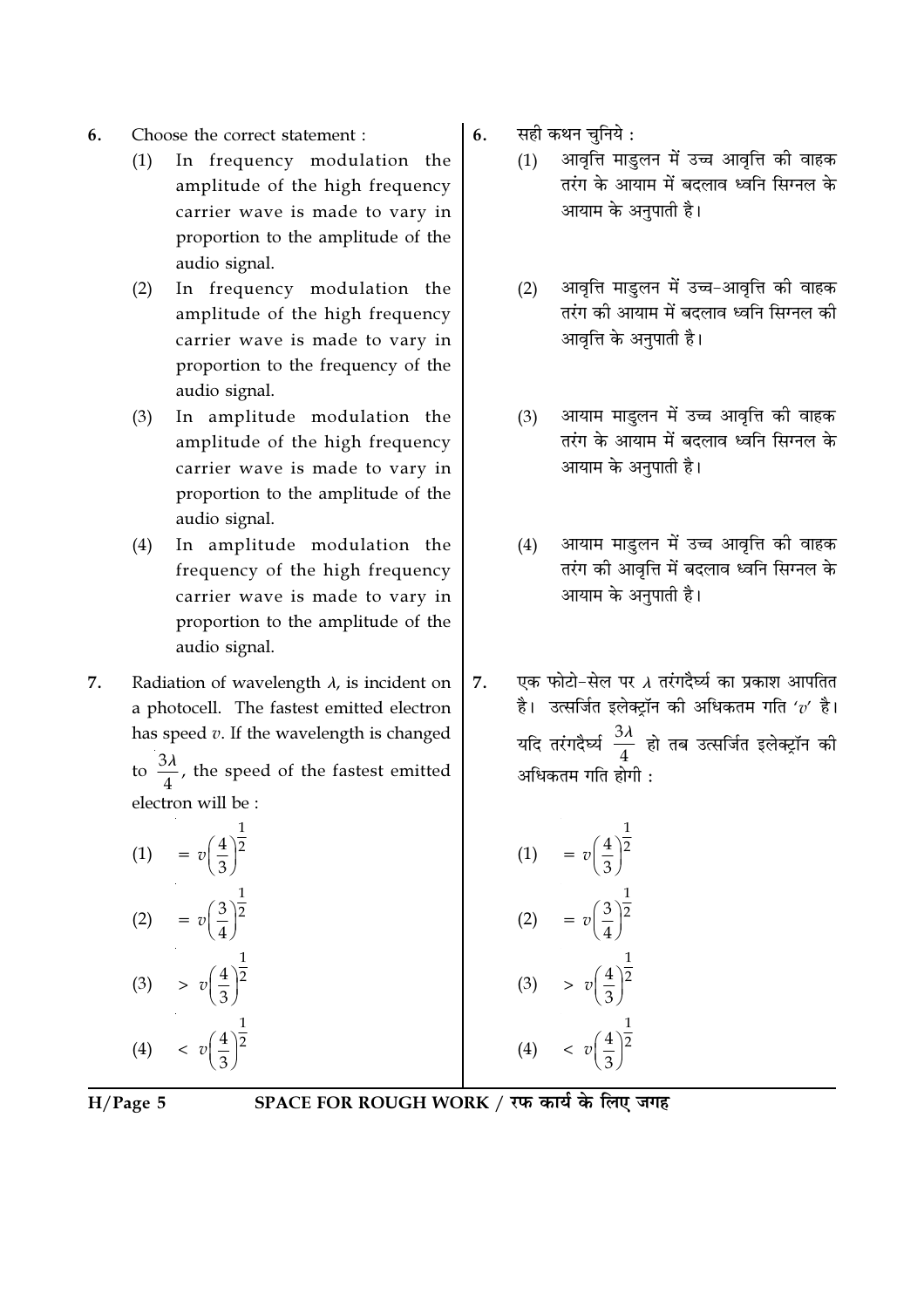8. Two identical wires A and B, each of length  $'l'$ , carry the same current *I*. Wire *A* is bent into a circle of radius  $R$  and wire  $B$  is bent to form a square of side 'a'. If  $B_A$  and  $B_B$ are the values of magnetic field at the centres of the circle and square respectively, then the ratio  $\frac{B_A}{B_B}$  is :

$$
(1) \quad \frac{\pi^2}{16}
$$

$$
(2) \quad \frac{\pi^2}{8\sqrt{2}}
$$

- $\frac{\pi^2}{8}$  $(3)$
- $(4)$
- 9. A pipe open at both ends has a fundamental frequency  $f$  in air. The pipe is dipped vertically in water so that half of it is in water. The fundamental frequency of the air column is now:
	- $(1)$  $2f$
	- $(2)$  $\mathbf f$
	- $(3)$  $(4)$

दो एकसमान तार A व B प्रत्येक की लम्बाई  $'l$ , में 8. समान धारा  $I$  प्रवाहित है।  $A$  को मोड़कर  $R$  त्रिज्या का एक वृत्त और  $B$  को मोड़कर भुजा 'a' का एक वर्ग बनाया जाता है। यदि  $B_A$  तथा  $B_B$  क्रमश: वृत्त के केन्द्र तथा वर्ग के केन्द्र पर चुम्बकीय क्षेत्र हैं, तब अनुपात $\frac{B_A}{B_B}$  होगा :

$$
(1) \quad \frac{\pi^2}{16}
$$
\n
$$
(2) \quad \frac{\pi^2}{8\sqrt{2}}
$$
\n
$$
(3) \quad \frac{\pi^2}{8}
$$

 $(4)$ 

- दोनों सिरों पर खुले एक पाइप की वायु में 9. मूल-आवृत्ति 'f' है। पाइप को ऊर्ध्वाधर उसकी .<br>आधी-लम्बाई तक पानी में डुबाया जाता है। तब इसमें बचे वायु-कालम की मूल आवृत्ति होगी :
- $2f$  $(1)$  $(2)$  $(3)$

 $H/Page 6$ 

SPACE FOR ROUGH WORK / रफ कार्य के लिए जगह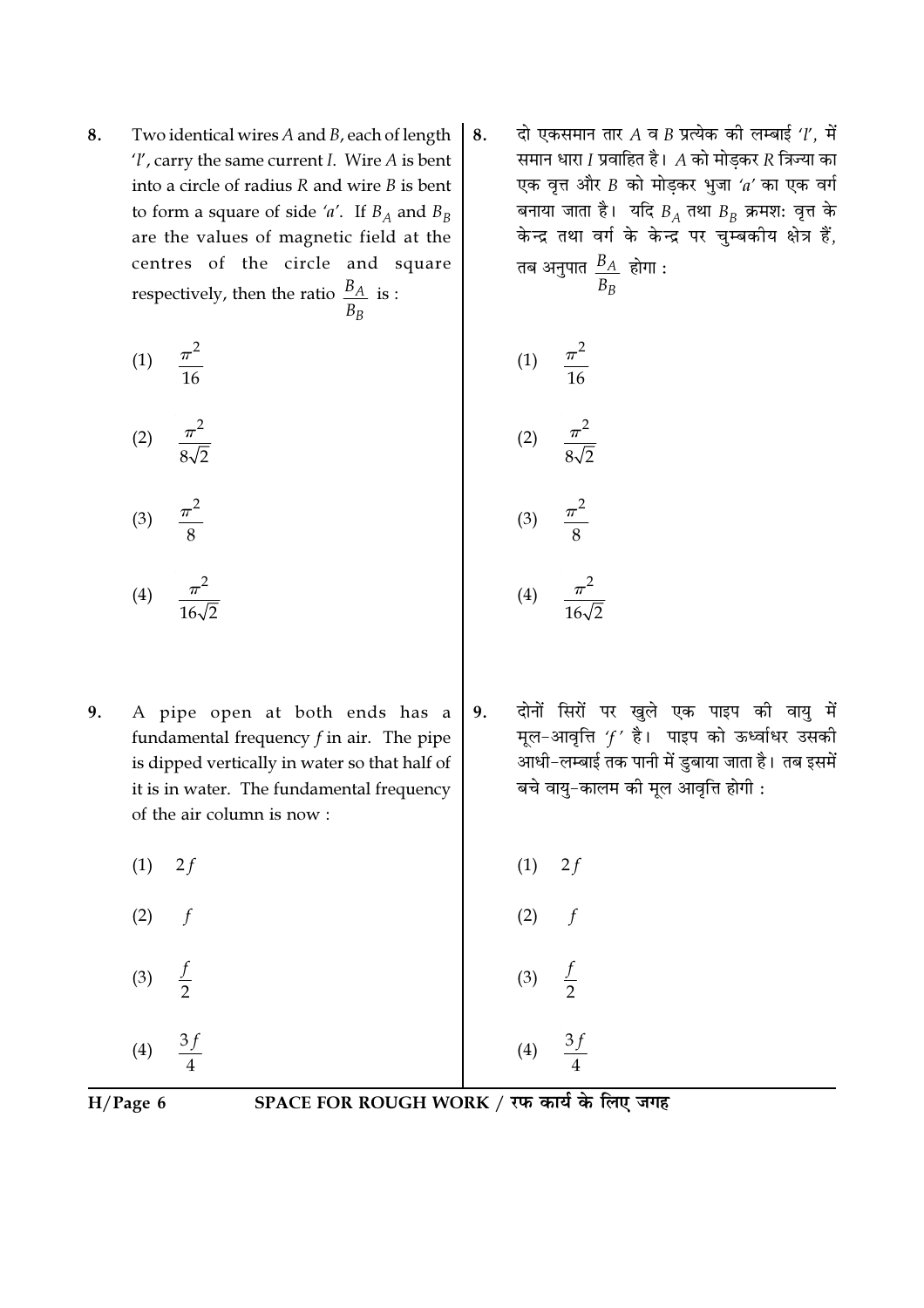The region between two concentric spheres 10. of radii 'a' and 'b', respectively (see figure), has volume charge density  $\rho = \frac{A}{A}$ , where  $A$  is a constant and  $r$  is the distance from the centre. At the centre of the spheres is a point charge  $Q$ . The value of  $A$  such that the electric field in the region between the spheres will be constant, is:



- An arc lamp requires a direct current of 11. 10 A at 80 V to function. If it is connected to a 220 V (rms), 50 Hz AC supply, the series inductor needed for it to work is close to:
	- $0.044$  H  $(1)$
	- $0.065$  H  $(2)$
	- $(3)$ 80 H

 $(4)$  $0.08$  H

त्रिज्या 'a' तथा 'b' के दो एक-केन्द्री गोलों के (चित्र 10. देखिये) बीच के स्थान में आयतन आवेश-घनत्व  $\rho = \frac{A}{r}$  है, जहाँ A स्थिरांक है तथा  $r$  केन्द्र से दूरी है। गोलों के केन्द्र पर एक बिन्दु-आवेश  $Q$  है। 'A' का वह मान बतायें जिससे गोलों के बीच के स्थान में एकसमान वैद्युत-क्षेत्र हो:



- एक आर्क लैम्प को प्रकाशित करने के लिये 80 V पर 11.  $10 \text{ A}$  की दिष्ट धारा (DC) की आवश्यकता होती है। उसी आर्क को 220 V (rms) 50 Hz प्रत्यावर्ती धारा (AC) से चलाने के लिये श्रेणी में लगने वाले प्रेरकत्व का मान है :
	- $0.044$  H  $(1)$
	- $0.065$  H  $(2)$
	- 80 H  $(3)$
	- $(4)$  $0.08$  H

 $H/Page$  7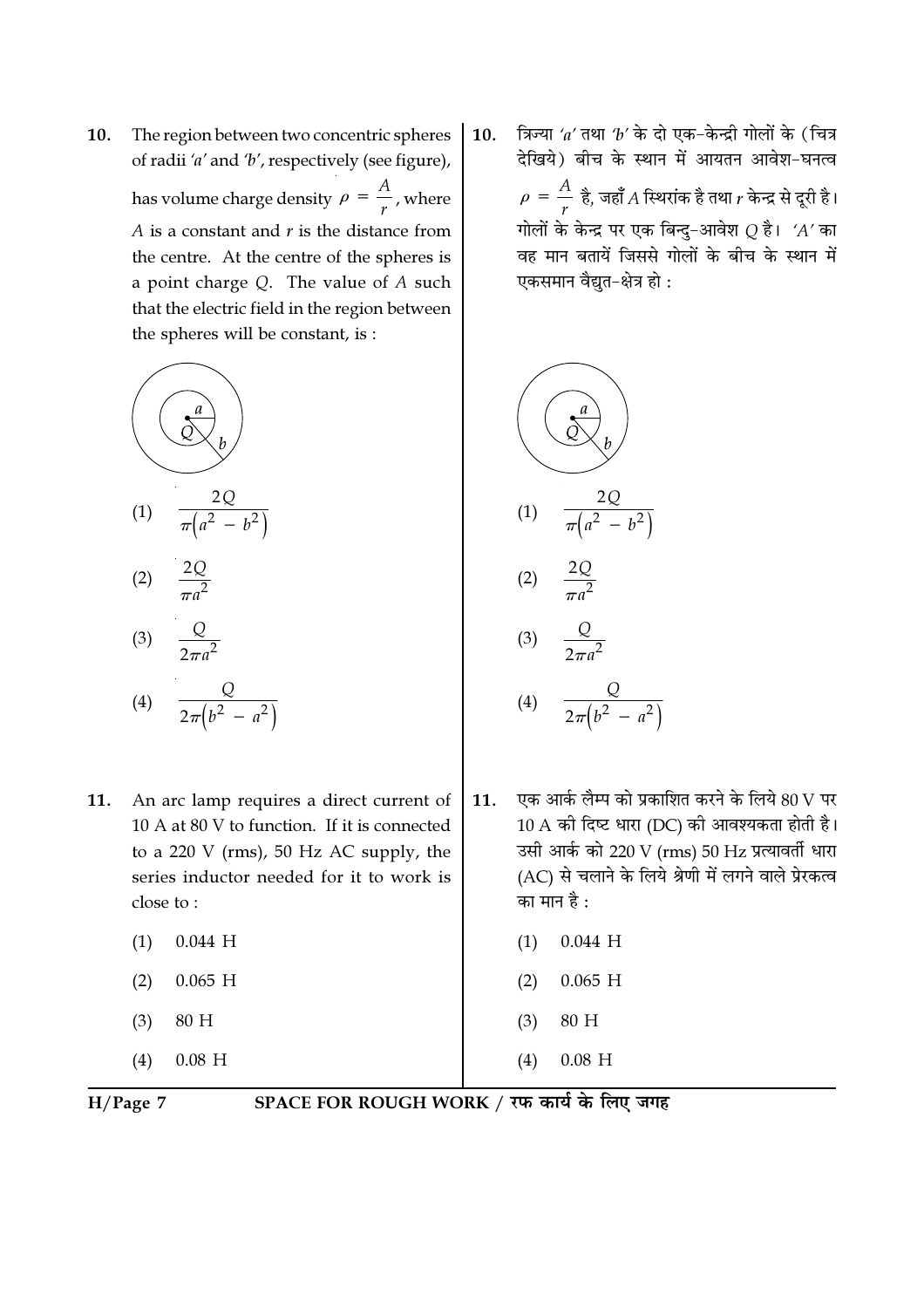$12.$  $'n'$  moles of an ideal gas undergoes a process  $A \rightarrow B$  as shown in the figure. The maximum temperature of the gas during the process will be :





 $\frac{9 P_0 V_0}{4 nR}$  $(3)$ 

$$
(4) \qquad \frac{3\ P_0 V_0}{2nR}
$$

- $13.$ A person trying to lose weight by burning fat lifts a mass of 10 kg upto a height of 1 m 1000 times. Assume that the potential energy lost each time he lowers the mass is dissipated. How much fat will he use up considering the work done only when the weight is lifted up? Fat supplies  $3.8 \times 10^7$  J of energy per kg which is converted to mechanical energy with a 20% efficiency rate. Take  $g = 9.8$  ms<sup>-2</sup>:
	- $9.89 \times 10^{-3}$  kg  $(1)$
	- $12.89 \times 10^{-3}$  kg  $(2)$
	- $(3)$  $2.45 \times 10^{-3}$  kg
	- $6.45 \times 10^{-3}$  kg  $(4)$

'n' मोल आदर्श गैस एक प्रक्रम  $A\rightarrow B$  से गुज़रती है  $12.$ (चित्र देखिये)। इस प्रक्रम के दौरान उसका अधिकतम तापमान होगा $\cdot$ 



- एक भारोत्तोलक भार को पहले ऊपर और फिर नीचे  $13.$ तक लाता है। यह माना जाता है कि सिर्फ भार को ऊपर ले जाने में कार्य होता है और नीचे लाने में स्थितिज ऊर्जा का ह्वास होता है। शरीर की वसा ऊर्जा देती है जो यांत्रिकीय ऊर्जा में बदलती है। मान लें कि वसा द्वारा दी गई ऊर्जा  $3.8 \times 10^7$  J प्रति kg भार है, तथा इसका मात्र 20% यांत्रिकीय ऊर्जा में बदलता है। अब यदि एक भारोत्तोलक 10 kg के भार को 1000 बार 1 m की ऊँँचाई तक ऊपर और नीचे करता है तब उसके शरीर से वसा का क्षय है:  $(g=9.8 \text{ ms}^{-2} \text{ m})$ 
	- $9.89 \times 10^{-3}$  kg  $(1)$
	- (2)  $12.89 \times 10^{-3}$  kg
	- $2.45 \times 10^{-3}$  kg  $(3)$
	- $6.45 \times 10^{-3}$  kg  $(4)$

$$
H/Page 8
$$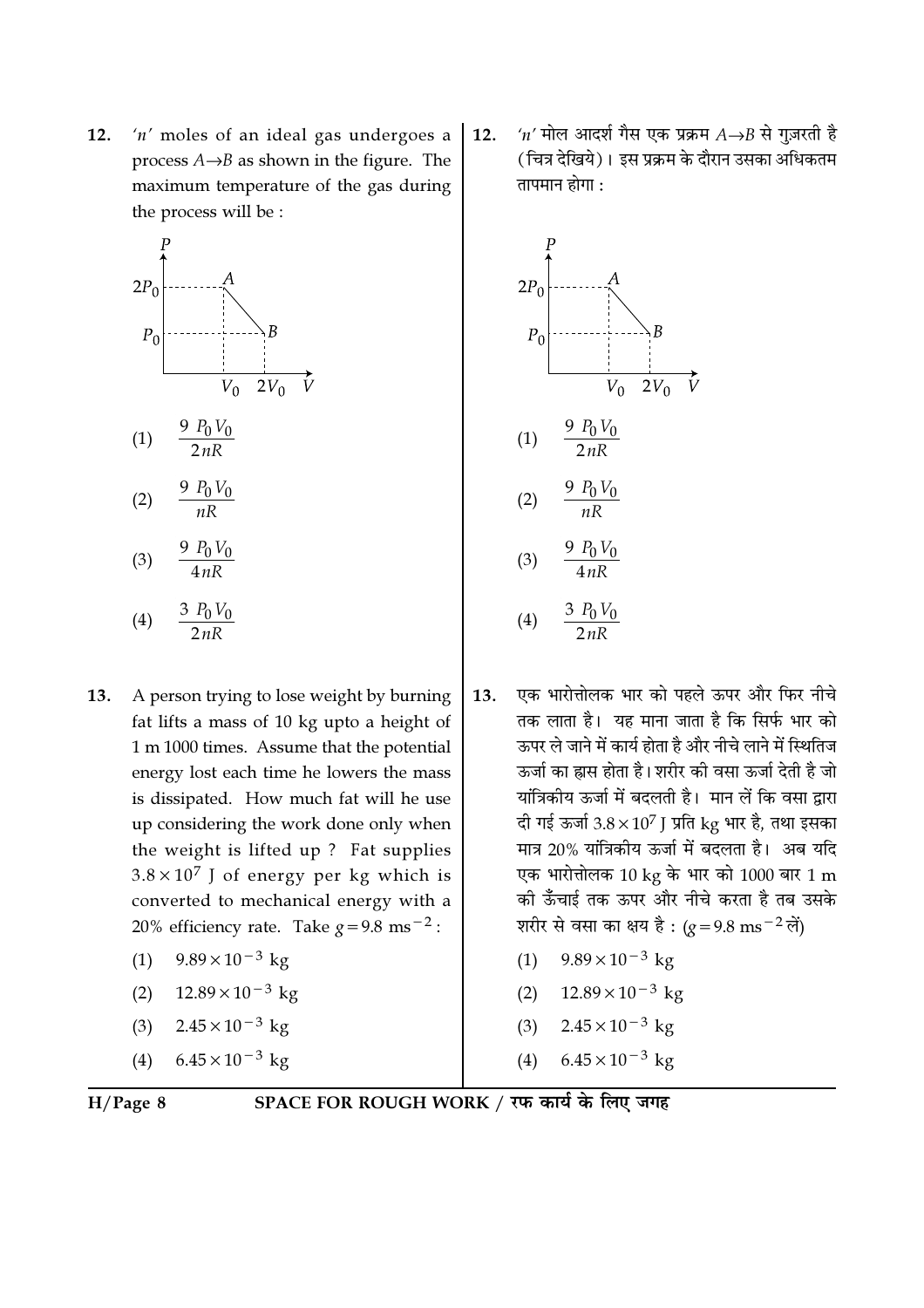A point particle of mass  $m$ , moves along 14. the uniformly rough track PQR as shown in the figure. The coefficient of friction, between the particle and the rough track equals  $\mu$ . The particle is released, from rest, from the point P and it comes to rest at a point R. The energies, lost by the ball, over the parts, PQ and QR, of the track, are equal to each other, and no energy is lost when particle changes direction from PQ to QR.

> The values of the coefficient of friction  $\mu$ and the distance  $x(=\overline{QR})$ , are, respectively close to:

 $m'$ द्रव्यमान का एक बिंदु कण एक खुरदरे पथ PQR 14. (चित्र देखिये) पर चल रहा है। कण और पथ के बीच घर्षण गुणांक  $\mu$  है। कण P से छोडे जाने के बाद R पर पहुँच कर रुक जाता है। पथ के भाग PQ और QR पर चलने में कण द्वारा खर्च की गई ऊर्जाएँ बराबर हैं। PQ से QR पर होने वाले दिशा बदलाव में कोई ऊर्जा खर्च नहीं होती।

तब  $\mu$  और दूरी  $x(=\overline{QR})$  के मान लगभग हैं क्रमशः :



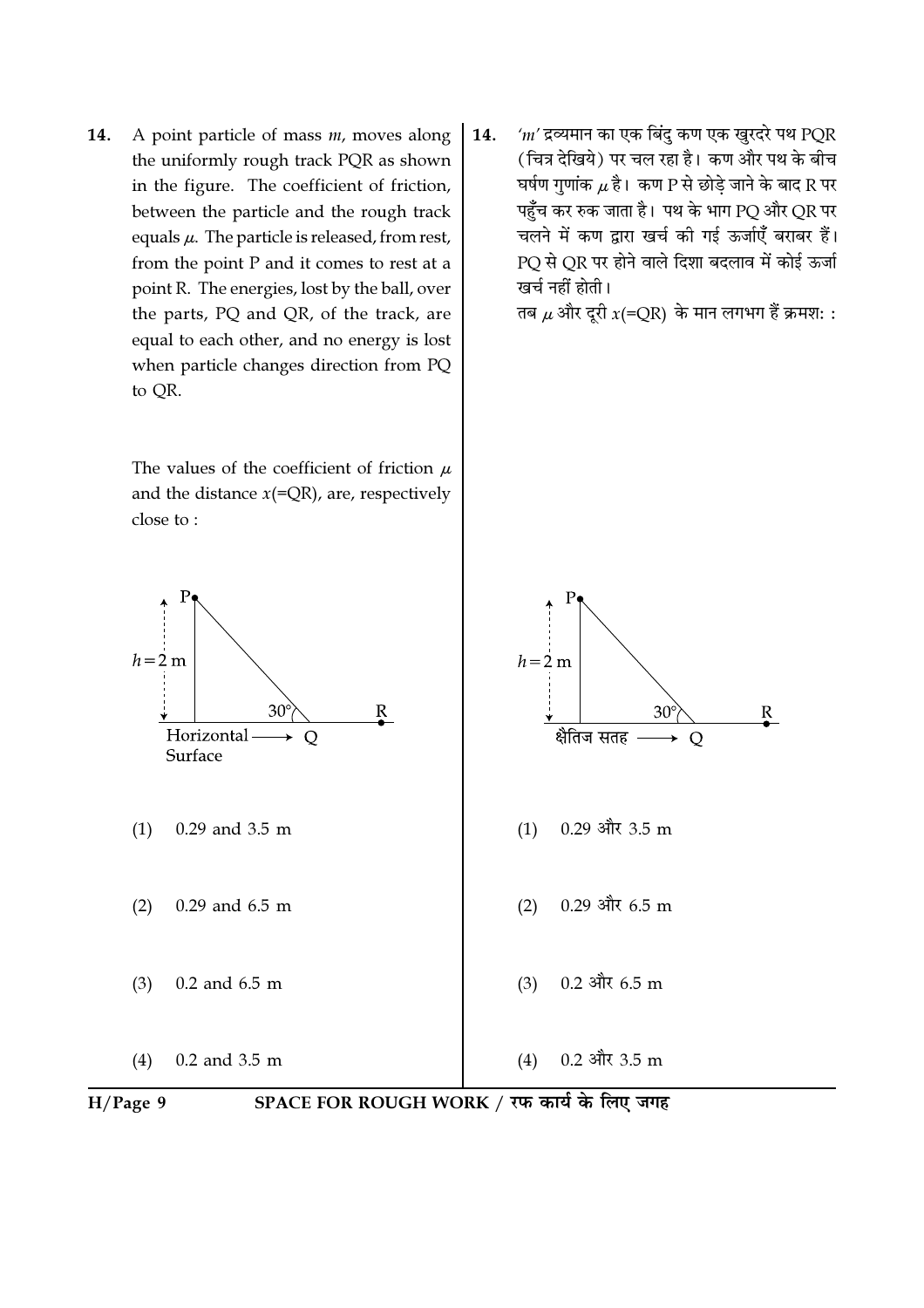- The temperature dependence of resistances 15. of Cu and undoped Si in the temperature range 300-400 K, is best described by :
	- Linear increase for Cu, exponential  $(1)$ decrease for Si.
	- Linear decrease for Cu, linear  $(2)$ decrease for Si.
	- Linear increase for Cu, linear  $(3)$ increase for Si.
	- Linear increase for Cu, exponential  $(4)$ increase for Si.
- $16.$ Arrange the following electromagnetic radiations per quantum in the order of increasing energy:
	- $A:Blue$  light B: Yellow light
	- $C: X-ray$ D: Radiowave.
	- $(1)$  C, A, B, D
	- B, A, D, C  $(2)$
	- $(3)$ D, B, A, C
	- $(4)$ A, B, D, C
- 17. A galvanometer having a coil resistance of 100  $\Omega$  gives a full scale deflection, when a current of 1 mA is passed through it. The value of the resistance, which can convert this galvanometer into ammeter giving a full scale deflection for a current of 10 A, is:
	- $0.1 \Omega$  $(1)$  $3\Omega$  $(2)$  $(3)$  $0.01 \Omega$
	- $(4)$  $2 \Omega$
- ताँबा तथा अमादित (undoped) सिलिकान के 15. प्रतिरोधों की उनके तापमान पर निर्भरता, 300-400 K तापमान अंतराल में. के लिये सही कथन है:
	- ताँबा के लिये रेखीय बढ़ाव तथा सिलिकान के  $(1)$ लिये चरघातांकी घटाव।
	- ताँबा के लिये रेखीय घटाव तथा सिलिकान के  $(2)$ लिये रेखीय घटाव।
	- ताँबा के लिये रेखीय बढाव तथा सिलिकान के  $(3)$ लिये रेखीय बढ़ाव।
	- ताँबा के लिये रेखीय बढाव तथा सिलिकान के  $(4)$ लिये चरघातांकी बढ़ाव।
- निम्न प्रति क्वांटम वैद्यत-चम्बकीय विकिरणों को उनकी 16. ऊर्जा के बढते हुए क्रम में लगायें :
	- $B:$  पीला प्रकाश  $A:$ नीला प्रकाश  $C: X$  - किरणें  $D: \overline{\mathcal{X}}$ डियो तरंग  $(1)$  C, A, B, D  $(2)$  B, A, D, C  $(3)$  D, B, A, C  $(4)$  A, B, D, C
- एक गैल्वेनोमीटर के काइल का प्रतिरोध 100  $\Omega$  है। 17. 1 mA धारा प्रवाहित करने पर इसमें फुल-स्केल विक्षेप मिलता है। इस गैल्वेनोमीटर को 10 A के एमीटर में बदलने के लिये जो प्रतिरोध लगाना होगा वह है :

| (1) | $0.1 \Omega$  |
|-----|---------------|
| (2) | $3\Omega$     |
| (3) | $0.01 \Omega$ |
| (4) | $2\Omega$     |

 $H/Page$  10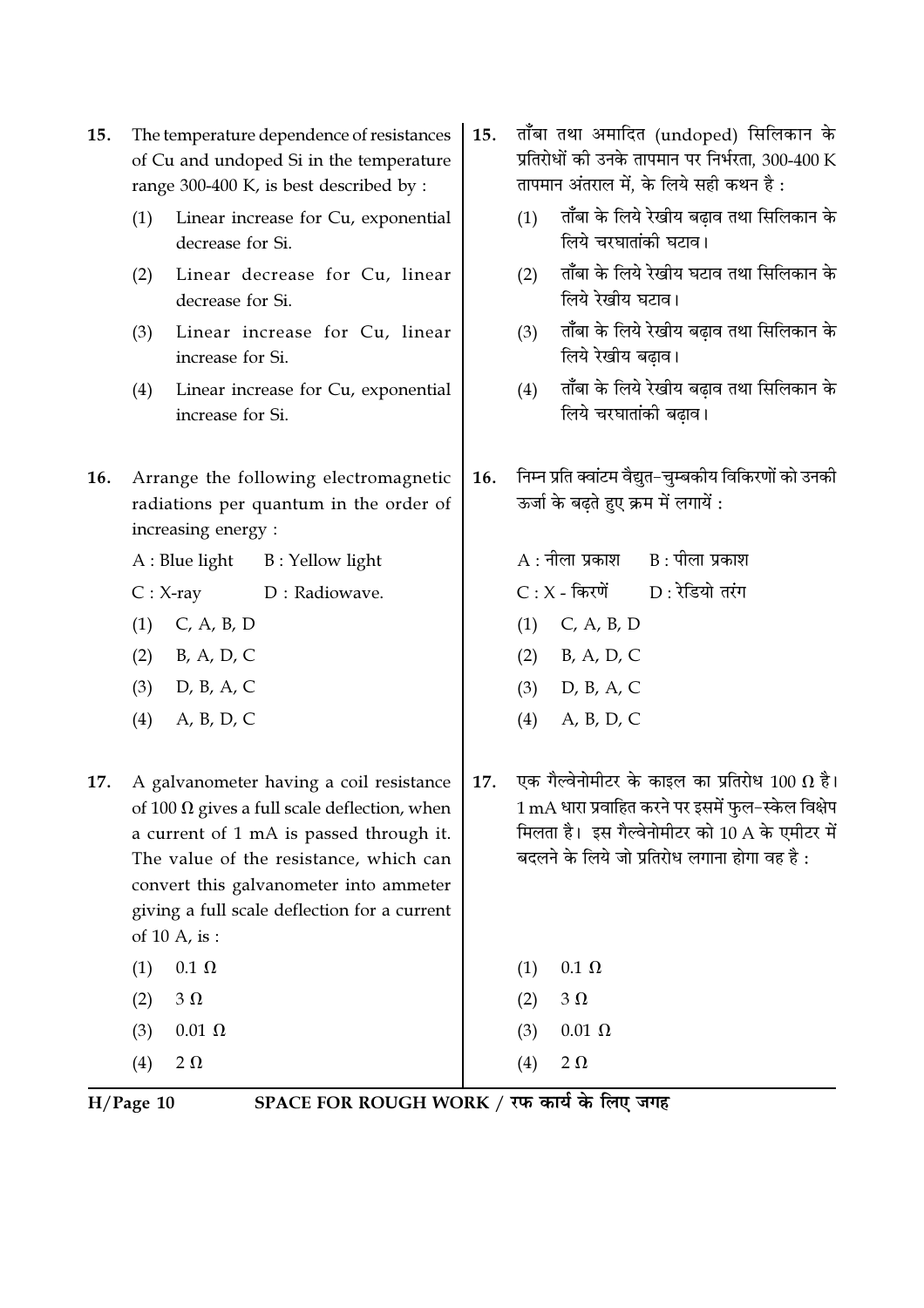- Half-lives of two radioactive elements 18. A and B are 20 minutes and 40 minutes, respectively. Initially, the samples have equal number of nuclei. After 80 minutes, the ratio of decayed numbers of A and B nuclei will be:
	- $(1)$  $1:4$
	- $5:4$  $(2)$
	- $(3)$  $1:16$
	- $4:1$  $(4)$
- Identify the semiconductor devices whose **19.** characteristics are given below, in the order (a), (b), (c), (d) :



- Solar cell, Light dependent  $(1)$ resistance, Zener diode, Simple diode
- $(2)$ Zener diode, Solar cell, Simple diode, Light dependent resistance
- $(3)$ Simple diode, Zener diode, Solar cell, Light dependent resistance
- $(4)$ Zener diode, Simple diode, Light dependent resistance, Solar cell
- दो रेडियोधर्मी तत्व A तथा B की अर्द्धआयु क्रमश: 18. 20 min तथा 40 min हैं। प्रारंभ में दोनों के नमूनों में नाभिकों की संख्या बराबर है। 80 min के उपरांत A तथा B के क्षय हुए नाभिकों की संख्या का अनुपात होगा :
	- $1:4$  $(1)$
	- $(2)$  $5:4$
	- $(3)$  $1:16$
	- $(4)$  $4:1$
- चित्र (a), (b), (c), (d) देखकर निर्धारित करें कि ये 19. चित्र क्रमश: किन सेमीकन्डक्टर डिवाईस के अभिलक्षणिक ग्राफ हैं?



- सोलर सेल, LDR (लाईट डिपेन्डेन्ट रेजिस्टेन्स),  $(1)$ जीनर डायोड. साधारण डायोड
- जीनर डायोड, सोलर सेल, साधारण डायोड,  $(2)$ LDR (लाईट डिपेन्डेन्ट रेजिस्टेन्स)
- साधारण डायोड, जीनर डायोड, सोलर सेल,  $(3)$ LDR (लाईट डिपेन्डेन्ट रेजिस्टेन्स)
- जीनर डायोड, साधारण डायोड, LDR (लाईट  $(4)$ डिपेन्डेन्ट रेजिस्टेन्स). सोलर सेल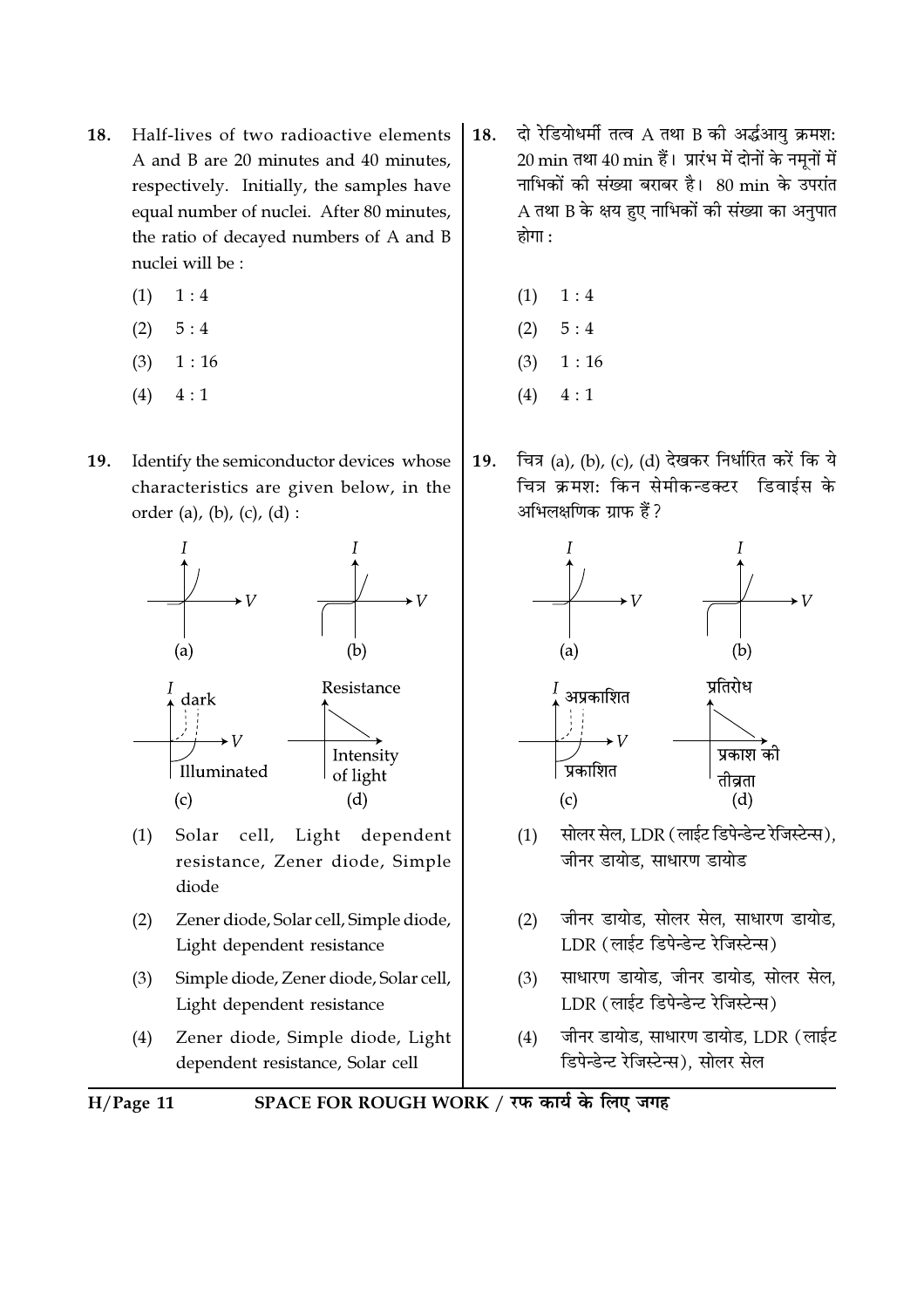A combination of capacitors is set up as 20. shown in the figure. The magnitude of the electric field, due to a point charge  $Q$ (having a charge equal to the sum of the charges on the 4  $\mu$ F and 9  $\mu$ F capacitors), at a point distant 30 m from it, would equal:



- 21. A satellite is revolving in a circular orbit at a height 'h' from the earth's surface (radius of earth  $R$ ;  $h < R$ ). The minimum increase in its orbital velocity required, so that the satellite could escape from the earth's gravitational field, is close to: (Neglect the effect of atmosphere.)
	- $\sqrt{gR/2}$  $(1)$
	- $\sqrt{gR}(\sqrt{2}-1)$  $(2)$
	- $\sqrt{2 gR}$  $(3)$
	- $\sqrt{gR}$  $(4)$

संधारित्रों से बने एक परिपथ को चित्र में दिखाया गया 20. है। एक बिन्दु-आवेश  $Q$  (जिसका मान 4  $\mu$ F तथा 9  $\mu$ F वाले संधारित्रों के कुल आवेशों के बराबर है) के द्वारा 30 m दूरी पर वैद्युत-क्षेत्र का परिमाण होगा :



पृथ्वी की सतह से ' $h$ ' ऊँचाई पर एक उपग्रह वृत्ताकार  $21.$ 

 $360$  N/C

 $(4)$ 

पथ पर चक्कर काट रहा है (पृथ्वी की त्रिज्या  $R$  तथा  $h$ <<R) । पृथ्वी के गुरुत्व क्षेत्र से पलायन करने के लिये इसकी कक्षीय गति में आवश्यक न्यूनतम बदलाव है: (वायुमंडलीय प्रभाव को नगण्य लीजिए।)

(1) 
$$
\sqrt{gR/2}
$$
  
\n(2)  $\sqrt{gR} (\sqrt{2} - 1)$   
\n(3)  $\sqrt{2 gR}$   
\n(4)  $\sqrt{gR}$ 

 $H/Page$  12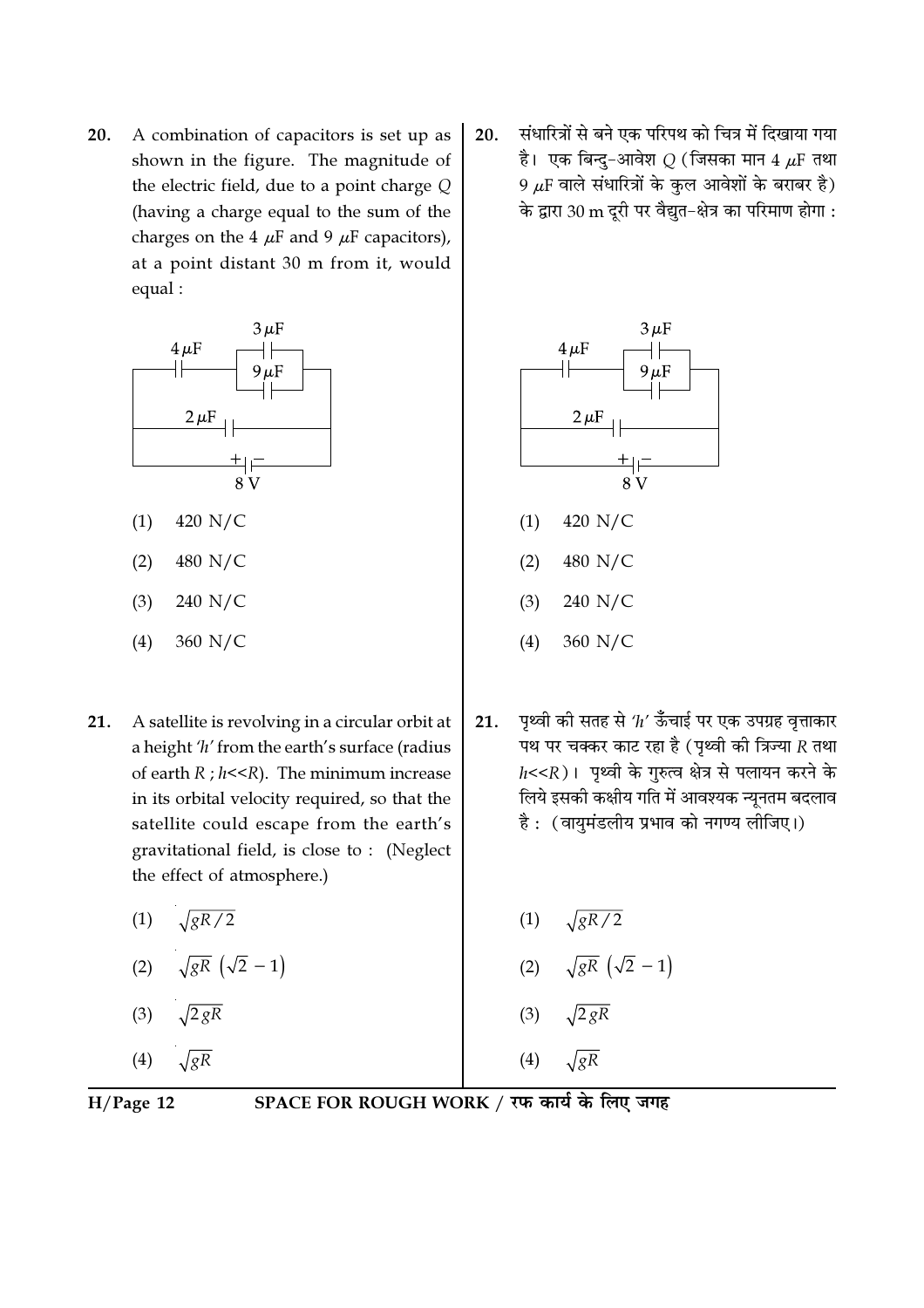- A screw gauge with a pitch of 0.5 mm and  $22.$ a circular scale with 50 divisions is used to measure the thickness of a thin sheet of Aluminium. Before starting the measurement, it is found that when the two jaws of the screw gauge are brought in contact, the 45<sup>th</sup> division coincides with the main scale line and that the zero of the main scale is barely visible. What is the thickness of the sheet if the main scale reading is 0.5 mm and the 25<sup>th</sup> division coincides with the main scale line?
	- $(1)$  $0.70$  mm
	- $0.50$  mm  $(2)$
	- $0.75$  mm  $(3)$
	- $(4)$  $0.80$  mm
- A roller is made by joining together two  $23.$ cones at their vertices O. It is kept on two rails AB and CD which are placed asymmetrically (see figure), with its axis perpendicular to CD and its centre O at the centre of line joining AB and CD (see figure). It is given a light push so that it starts rolling with its centre O moving parallel to CD in the direction shown. As it moves, the roller will tend to:



- go straight.  $(1)$
- turn left and right alternately.  $(2)$
- $(3)$ turn left.
- $(4)$ turn right.



- एक स्क्रू-गेज का पिच 0.5 mm है और उसके वृत्तीय- $22.$ स्केल पर 50 भाग हैं। इसके द्वारा एक पतली अल्युमीनियम शीट की मोटाई मापी गई। माप लेने के पूर्व यह पाया गया कि जब स्क्रू-गेज के दो जॉवों को सम्पर्क में लाया जाता है तब 45 वां भाग मुख्य स्केल लाईन के संपाती होता है और मुख्य स्केल का शून्य (0) मुश्किल से दिखता है। मुख्य स्केल का पाठ्यांक यदि 0.5 mm तथा 25 वां भाग मुख्य स्केल लाईन के संपाती हो. तो शीट की मोटाई क्या होगी ?
	- $(1)$  $0.70$  mm
	- $0.50$  mm  $(2)$
	- $0.75$  mm  $(3)$
	- $0.80$  mm  $(4)$
- दो शंक को उनके शीर्ष O पर जोडकर एक रोलर  $23.$ बनाया गया है और उसे AB व CD रेल पर असममित रखा गया है (चित्र देखिये)। रोलर का अक्ष CD से लम्बवत है और O दोनों रेल के बीचोबीच है। हल्के से धकेलने पर रोलर रेल पर इस प्रकार लुढकना आरम्भ करता है कि O का चालन CD के समांतर है (चित्र देखिये)। चालित हो जाने के बाद यह रोलर  $\cdot$



- सीधा चलता रहेगा।  $(1)$
- बायें तथा दायें क्रमश: मुडता रहेगा।  $(2)$
- बाँयीं ओर मुड़ेगा।  $(3)$
- दायीं ओर मुडेगा।  $(4)$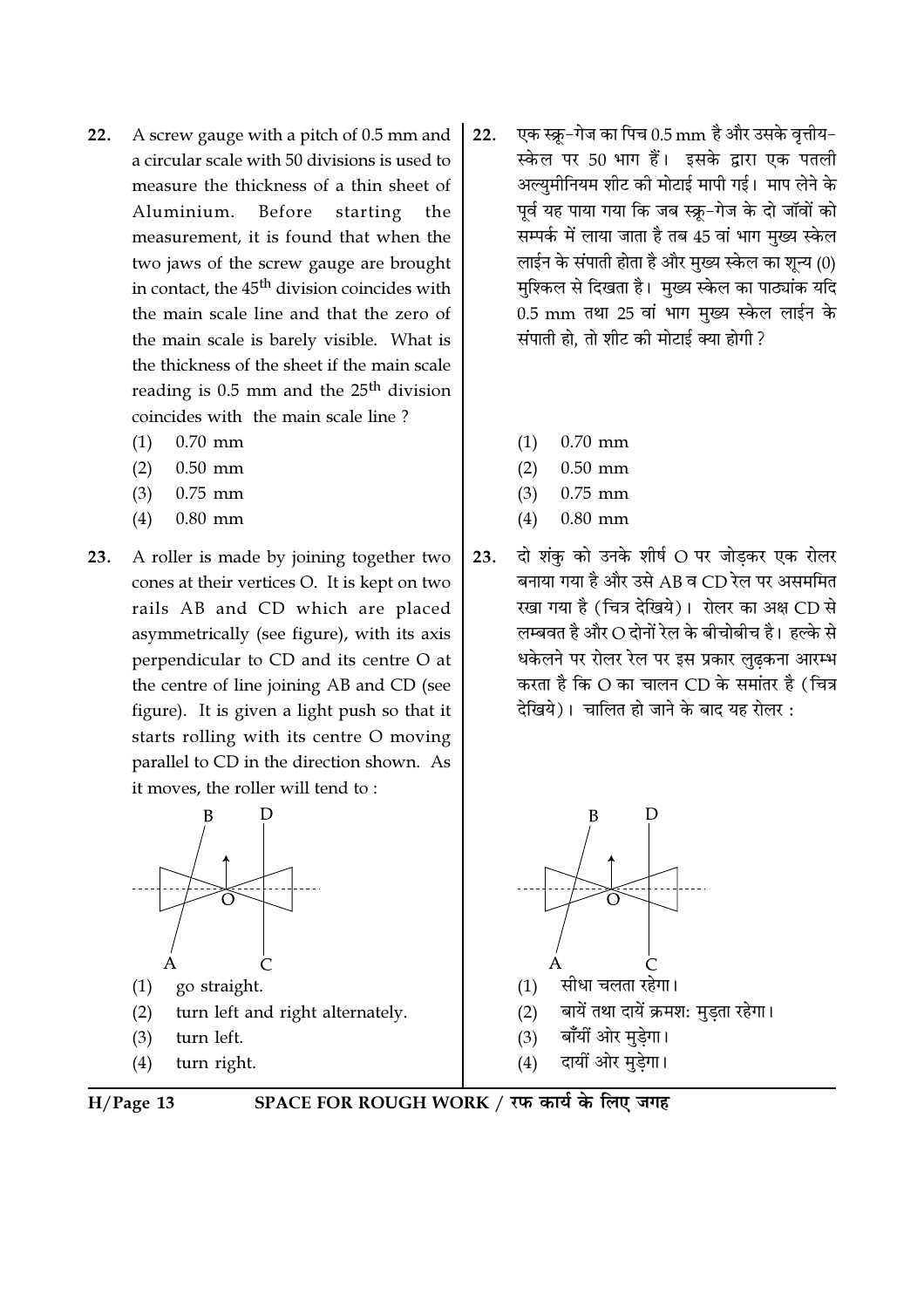24. Hysteresis loops for two magnetic materials A and B are given below :



These materials are used to make magnets for electric generators, transformer core and electromagnet core. Then it is proper to use :

- $(1)$ A for transformers and B for electric generators.
- $\overline{B}$  $for$ electromagnets  $(2)$ and transformers.
- A for electric generators and  $(3)$ transformers.
- A for electromagnets and B for  $(4)$ electric generators.
- 25. The box of a pin hole camera, of length L, has a hole of radius a. It is assumed that when the hole is illuminated by a parallel beam of light of wavelength  $\lambda$  the spread of the spot (obtained on the opposite wall of the camera) is the sum of its geometrical spread and the spread due to diffraction. The spot would then have its minimum size (say  $b_{\text{min}}$ ) when :
	- (1)  $a = \sqrt{\lambda L}$  and  $b_{\text{min}} = \sqrt{4\lambda L}$ (2)  $a = \frac{\lambda^2}{I}$  and  $b_{\min} = \sqrt{4\lambda L}$ (3)  $a = \frac{\lambda^2}{I}$  and  $b_{\text{min}} = \left(\frac{2\lambda^2}{L}\right)$

(4) 
$$
a = \sqrt{\lambda L}
$$
 and  $b_{\min} = \left(\frac{2\lambda}{L}\right)^2$ 

 $H/Page$  14

SPACE FOR ROUGH WORK / रफ कार्य के लिए जगह

दो चुम्बकीय पदार्थ A तथा B के लिये हिस्टेरेसिस-24. लूप नीचे दिखाये गये हैं :



इन पदार्थों का चुम्बकीय उपयोग विद्युत-जेनेरेटर के चुम्बक, ट्रान्सफॉर्मर की क्रोड एवं विद्युत-चुम्बक की क्रोड आदि के बनाने में किया जाता है। तब यह उचित है कि :

- $(1)$ A का इस्तेमाल ट्रान्सफॉर्मर में तथा B का विद्युत–जेनेरेटर में किया जाए।
- B का इस्तेमाल विद्युत-चुम्बक तथा ट्रान्सफॉर्मर  $(2)$ दोनों में किया जाए।
- A का इस्तेमाल विद्यत-जेनेरेटर तथा टान्सफॉर्मर  $(3)$ दोनों में किया जाए।
- $(4)$ A का इस्तेमाल विद्यत-चम्बक में तथा B का विद्यत-जेनेरेटर में किया जाए।
- एक पिन-होल कैमरा की लम्बाई  $^{\prime}$ l' है तथा छिद्र की  $25.$ त्रिज्या a है। उस पर A तरंगदैर्घ्य का समांतर प्रकाश आपतित है। छिद्र के सामने वाली सतह पर बने स्पॉट का विस्तार छिद्र के ज्यामितीय आकार तथा विवर्तन के कारण हुए विस्तार का कुल योग है। इस स्पॉट का न्यूनतम आकार  $b_{\rm min}$  तब होगा जब :

(1) 
$$
a = \sqrt{\lambda L}
$$
  $\overline{d} = \sqrt{4\lambda L}$   
\n(2)  $a = \frac{\lambda^2}{L}$   $\overline{d} = \frac{\overline{d}}{\lambda L}$   
\n(3)  $a = \frac{\lambda^2}{L}$   $\overline{d} = \frac{\overline{d}}{\lambda L}$   
\n(4)  $a = \sqrt{\lambda L}$   $\overline{d} = \frac{\overline{d}}{\lambda L}$   
\n(5)  $\overline{d} = \frac{\lambda^2}{L}$   $\overline{d} = \frac{\overline{d}}{\lambda L}$   
\n(6)  $\overline{d} = \sqrt{\lambda L}$   $\overline{d} = \frac{\overline{d}}{\lambda L}$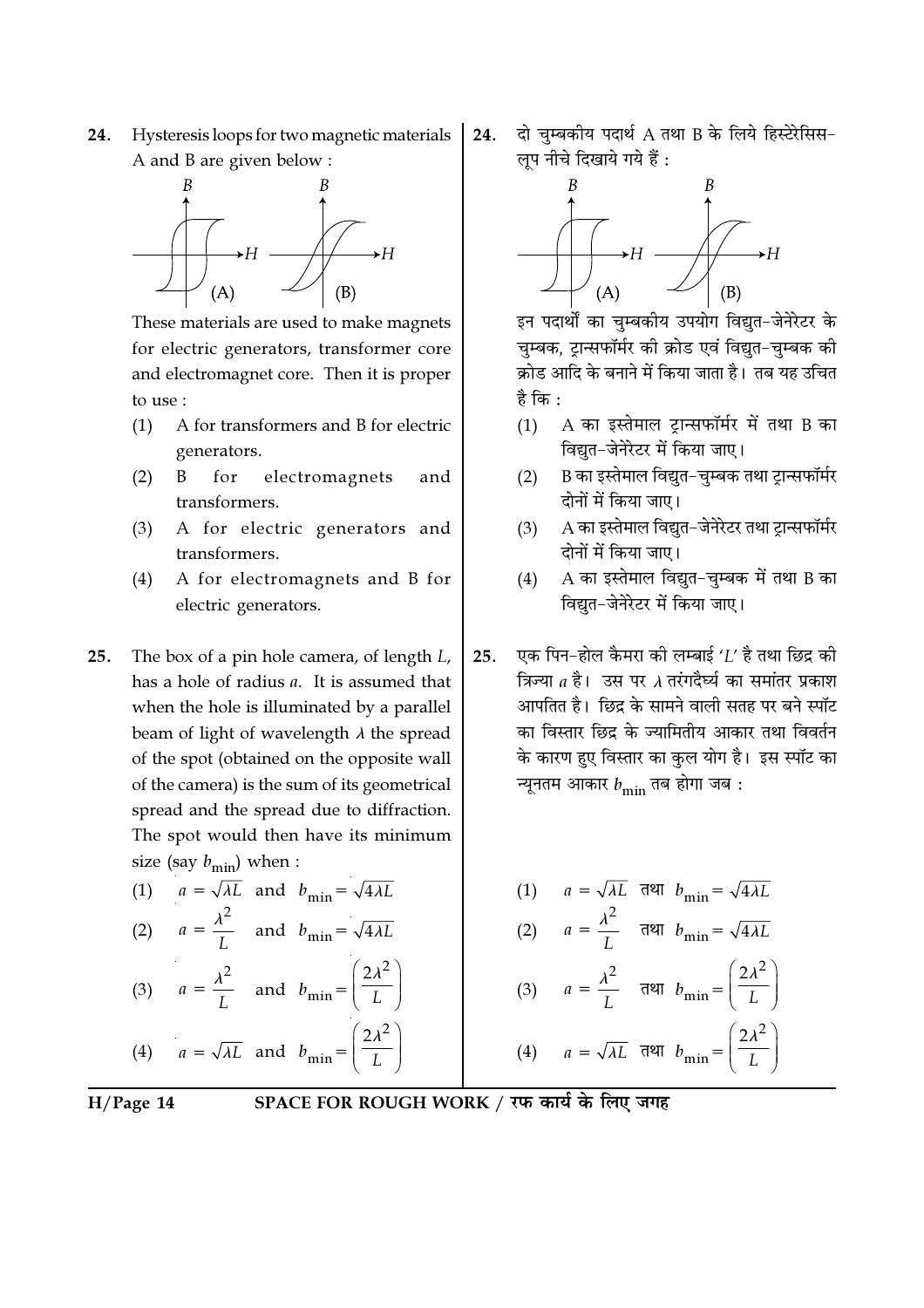- A uniform string of length 20 m is 26. suspended from a rigid support. A short wave pulse is introduced at its lowest end. It starts moving up the string. The time taken to reach the support is :
	- $(\text{take } g = 10 \text{ ms}^{-2})$
	- (1)  $2\sqrt{2}$  s  $(2)$  $\sqrt{2}$

$$
\begin{array}{cc}\n(2) & \sqrt{2} s \\
\end{array}
$$

$$
(3) \quad 2\pi\sqrt{2}:
$$

- $(4)$  2 s
- 27. An ideal gas undergoes a quasi static, reversible process in which its molar heat capacity C remains constant. If during this process the relation of pressure  $P$  and volume *V* is given by  $PV^n$  = constant, then *n* is given by (Here  $C_p$  and  $C_V$  are molar specific heat at constant pressure and constant volume, respectively) :

| (1) | $\frac{C_P - C}{C - C_V}$<br>$\overline{n}$   |
|-----|-----------------------------------------------|
| (2) | $\frac{C - C_V}{C - C_P}$<br>$\boldsymbol{n}$ |
| (3) | $=\frac{C_P}{\sqrt{2}}$<br>$\overline{n}$     |

$$
(4) \qquad n = \frac{C - C_p}{C - C_V}
$$

- 28. An observer looks at a distant tree of height 10 m with a telescope of magnifying power of 20. To the observer the tree appears :
	- $(1)$ 20 times taller.
	- $(2)$ 20 times nearer.
	- $(3)$ 10 times taller.
	- $(4)$ 10 times nearer.
- $H/Page$  15

SPACE FOR ROUGH WORK / रफ कार्य के लिए जगह

20 m लम्बाई की एकसमान डोरी को एक दृढ़ आधार 26. से लटकाया गया है। इसके निचले सिरे से एक सूक्ष्म तरंग-स्पंद चालित होता है। ऊपर आधार तक पहुँचने में लगने वाला समय है:  $(g = 10 \text{ ms}^{-2} \text{ m})$ 

(1) 
$$
2\sqrt{2}
$$
 s  
\n(2)  $\sqrt{2}$  s  
\n(3)  $2\pi\sqrt{2}$  s

- $2s$  $(4)$
- एक आदर्श गैस उत्क्रमणीय स्थैतिक-कल्प प्रक्रम से 27. गज़रती है तथा उसकी मोलर-ऊष्मा-धारिता  $C$  स्थिर रहती है। यदि इस प्रक्रम में उसके दाब  $\it P$  व आयतन  $V$  के बीच संबंध  $PV^n$  = constant है। (C<sub>p</sub> तथा  $C_V$  क्रमश: स्थिर दाब व स्थिर आयतन पर ऊष्मा-धारिता है) तब 'n' के लिये समीकरण है:

(1) 
$$
n = \frac{C_P - C}{C - C_V}
$$
  
(2) 
$$
n = \frac{C - C_V}{C - C_P}
$$
  
(3) 
$$
n = \frac{C_P}{C_V}
$$
  
(4) 
$$
n = \frac{C - C_P}{C - C_V}
$$

- 28. दूर स्थित 10 m ऊँचे पेड को एक 20 आवर्धन क्षमता वाले टेलिस्कोप से देखने पर क्या महसूस होगा?
	- पेड़ 20 गुना ऊँचा है।  $(1)$ पेड 20 गुना पास है।  $(2)$ पेड 10 गुना ऊँचा है।  $(3)$ पेड़ 10 गुना पास है।  $(4)$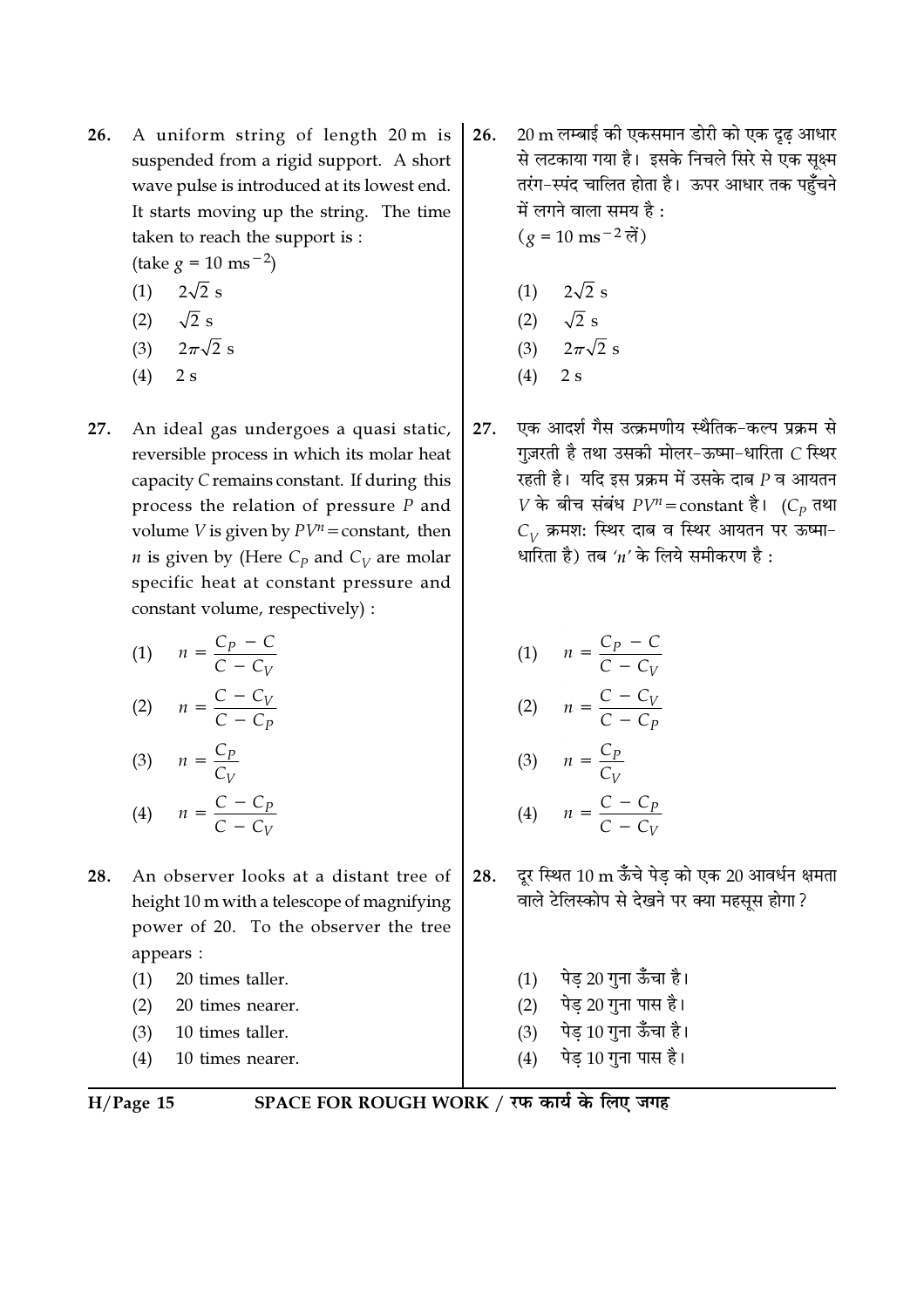- In an experiment for determination of 29. refractive index of glass of a prism by  $i - \delta$ , plot, it was found that a ray incident at angle 35°, suffers a deviation of 40° and that it emerges at angle 79°. In that case which of the following is closest to the maximum possible value of the refractive index?
	- $(1)$ 1.7  $(1)$ 1.7
	- $(2)$ 1.8
	- $(3)$ 1.5
	- $(4)$ 1.6
- 30. A pendulum clock loses 12 s a day if the temperature is 40℃ and gains 4 s a day if the temperature is 20°C. The temperature at which the clock will show correct time, and the co-efficient of linear expansion  $(\alpha)$  of the metal of the pendulum shaft are respectively:

30°C;  $\alpha = 1.85 \times 10^{-3}$ /°C  $(1)$ 

 $(2)$ 55°C;  $\alpha = 1.85 \times 10^{-2}$ /°C

 $(3)$ 25°C;  $\alpha$  = 1.85 × 10<sup>-5</sup>/°C

60°C;  $\alpha$  = 1.85 × 10<sup>-4</sup>/°C  $(4)$ 

- एक प्रयोग करके तथा  $i-\delta$ ग्राफ बनाकर एक काँच 29. से बने प्रिज्म का अपवर्तनांक निकाला जाता है। जब एक किरण को 35° पर आपतित करने पर वह 40° से विचलित होती है तथा यह 79° पर निर्गम होती है। इस स्थिति में निम्न में से कौनसा मान अपवर्तनांक के अधिकतम मान के सबसे पास है?
	-
	- $(2)$ 1.8
	- $(3)$ 1.5
	- $(4)$ 1.6
- एक पेन्डुलम घडी 40°C तापमान पर 12 s प्रतिदिन 30. धीमी हो जाती है तथा 20°C तापमान पर 4 s प्रतिदिन तेज़ हो जाती है। तापमान जिस पर यह सही समय दर्शायेगी तथा पेन्डुलम की धातु का रेखीय–प्रसार गुणांक (a) क्रमश: हैं :
	- 30°C;  $\alpha = 1.85 \times 10^{-3}$ /°C  $(1)$
	- 55°C;  $\alpha = 1.85 \times 10^{-2}$ /°C  $(2)$
	- $(3)$ 25°C;  $\alpha = 1.85 \times 10^{-5}$ /°C
	- 60°C;  $\alpha$  = 1.85 × 10<sup>-4</sup>/°C  $(4)$

 $H/Page$  16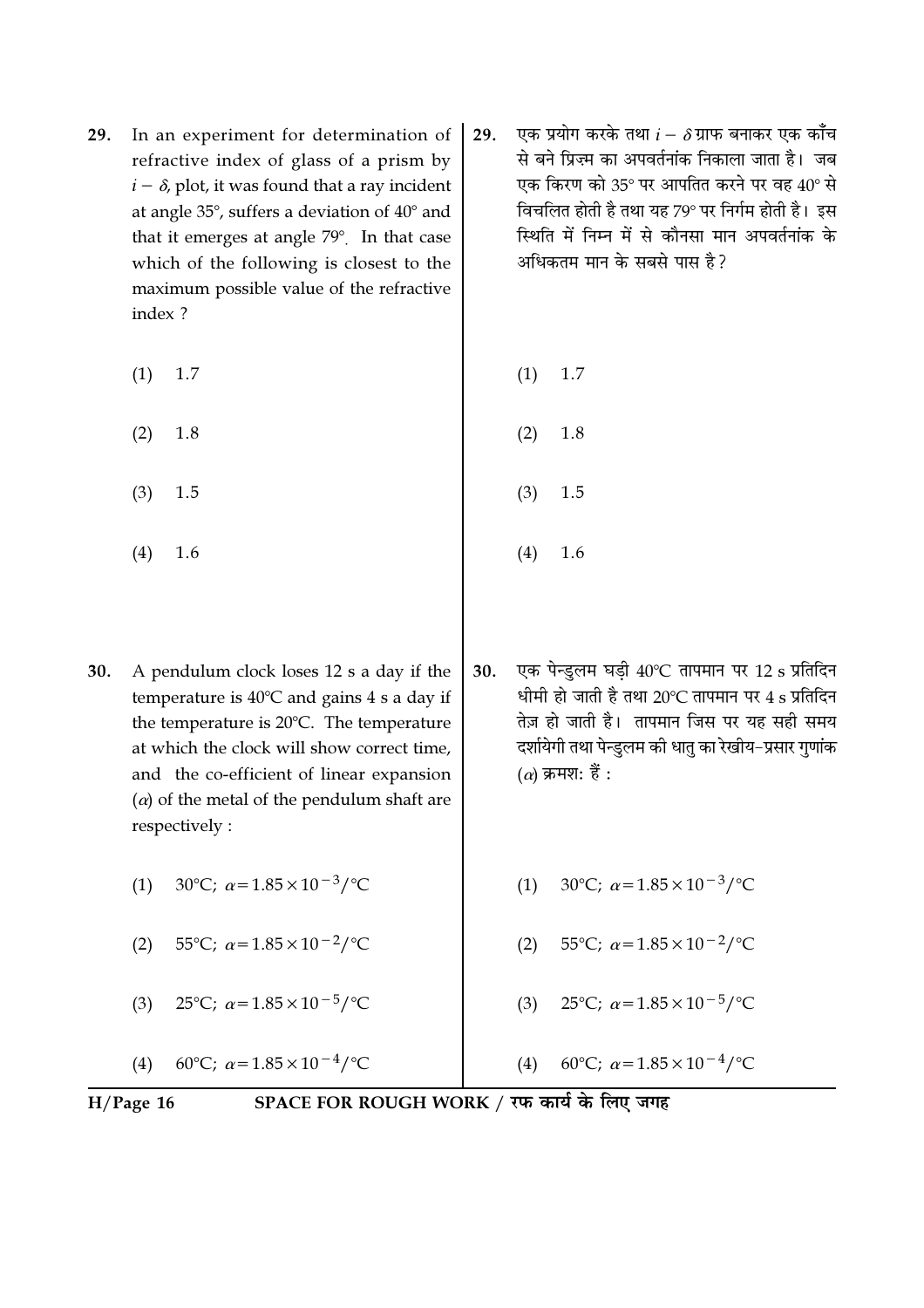|     | <b>PART B - MATHEMATICS</b>                                                                                                                                                                                                                                                                                                                                                                                                    |     | भाग $B - T$ गणित                                                                                                                                                                                                                                                 |
|-----|--------------------------------------------------------------------------------------------------------------------------------------------------------------------------------------------------------------------------------------------------------------------------------------------------------------------------------------------------------------------------------------------------------------------------------|-----|------------------------------------------------------------------------------------------------------------------------------------------------------------------------------------------------------------------------------------------------------------------|
| 31. | The area (in sq. units) of the region<br>$\{(x, y): y^2 \ge 2x \text{ and } x^2 + y^2 \le 4x, x \ge 0, y \ge 0\}$<br>is:<br>(1) $\pi - \frac{4\sqrt{2}}{3}$<br>(2) $\frac{\pi}{2} - \frac{2\sqrt{2}}{3}$<br>(3) $\pi - \frac{4}{3}$<br>(4) $\pi - \frac{8}{2}$                                                                                                                                                                 | 31. | क्षेत्र<br>{ $(x, y): y^2 \ge 2x$ तथा $x^2 + y^2 \le 4x$ , $x \ge 0$ , $y \ge 0$ }<br>का क्षेत्रफल (वर्ग इकाइयों में) है :<br>(1) $\pi - \frac{4\sqrt{2}}{3}$<br>(2) $\frac{\pi}{2} - \frac{2\sqrt{2}}{3}$<br>(3) $\pi - \frac{4}{3}$<br>(4) $\pi - \frac{8}{3}$ |
| 32. | If $f(x) + 2f\left(\frac{1}{x}\right) = 3x, x \ne 0$ , and<br>S = { $x \in \mathbb{R}$ : $f(x) = f(-x)$ }; then S :<br>(1)<br>contains exactly two elements.<br>(2)<br>contains more than two elements.<br>(3)<br>is an empty set.<br>(4)<br>contains exactly one element.                                                                                                                                                     |     | <b>32.</b> यदि $f(x) + 2f\left(\frac{1}{x}\right) = 3x$ , $x \ne 0$ है, तथा<br>S = { $x \in \mathbb{R}$ : $f(x) = f(-x)$ } है; तो S :<br>(1) में तथ्यत: दो अवयव हैं।<br>(2) में दो से अधिक अवयव हैं।<br>(3) एक रिक्त समुच्चय है।<br>(4) में केवल एक अवयव है।     |
| 33. | The integral $\left  \frac{2x^{12} + 5x^9}{(x^5 + x^3 + 1)^3} \right  dx$ is equal 33. समाकल $\left  \frac{2x^{12} + 5x^9}{(x^5 + x^3 + 1)^3} \right  dx$ बराबर है:<br>to:<br>$\frac{x^3}{2(x^5+x^3+1)^2}+C$<br>(1)<br>$-\sqrt{x}$ $\sqrt{x}$ $\sqrt{1}$<br>(2) $\frac{-x^{10}}{2(x^5+x^3+1)^2}$ + C<br>(3) $\frac{-x^5}{(x^5+x^3+1)^2}$ + C<br>(4) $\frac{x^{10}}{2(x^5+x^3+1)^2}$ + C<br>where $C$ is an arbitrary constant. |     | (1) $\frac{x^3}{2(1.5+x^3+1)^2} + C$<br>$-1$ $\alpha$ $\alpha$ $\alpha$<br>(2) $\frac{-x^{10}}{2(x^5+x^3+1)^2}$ + C<br>(3) $\frac{-x^3}{(x^5+x^3+1)^2}$ + C<br>(4) $\frac{x^{10}}{2(x^5+x^3+1)^2}$ + C<br>जहाँ C एक स्वेच्छ अचर है।                              |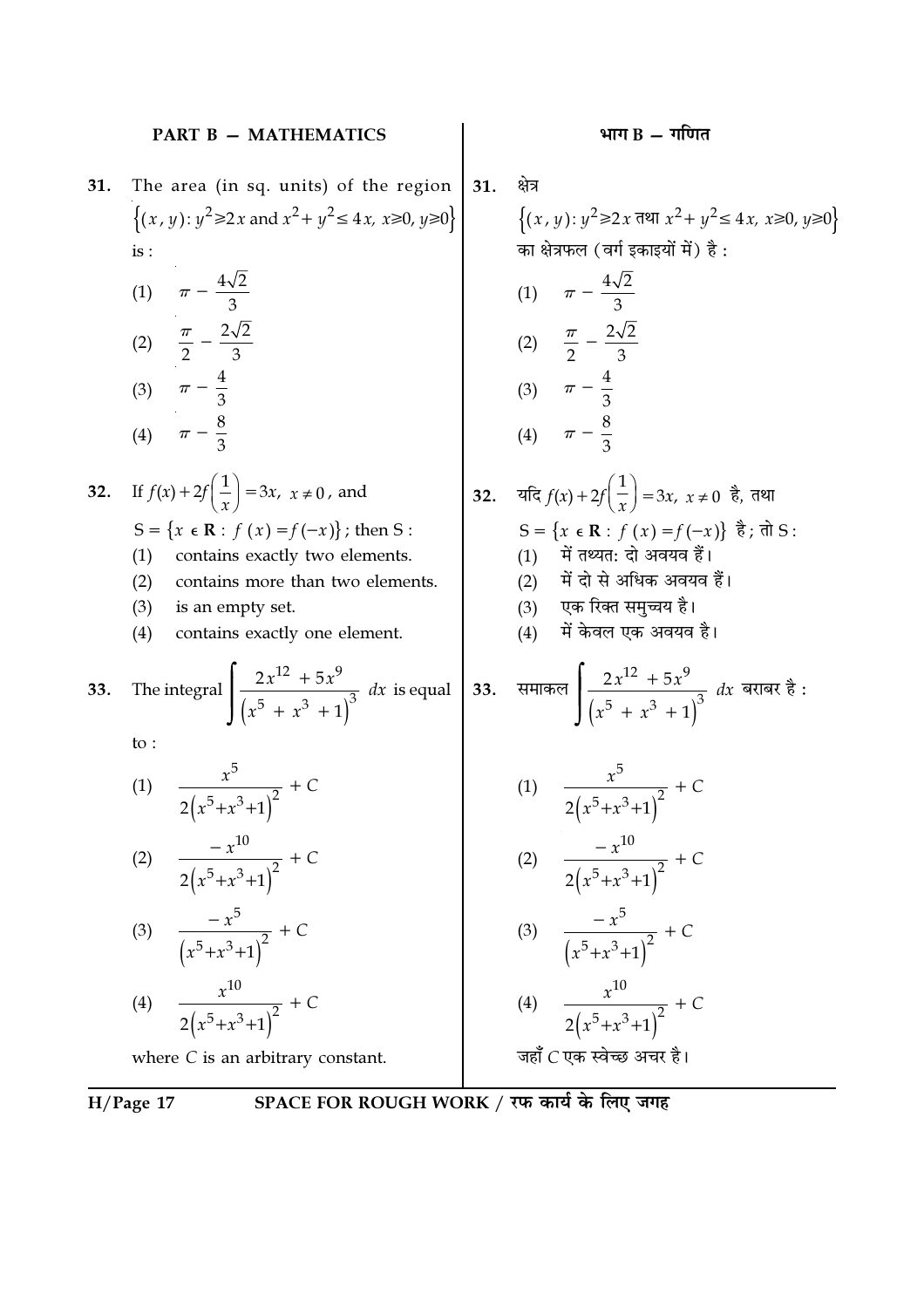| 34. | For $x \in \mathbb{R}$ , $f(x) =  \log 2 - \sin x $ and<br>$g(x) = f(f(x))$ , then :                                                               | 34. | $x \in \mathbb{R}$ के लिए $f(x) =  \log 2 - \sin x $ तथा<br>$g(x) = f(f(x))$ हैं, तो :                                                              |  |  |
|-----|----------------------------------------------------------------------------------------------------------------------------------------------------|-----|-----------------------------------------------------------------------------------------------------------------------------------------------------|--|--|
|     | (1)<br>$g'(0) = -\cos(\log 2)$                                                                                                                     |     | $(1)$ $g'(0) = -\cos(\log 2)$ है।                                                                                                                   |  |  |
|     | g is differentiable at $x=0$ and<br>(2)<br>$g'(0) = -\sin(\log 2)$                                                                                 |     | $x=0$ पर $g$ अवकलनीय है तथा<br>(2)<br>$g'(0) = -\sin(\log 2)$ है।                                                                                   |  |  |
|     | (3)<br><i>g</i> is not differentiable at $x=0$                                                                                                     |     | $x=0$ पर $g$ अवकलनीय नहीं है।<br>(3)                                                                                                                |  |  |
|     | $g'(0) = \cos(\log 2)$<br>(4)                                                                                                                      |     | (4) $g'(0) = \cos(\log 2)$ है।                                                                                                                      |  |  |
| 35. | The centres of those circles which touch<br>circle, $x^2 + y^2 - 8x - 8y - 4 = 0$ ,<br>the<br>externally and also touch the $x$ -axis, lie<br>on : | 35. | उन वृत्तों के केन्द्र, जो वृत्त $x^2 + y^2 - 8x - 8y - 4 = 0$<br>को बाह्य रूप से स्पर्श करते हैं तथा $x$ -अक्ष को भी<br>स्पर्श करते हैं, स्थित हैं: |  |  |
|     | (1)<br>a hyperbola.                                                                                                                                |     | एक अतिपरवलय पर।<br>(1)                                                                                                                              |  |  |
|     | (2)<br>a parabola.                                                                                                                                 |     | (2)<br>एक परवलय पर।                                                                                                                                 |  |  |
|     | (3)<br>a circle.                                                                                                                                   |     | एक वृत्त पर।<br>(3)                                                                                                                                 |  |  |
|     | (4)<br>an ellipse which is not a circle.                                                                                                           |     | एक दीर्घवृत्त पर जो वृत्त नहीं है।<br>(4)                                                                                                           |  |  |
| 36. | The sum of all real values of $x$ satisfying<br>the equation<br>$(x^2-5x+5)^{x^2+4x-60} = 1$ is :                                                  | 36. | $\overline{x}$ के उन सभी वास्तविक मानों का योग जो समीकरण<br>$(x^2-5x+5)^{x^2+4x-60}=1$ को संतुष्ट करते<br>हैं, है :                                 |  |  |
|     | (1)<br>6                                                                                                                                           |     | (1)<br>6                                                                                                                                            |  |  |
|     | 5<br>(2)                                                                                                                                           |     | (2)<br>5                                                                                                                                            |  |  |
|     | (3)<br>$\mathfrak{Z}$                                                                                                                              |     | 3<br>(3)                                                                                                                                            |  |  |
|     | (4)<br>$-4$                                                                                                                                        |     | (4)<br>$-4$                                                                                                                                         |  |  |
|     | SPACE FOR ROUGH WORK / रफ कार्य के लिए जगह<br>$H/Page$ 18                                                                                          |     |                                                                                                                                                     |  |  |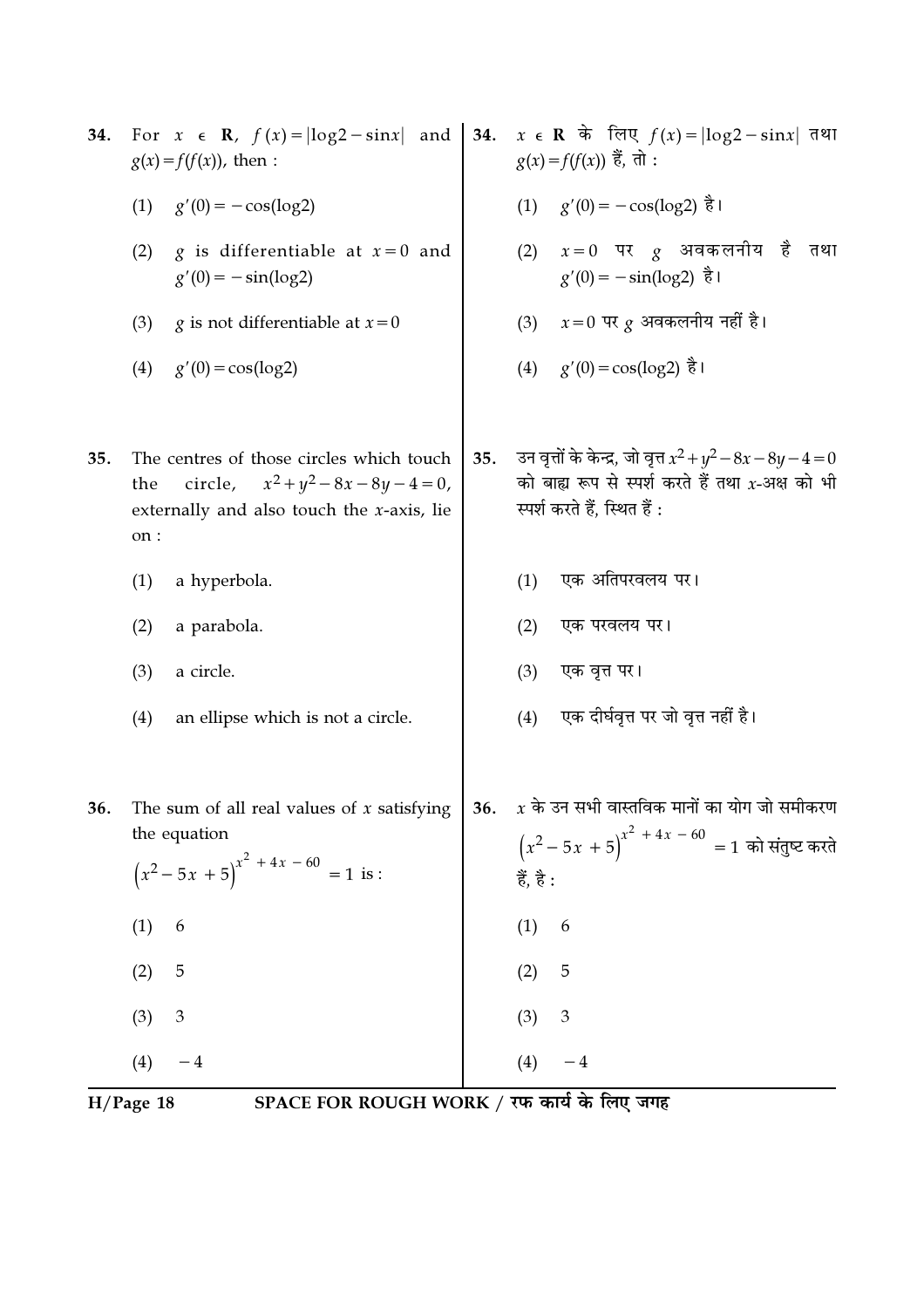- If the  $2^{nd}$ ,  $5^{th}$  and  $9^{th}$  terms of a 37. non-constant A.P. are in G.P., then the common ratio of this G.P. is:
	- $(1)$  $\mathbf{1}$
	- $(2)$
	- $\frac{8}{5}$  $(3)$
	- $(4)$
- 38. The eccentricity of the hyperbola whose length of the latus rectum is equal to 8 and the length of its conjugate axis is equal to half of the distance between its foci, is:
	- $\frac{2}{\sqrt{3}}$  $(1)$  $\sqrt{3}$  $(2)$  $(3)$

expansion, is :

243

729

64

2187

 $(4)$ 

If the number of terms in the expansion of

 $\left(1-\frac{2}{x}+\frac{4}{x^2}\right)^n$ ,  $x\neq 0$ , is 28, then the sum

of the coefficients of all the terms in this

- यदि एक अचरेतर समांतर श्रेढ़ी का दूसरा, 5 वां तथा 37. 9 वां पद एक गुणोत्तर श्रेढ़ी में हैं, तो उस गुणोत्तर श्रेढ़ी का सार्व अनुपात है :
	- $(1)$  $\mathbf{1}$  $(2)$  $\frac{8}{5}$  $(3)$

 $(4)$ 

- उस अतिपरवलय. जिसके नाभिलंब की लंबाई 8 है 38. तथा जिसके संयुग्मी अक्ष की लंबाई उसकी नाभियों के बीच की दूरी की आधी है, की उत्केन्द्रता है :
	- $(1)$  $(2)$  $\frac{4}{3}$  $(3)$  $(4)$
- यदि  $\left(1-\frac{2}{x}+\frac{4}{r^2}\right)^n$ ,  $x\neq 0$  के प्रसार में पदों 39. की संख्या 28 है, तो इस प्रसार में आने वाले सभी पदों के गणांकों का योग है :
- $(1)$ 243 729  $(2)$ 
	- $(3)$ 64
- $(4)$ 2187

 $H/Page$  19

 $(1)$ 

 $(2)$ 

 $(3)$ 

 $(4)$ 

39.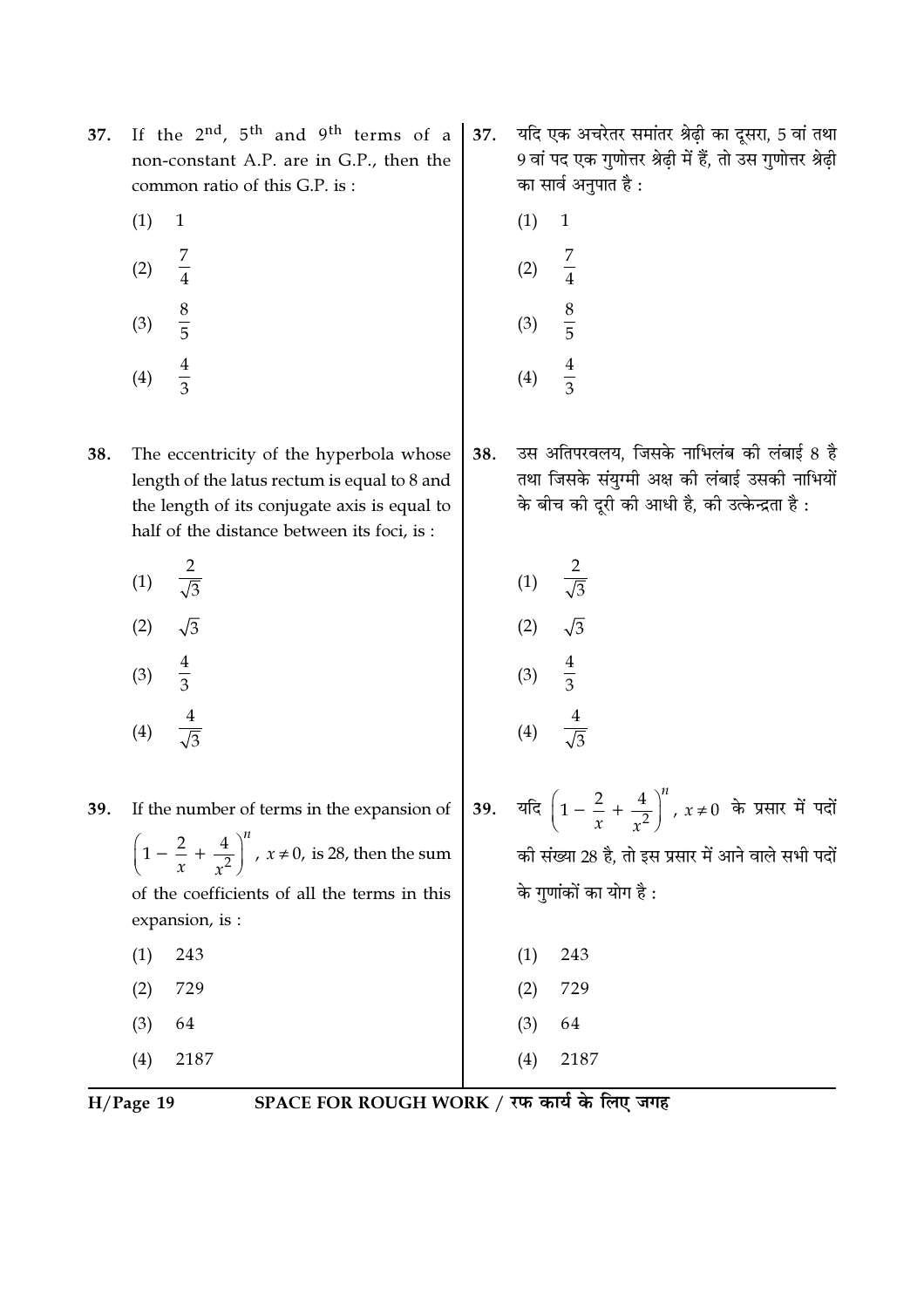- The Boolean Expression  $(p \land \neg q) \lor q \lor (\neg p \land q)$ 40. is equivalent to:
	- $(1)$   $p \vee q$
	- $(2)$  $p \vee \sim q$
	- $(3)$  $\sim p \wedge q$
	- (4)  $p \wedge q$

41. Consider

$$
f(x) = \tan^{-1}\left(\sqrt{\frac{1+\sin x}{1-\sin x}}\right), \ x \in \left(0, \frac{\pi}{2}\right).
$$

A normal to  $y = f(x)$  at  $x = \frac{\pi}{6}$  also passes through the point :

(1) 
$$
\left(\frac{\pi}{6}, 0\right)
$$
  
\n(2)  $\left(\frac{\pi}{4}, 0\right)$   
\n(3)  $(0, 0)$   
\n(4)  $\left(0, \frac{2\pi}{3}\right)$   
\n(5)  $\left(1\right), \left(\frac{\pi}{6}, 0\right)$   
\n(6)  $\left(2\right), \left(\frac{\pi}{4}, 0\right)$   
\n(7)  $\left(1\right), \left(\frac{\pi}{6}, 0\right)$   
\n(8)  $\left(0, 0\right)$   
\n(9)  $\left(0, \frac{2\pi}{3}\right)$ 

42. 
$$
\lim_{n \to \infty} \left( \frac{(n+1)(n+2) \dots 3n}{n^{2n}} \right)^{1/n}
$$
 is equal to:  
\n(1) 
$$
\frac{9}{e^2}
$$
  
\n(2) 
$$
3 \log 3 - 2
$$
  
\n(3) 
$$
\frac{18}{e^4}
$$
  
\n(4) 
$$
\frac{27}{e^2}
$$
  
\n(5) 
$$
\frac{18}{e^4}
$$
  
\n(6) 
$$
\frac{18}{e^2}
$$
  
\n(7) 
$$
\frac{9}{e^2}
$$
  
\n(8) 
$$
\frac{18}{e^4}
$$
  
\n(9) 
$$
\frac{18}{e^4}
$$
  
\n(1) 
$$
\frac{9}{e^2}
$$
  
\n(2) 
$$
3 \log 3 - 2
$$
  
\n(3) 
$$
\frac{18}{e^4}
$$
  
\n(4) 
$$
\frac{27}{e^2}
$$

$$
H/Page 20
$$

- 40. बूले के व्यंजक (Boolean Expression)  $(p \wedge \neg q) \vee q \vee (\neg p \wedge q)$  का समतुल्य है:
	- $(1)$  $p \vee q$
	- (2)  $p \vee \sim q$
	- (3)  $\sim p \wedge q$
	- (4)  $p \wedge q$
- **41.**  $f(x) = \tan^{-1}\left(\sqrt{\frac{1 + \sin x}{1 \sin x}}\right), x \in \left(0, \frac{\pi}{2}\right)$ पर विचार कोजिए।  $y = f(x)$  के बिंदु  $x = \frac{\pi}{6}$  पर खींचा गया अभिलंब निम्न बिंदु से भी होकर जाता है :

(1) 
$$
\left(\frac{\pi}{6}, 0\right)
$$
  
\n(2)  $\left(\frac{\pi}{4}, 0\right)$   
\n(3)  $(0, 0)$   
\n(4)  $\left(0, \frac{2\pi}{3}\right)$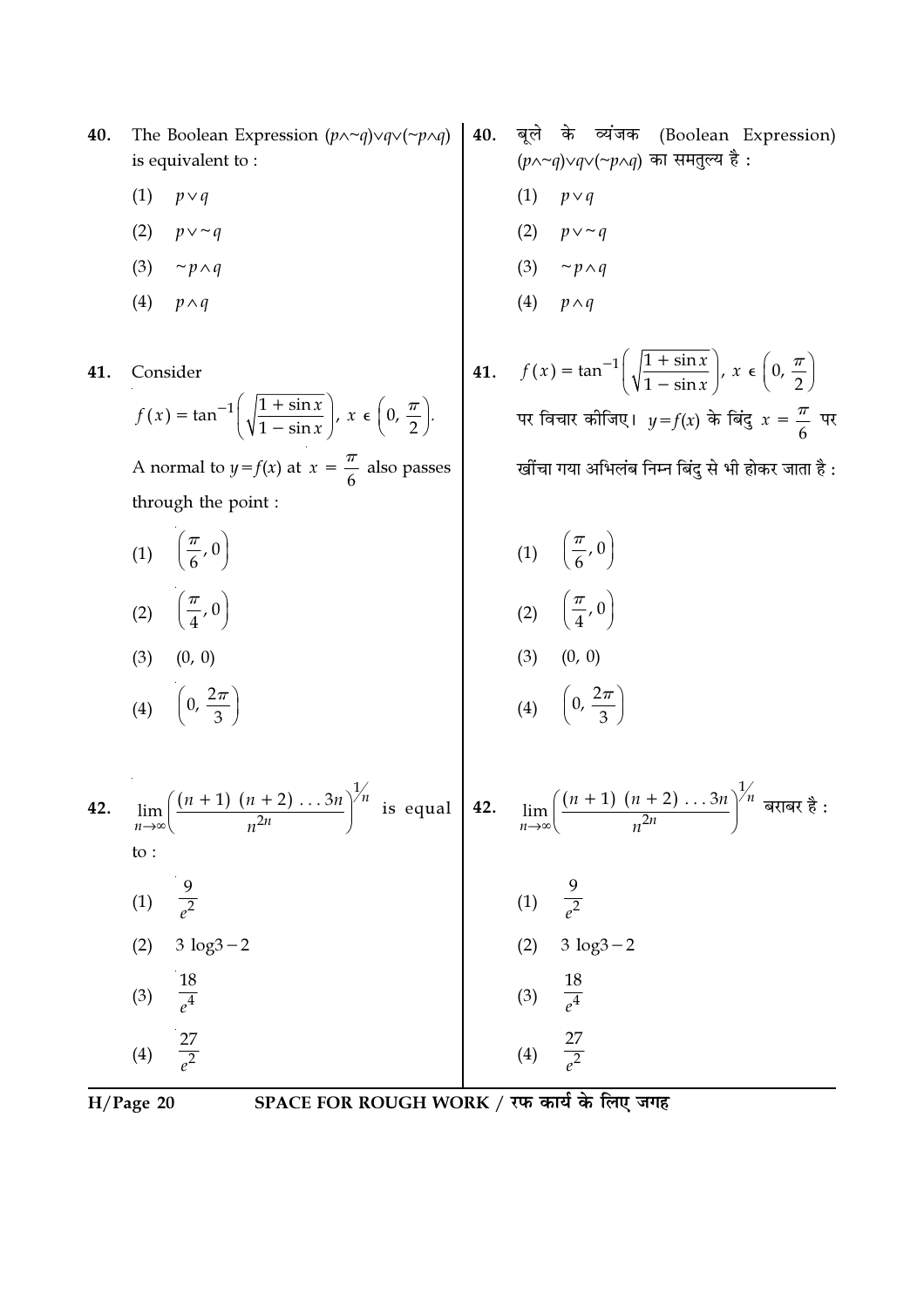- If one of the diameters of the circle, given 43. by the equation,  $x^2 + y^2 - 4x + 6y - 12 = 0$ , is a chord of a circle S, whose centre is at  $(-3, 2)$ , then the radius of S is :
	- $(1)$ 5
	- $(2)$ 10
	- $(3)$  $5\sqrt{2}$
	- $5\sqrt{3}$  $(4)$
- 44. Let two fair six-faced dice A and B be thrown simultaneously. If  $E_1$  is the event that die A shows up four,  $E_2$  is the event that die *B* shows up two and  $E_3$  is the event that the sum of numbers on both dice is odd, then which of the following statements is NOT true?
	- (1)  $E_1$  and  $E_3$  are independent.
	- (2)  $E_1$ ,  $E_2$  and  $E_3$  are independent.
	- (3)  $E_1$  and  $E_2$  are independent.
	- (4)  $E_2$  and  $E_3$  are independent.

A value of  $\theta$  for which  $\frac{2+3i \sin \theta}{1-2i \sin \theta}$  is 45. purely imaginary, is :

| (1) | $\sin^{-1}\left(\frac{\sqrt{3}}{4}\right)$ |
|-----|--------------------------------------------|
| (2) | $\sin^{-1}\left(\frac{1}{\sqrt{3}}\right)$ |
| (3) | $\overline{3}$                             |
| (4) |                                            |

यदि समीकरण  $x^2 + y^2 - 4x + 6y - 12 = 0$  द्वारा 43. प्रदत्त एक वृत्त का एक व्यास एक अन्य वृत्त  $S$ , जिसका केन्द्र (-3, 2) है, की जीवा है, तो वृत्त  $S$  की त्रिज्या है :

- 5  $(1)$
- 10  $(2)$
- $(3)$  $5\sqrt{2}$
- $5\sqrt{3}$  $(4)$
- माना दो अनभिनत छ: फलकीय पासे  $A$  तथा  $B$  एक 44. साथ उछाले गये। माना घटना  $E_1$  पासे  $A$  पर चार आना दर्शाती है, घटना  $E_2$  पासे B पर 2 आना दर्शाती है तथा घटना  $E_3$  दोनों पासों पर आने वाली संख्याओं का योग विषम दर्शाती है. तो निम्न में से कौन-सा कथन सत्य नहीं है?
	- (1)  $E_1$  तथा  $E_3$  स्वतंत्र हैं।
	- (2)  $E_1, E_2$  तथा  $E_3$  स्वतंत्र हैं।
	- (3)  $E_1$  तथा  $E_2$  स्वतंत्र हैं।
	- (4)  $E_2$  तथा  $E_3$  स्वतंत्र हैं।

45.  $\theta$  का वह एक मान जिसके लिए  $\frac{2+3i\,\sin\theta}{1-2i\,\sin\theta}$  पूर्णत: काल्पनिक है. है :

(1) 
$$
\sin^{-1}\left(\frac{\sqrt{3}}{4}\right)
$$
  
\n(2)  $\sin^{-1}\left(\frac{1}{\sqrt{3}}\right)$ 

$$
\begin{array}{r}\n(3) & \frac{\pi}{3} \\
\hline\n(4) & \frac{\pi}{2}\n\end{array}
$$

 $H/Page$  21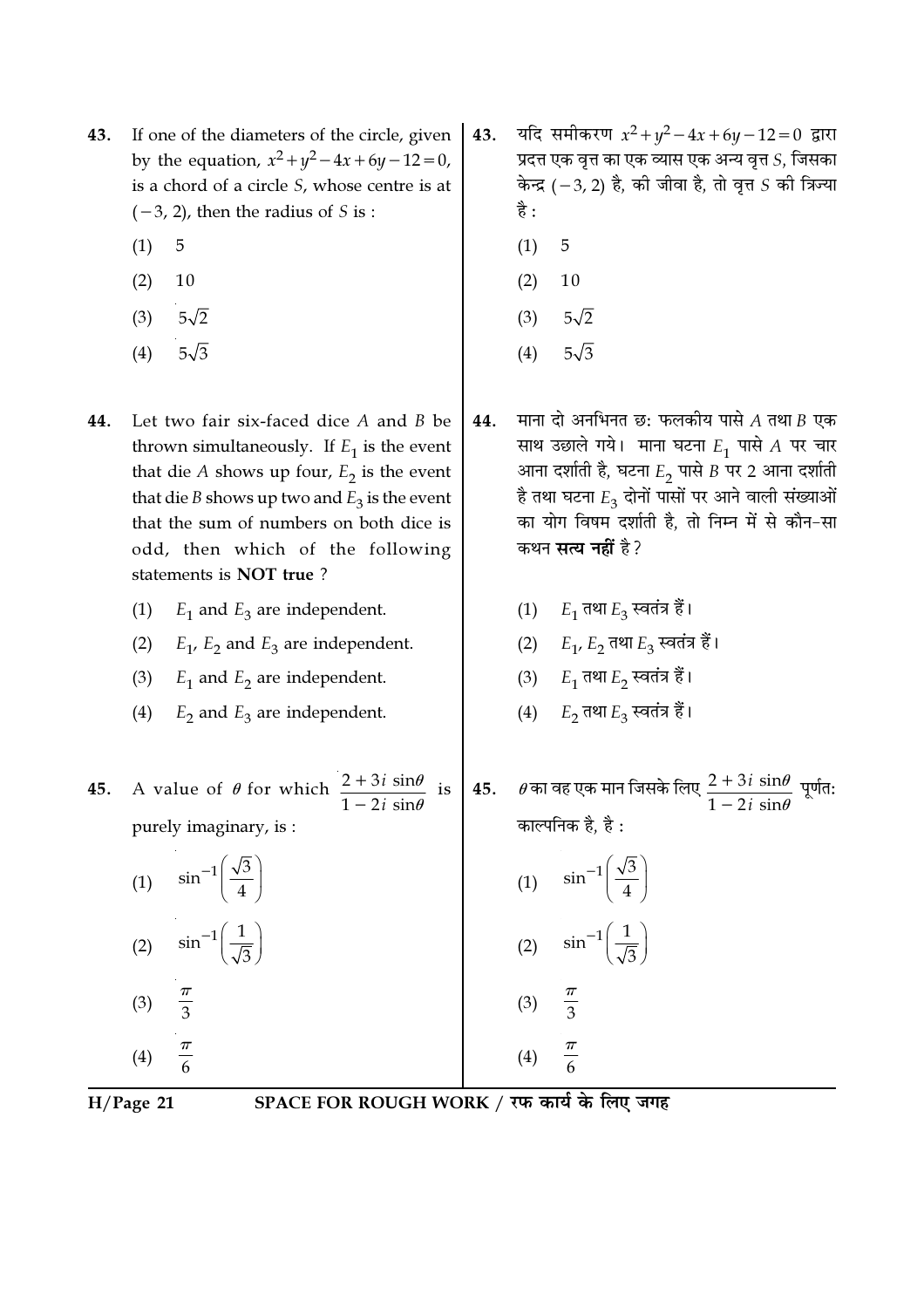| 46. | If the sum of the first ten terms of the series                                                                                       | 46. | यदि श्रेणी                                                                                                                            |
|-----|---------------------------------------------------------------------------------------------------------------------------------------|-----|---------------------------------------------------------------------------------------------------------------------------------------|
|     | $\left(1\frac{3}{5}\right)^2 + \left(2\frac{2}{5}\right)^2 + \left(3\frac{1}{5}\right)^2 + 4^2 + \left(4\frac{4}{5}\right)^2 + \dots$ |     | $\left(1\frac{3}{5}\right)^2 + \left(2\frac{2}{5}\right)^2 + \left(3\frac{1}{5}\right)^2 + 4^2 + \left(4\frac{4}{5}\right)^2 + \dots$ |
|     | is $\frac{16}{5}$ <i>m</i> , then <i>m</i> is equal to :                                                                              |     | के प्रथम दस पदों का योग $\frac{16}{5}$ m है, तो m बराबर                                                                               |
|     |                                                                                                                                       |     | है :                                                                                                                                  |
|     | 100<br>(1)                                                                                                                            |     | (1)<br>100                                                                                                                            |
|     | 99<br>(2)                                                                                                                             |     | 99<br>(2)                                                                                                                             |
|     | 102<br>(3)                                                                                                                            |     | 102<br>(3)                                                                                                                            |
|     | 101<br>(4)                                                                                                                            |     | 101<br>(4)                                                                                                                            |
| 47. | The system of linear equations                                                                                                        | 47. | रैखिक समीकरण निकाय                                                                                                                    |
|     | $x + \lambda y - z = 0$                                                                                                               |     | $x + \lambda y - z = 0$                                                                                                               |
|     | $\lambda x - y - z = 0$                                                                                                               |     | $\lambda x - y - z = 0$                                                                                                               |
|     | $x+y-\lambda z=0$                                                                                                                     |     | $x+y-\lambda z=0$                                                                                                                     |
|     | has a non-trivial solution for:                                                                                                       |     | का एक अतुच्छ हल होने के लिए :                                                                                                         |
|     | (1)<br>exactly two values of $\lambda$ .                                                                                              |     | $\lambda$ के तथ्यत: दो मान हैं।<br>(1)                                                                                                |
|     | exactly three values of $\lambda$ .<br>(2)                                                                                            |     | $\lambda$ के तथ्यत: तीन मान हैं।<br>(2)                                                                                               |
|     | infinitely many values of $\lambda$ .<br>(3)                                                                                          |     | $\lambda$ के अनंत मान हैं।<br>(3)                                                                                                     |
|     | exactly one value of $\lambda$ .<br>(4)                                                                                               |     | $\lambda$ का तथ्यत: एक मान है।<br>(4)                                                                                                 |
|     |                                                                                                                                       |     |                                                                                                                                       |
| 48. | If the line, $\frac{x-3}{2} = \frac{y+2}{-1} = \frac{z+4}{3}$ lies in                                                                 |     | 48. यदि रेखा $\frac{x-3}{2} = \frac{y+2}{-1} = \frac{z+4}{3}$ , समतल                                                                  |
|     | the plane, $lx + my - z = 9$ , then $l^2 + m^2$ is<br>equal to:                                                                       |     | $lx + my - z = 9$ में स्थित है, तो $l^2 + m^2$ बराबर है:                                                                              |
|     | 5<br>(1)                                                                                                                              |     | 5<br>(1)                                                                                                                              |
|     | (2)<br>$\overline{2}$                                                                                                                 |     | (2)<br>$\overline{2}$                                                                                                                 |
|     | (3)<br>26                                                                                                                             |     | 26<br>(3)                                                                                                                             |
|     | 18<br>(4)                                                                                                                             |     | 18<br>(4)                                                                                                                             |
|     |                                                                                                                                       |     |                                                                                                                                       |

 $\frac{1}{H/Page 22}$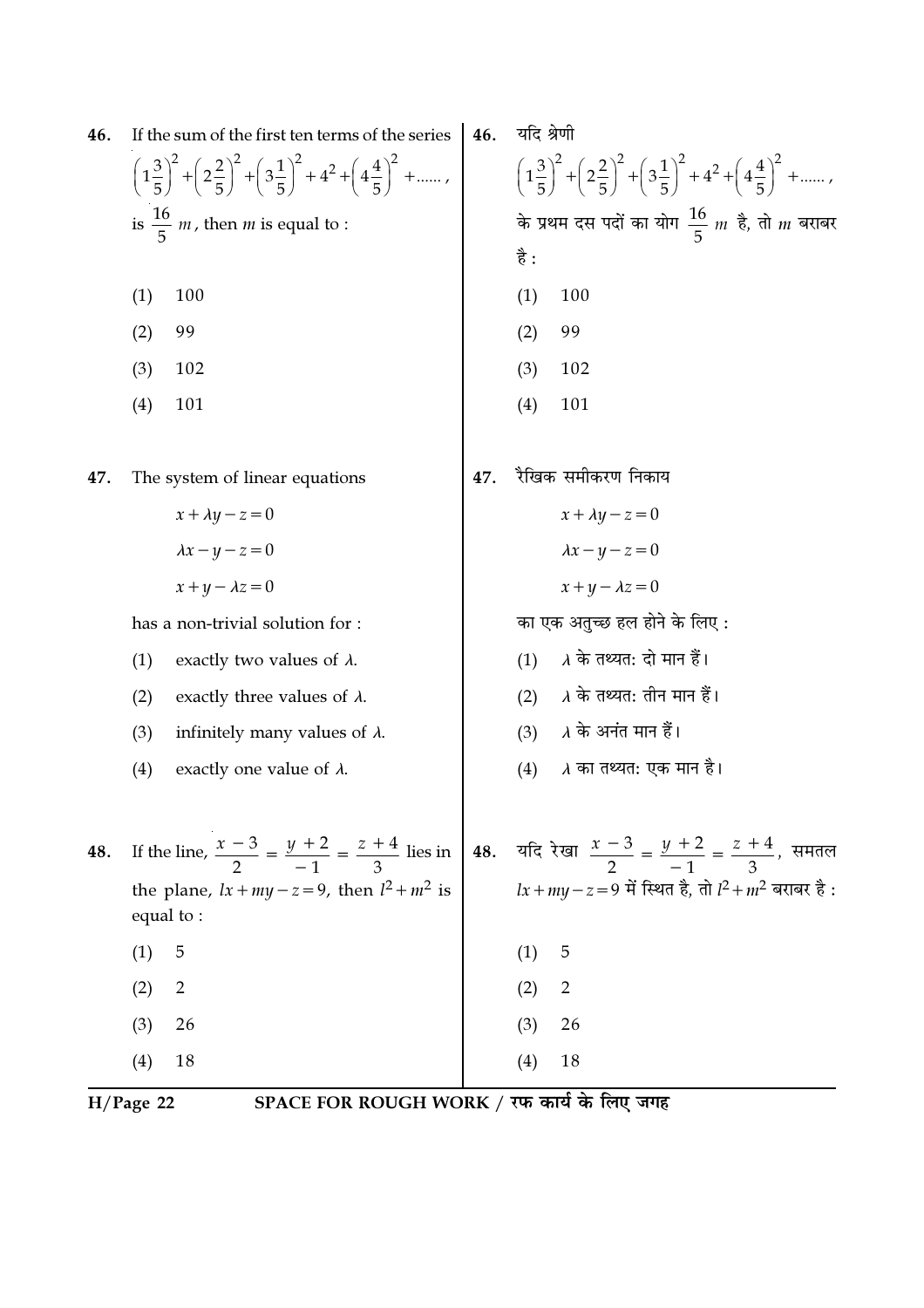- If all the words (with or without meaning) 49. having five letters, formed using the letters of the word SMALL and arranged as in a dictionary; then the position of the word SMALL is:
	- $52<sub>nd</sub>$  $(1)$
	- $58<sup>th</sup>$  $(2)$
	- $46<sup>th</sup>$  $(3)$
	- 59th  $(4)$
- 50. If the standard deviation of the numbers 2, 3,  $a$  and 11 is 3.5, then which of the following is true?
	- (1)  $3a^2 34a + 91 = 0$
	- (2)  $3a^2 23a + 44 = 0$
	- (3)  $3a^2 26a + 55 = 0$
	- (4)  $3a^2 32a + 84 = 0$
- 51. A wire of length 2 units is cut into two parts which are bent respectively to form a square of side = x units and a circle of radius =  $r$  units. If the sum of the areas of the square and the circle so formed is minimum, then:
	- $(1)$  $x=2r$
	- (2)  $2x = r$
	- $2x = (\pi + 4)r$  $(3)$
	- $(4 \pi)x = \pi r$  $(4)$
- शब्द SMALL के अक्षरों का प्रयोग करके. पाँच अक्षरों 49. वाले सभी शब्दों (अर्थपूर्ण अथवा अर्थहीन) को शब्दकोश के क्रमानुसार रखने पर, शब्द SMALL का स्थान है :
	- 52 वां  $(1)$
	- 58 वां  $(2)$
	- $46 \overline{q}$ गं  $(3)$
	- $(4)$ 59 वां
- यदि संख्याओं 2, 3, a तथा 11 का मानक विचलन 50. 3.5 है, तो निम्न में से कौन-सा सत्य है?
	- (1)  $3a^2 34a + 91 = 0$
	- (2)  $3a^2 23a + 44 = 0$
	- (3)  $3a^2 26a + 55 = 0$
	- (4)  $3a^2 32a + 84 = 0$
- 2 इकाई लंबी एक तार को दो भागों में काट कर उन्हें 51. क्रमश:  $x$  इकाई भजा वाले वर्ग तथा  $r$  इकाई त्रिज्या वाले वत्त के रूप में मोडा जाता है। यदि बनाये गये वर्ग तथा वत्त के क्षेत्रफलों का योग न्यनतम है, तो :
- $(1)$   $x=2r$  $(2)$  $2x = r$ 
	- $2x = (\pi + 4)r$  $(3)$

 $(4 - \pi)x = \pi r$ 

 $(4)$ 

 $H/Page$  23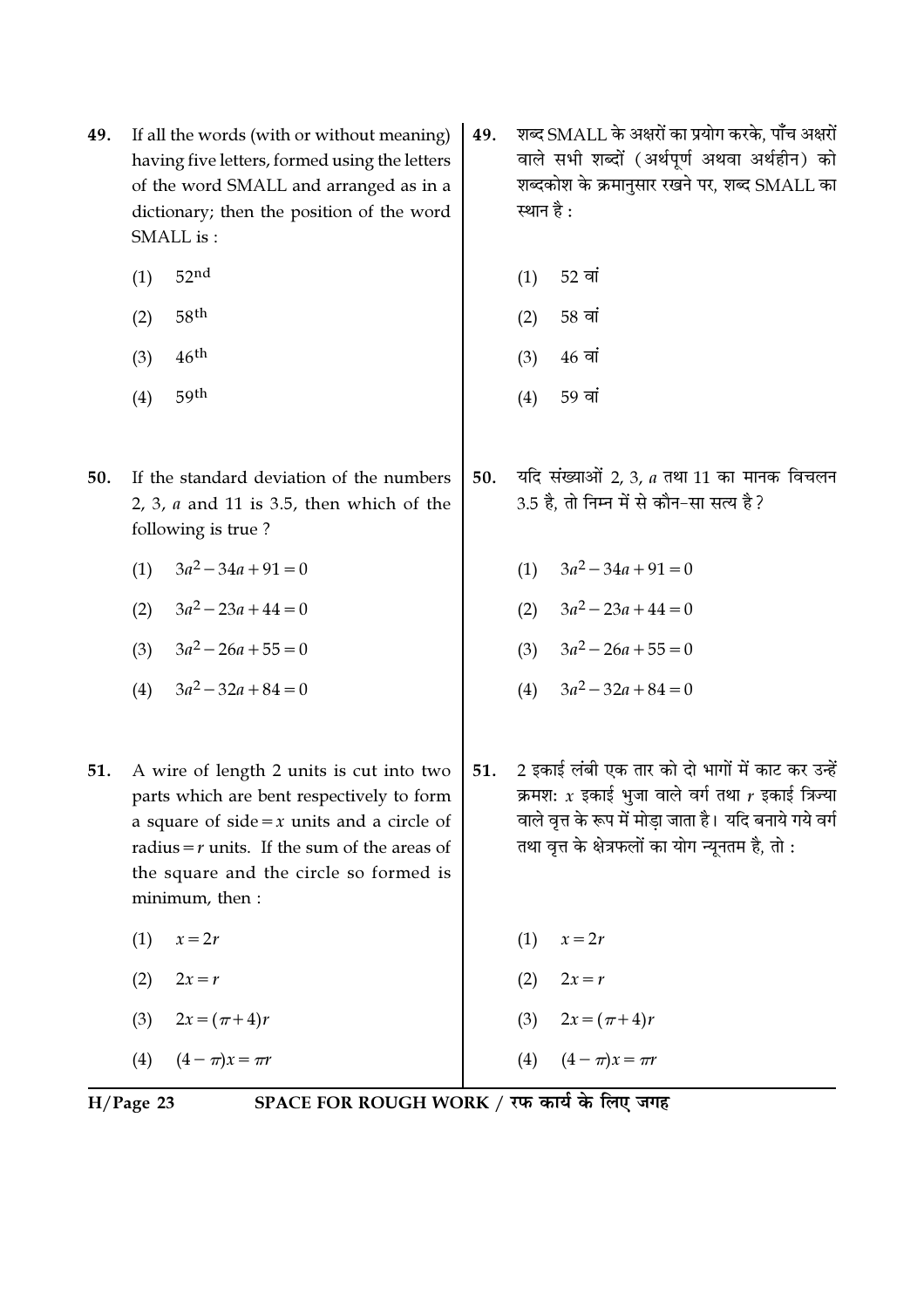| 52. | Let $p = \lim_{x \to 0+} (1 + \tan^2 \sqrt{x})^{\frac{1}{2x}}$ then $\log p$<br>is equal to:                                                                                                                                                   |     | 52. माना $p = \lim_{x \to 0+} (1 + \tan^2 \sqrt{x})^{\frac{1}{2x}}$ है, तो log p<br>बराबर है :                                                                                                        |
|-----|------------------------------------------------------------------------------------------------------------------------------------------------------------------------------------------------------------------------------------------------|-----|-------------------------------------------------------------------------------------------------------------------------------------------------------------------------------------------------------|
|     | $\frac{1}{2}$<br>(1)                                                                                                                                                                                                                           |     | (1) $\frac{1}{2}$                                                                                                                                                                                     |
|     | $\frac{1}{4}$<br>(2)                                                                                                                                                                                                                           |     | (2)                                                                                                                                                                                                   |
|     | (3)<br>$\sqrt{2}$                                                                                                                                                                                                                              |     | (3)<br>$\overline{2}$                                                                                                                                                                                 |
|     | (4)<br>$\mathbf{1}$                                                                                                                                                                                                                            |     | (4)<br>$\mathbf{1}$                                                                                                                                                                                   |
| 53. | Let <i>P</i> be the point on the parabola, $y^2 = 8x$<br>which is at a minimum distance from the<br>centre C of the circle, $x^2 + (y+6)^2 = 1$ .<br>Then the equation of the circle, passing<br>through $C$ and having its centre at $P$ is : | 53. | माना परवलय $y^2 = 8x$ का P एक ऐसा बिंदु है जो<br>वृत्त $x^2 + (y+6)^2 = 1$ , के केन्द्र C से न्यूनतम दूरी<br>पर है, तो उस वृत्त का समीकरण जो $C$ से होकर जाता<br>है तथा जिसका केन्द्र $P$ पर है, है : |
|     | (1) $x^2 + y^2 - \frac{x}{4} + 2y - 24 = 0$                                                                                                                                                                                                    |     | (1) $x^2 + y^2 - \frac{x}{4} + 2y - 24 = 0$                                                                                                                                                           |

- (2)  $x^2 + y^2 4x + 9y + 18 = 0$ (2)  $x^2 + y^2 - 4x + 9y + 18 = 0$
- (3)  $x^2 + y^2 4x + 8y + 12 = 0$

(4)  $x^2 + y^2 - x + 4y - 12 = 0$ 

(3)  $x^2 + y^2 - 4x + 8y + 12 = 0$ 

 $H/Page 24$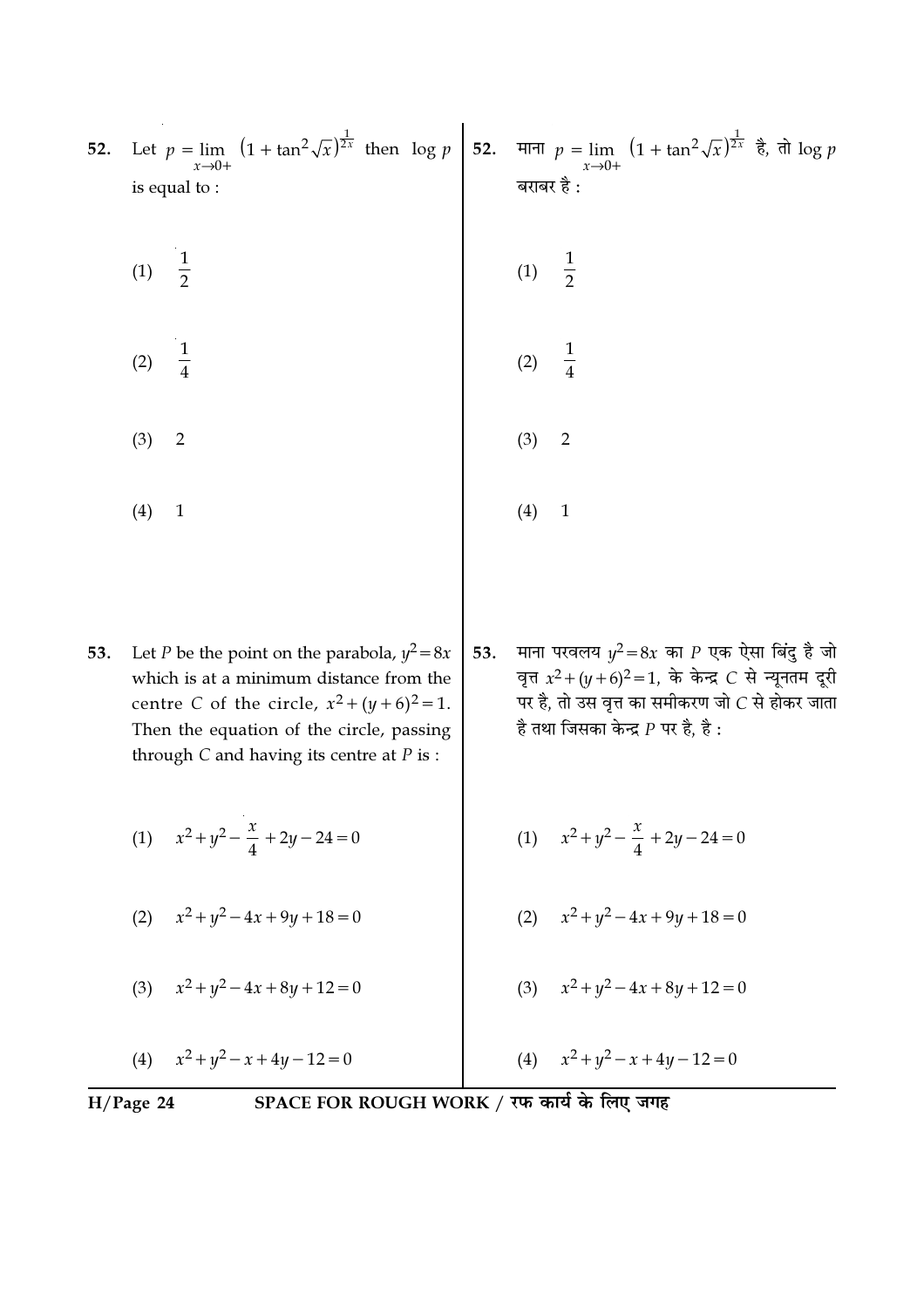- 54. If a curve  $y = f(x)$  passes through the point  $(1, -1)$  and satisfies the differential equation,  $y(1+xy) dx = x dy$ , then  $f\left(-\frac{1}{2}\right)$ is equal to:
	- $\frac{2}{5}$  $(1)$  $\frac{4}{5}$  $(2)$  $rac{2}{5}$  $(3)$
	- $-\frac{4}{5}$  $(4)$

Let  $\overrightarrow{a}$ ,  $\overrightarrow{b}$  and  $\overrightarrow{c}$  be three unit vectors such 55. that  $\overrightarrow{a} \times \left(\overrightarrow{b} \times \overrightarrow{c}\right) = \frac{\sqrt{3}}{2} \left(\overrightarrow{b} + \overrightarrow{c}\right)$ . If  $\overrightarrow{b}$  is not parallel to  $\overrightarrow{c}$ , then the angle between  $\overrightarrow{a}$  and  $\overrightarrow{b}$  is :

- $\frac{2\pi}{3}$  $(1)$
- $5\pi$  $(2)$
- $\frac{3\pi}{4}$  $(3)$

 $\frac{\pi}{2}$  $(4)$ 

यदि एक वक्र  $y = f(x)$  बिंदु  $(1, -1)$  से होकर जाता 54. है तथा अवकल समीकरण  $y(1+xy) dx = x dy$ को संतुष्ट करता है, तो  $f\left(-\frac{1}{2}\right)$  बराबर है :

(1) 
$$
\frac{2}{5}
$$
  
\n(2)  $\frac{4}{5}$   
\n(3)  $-\frac{2}{5}$   
\n(4)  $-\frac{4}{5}$ 

माना $\overrightarrow{a}$ ,  $\overrightarrow{b}$  तथा  $\overrightarrow{c}$  तीन ऐसे मात्रक सदिश हैं कि 55.  $\vec{a} \times (\vec{b} \times \vec{c}) = \frac{\sqrt{3}}{2} (\vec{b} + \vec{c})$  है। यदि  $\overrightarrow{b}$ , c के समांतर नहीं है, तो a तथा  $\overrightarrow{b}$  के बीच का कोण है :

$$
(1) \quad \frac{2\pi}{3}
$$
\n
$$
(2) \quad \frac{5\pi}{6}
$$

$$
(3) \quad \frac{3\pi}{4}
$$

 $(4)$ 

 $\pi$ 

 $H/Page$  25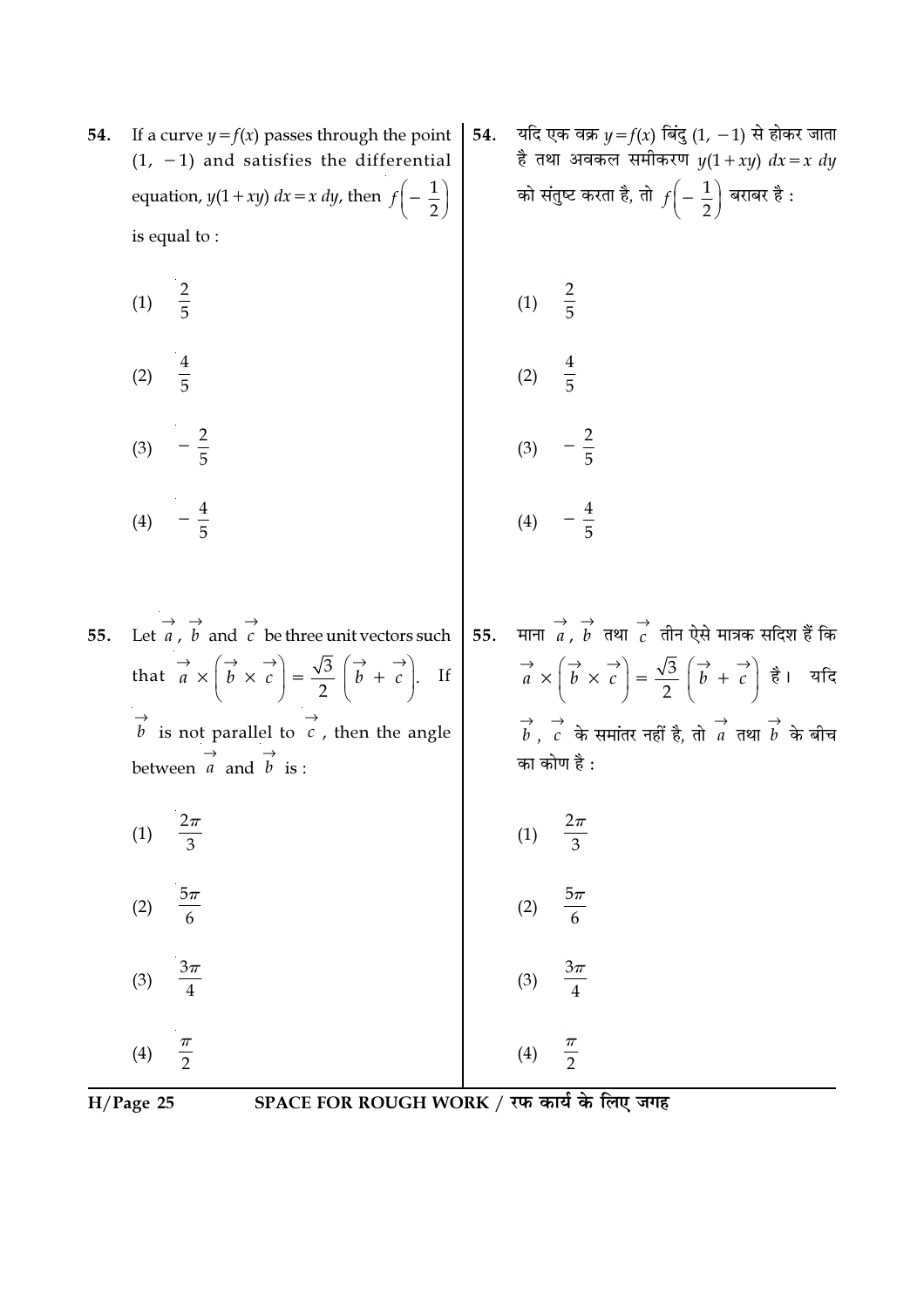| 56. If $A = \begin{bmatrix} 5a & -b \\ 3 & 2 \end{bmatrix}$ and A adj $A = A A^{T}$ , then $\begin{bmatrix} 56 & 7a & -b \\ 56 & 2 & 2 \end{bmatrix}$ $\vec{r}$ and A adj $A = A A^{T} \vec{r}$ , |                        |
|---------------------------------------------------------------------------------------------------------------------------------------------------------------------------------------------------|------------------------|
| $5a + b$ is equal to :                                                                                                                                                                            | तो $5a + b$ बराबर है:  |
| 4                                                                                                                                                                                                 | 4                      |
| 13<br>(2)                                                                                                                                                                                         | (2)<br>13              |
| (3)<br>$-1$                                                                                                                                                                                       | (3)<br>$-1$            |
| $\left( 4\right)$<br>5                                                                                                                                                                            | 5<br>$\left( 4\right)$ |
|                                                                                                                                                                                                   |                        |

- A man is walking towards a vertical pillar 57. in a straight path, at a uniform speed. At a certain point  $A$  on the path, he observes that the angle of elevation of the top of the pillar is 30°. After walking for 10 minutes from  $A$  in the same direction, at a point  $B$ , he observes that the angle of elevation of the top of the pillar is  $60^\circ$ . Then the time taken (in minutes) by him, from  $B$  to reach the pillar, is:
	- $(1)$ 20
	- $(2)$ 5
	- $(3)$ 6
	- $(4)$  $10$
- The distance of the point  $(1, -5, 9)$  from 58. the plane  $x - y + z = 5$  measured along the line  $x=y=z$  is :
	- $10$  $(1)$  $\sqrt{3}$  $(2)$  $3\sqrt{10}$  $(3)$
	- $(4)$  $10\sqrt{3}$

 $H/Page$  26

SPACE FOR ROUGH WORK / रफ कार्य के लिए जगह

- एक व्यक्ति एक ऊर्ध्वाधर खंभे की ओर एक सीधे पथ 57. पर एक समान चाल से जा रहा है। रास्ते पर एक बिंदु  $A$  से वह खंभे के शिखर का उन्नयन कोण 30° मापता है। A से उसी दिशा में 10 मिनट और चलने के बाद बिंदु  $B$  से वह खंभे के शिखर का उन्नयन कोण 60° पाता है, तो  $B$  से खंभे तक पहँचने में उसे लगने वाला समय (मिनटों में) है:
	- 20  $(1)$
	- $(2)$ 5
	- $(3)$ 6
	- $(4)$  $10$

 $(1)$ 

 $(2)$ 

 $(3)$ 

 $(4)$ 

 $3\sqrt{10}$ 

 $10\sqrt{3}$ 

बिंदु (1, -5, 9) की समतल  $x - y + z = 5$  से वह 58. दूरी जो रेखा  $x = y = z$  की दिशा में मापी गई है, है :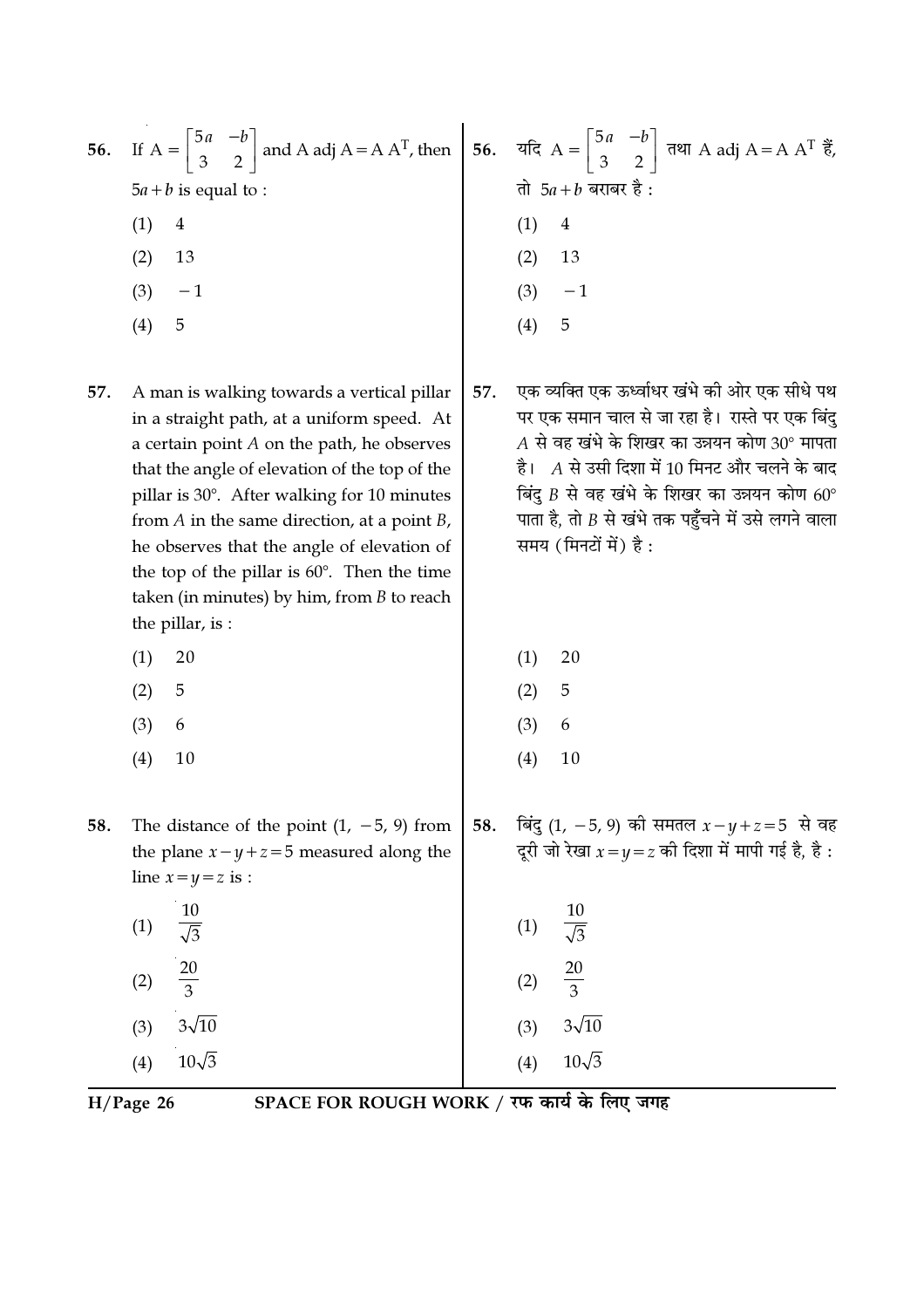- 59. Two sides of a rhombus are along the lines,  $x - y + 1 = 0$  and  $7x - y - 5 = 0$ . If its diagonals intersect at  $(-1, -2)$ , then which one of the following is a vertex of this rhombus?
	- (1)  $\left(\frac{1}{3}, -\frac{8}{3}\right)$
	- (2)  $\left(-\frac{10}{3}, -\frac{7}{3}\right)$
	- $(3) \quad (-3, -9)$
	- $(4)$   $(-3, -8)$

यदि एक समचतुर्भुज की दो भुजाएँ, रेखाओं 59.  $x-y+1=0$  तथा  $7x-y-5=0$  की दिशा में हैं तथा इसके विकर्ण बिंदु  $(-1, -2)$  पर प्रतिच्छेद करते हैं, तो इस समचतुर्भुज का निम्न में से कौन-सा शीर्ष है ?

$$
(1) \quad \left(\frac{1}{3},-\frac{8}{3}\right)
$$

$$
(2) \quad \left(-\frac{10}{3},-\frac{7}{3}\right)
$$

$$
(3) \quad (-3, -9)
$$

$$
(4) \quad (-3, -8)
$$

यदि  $0 \le x < 2\pi$  है, तो  $x$  के उन वास्तविक मानों की 60. If  $0 \le x \le 2\pi$ , then the number of real values 60. संख्या जो समीकरण of  $x$ , which satisfy the equation  $\cos x + \cos 2x + \cos 3x + \cos 4x = 0$ , is :  $\cos x + \cos 2x + \cos 3x + \cos 4x = 0$  को संतुष्ट करते हैं, है :  $(1)$  $\overline{7}$  $(1)$  $\overline{7}$  $(2)$ 9  $(2)$ 9  $(3)$ 3  $(3)$ 3  $(4)$  $5\phantom{.0}$  $(4)$  $\overline{5}$ 

$$
H/Page 27
$$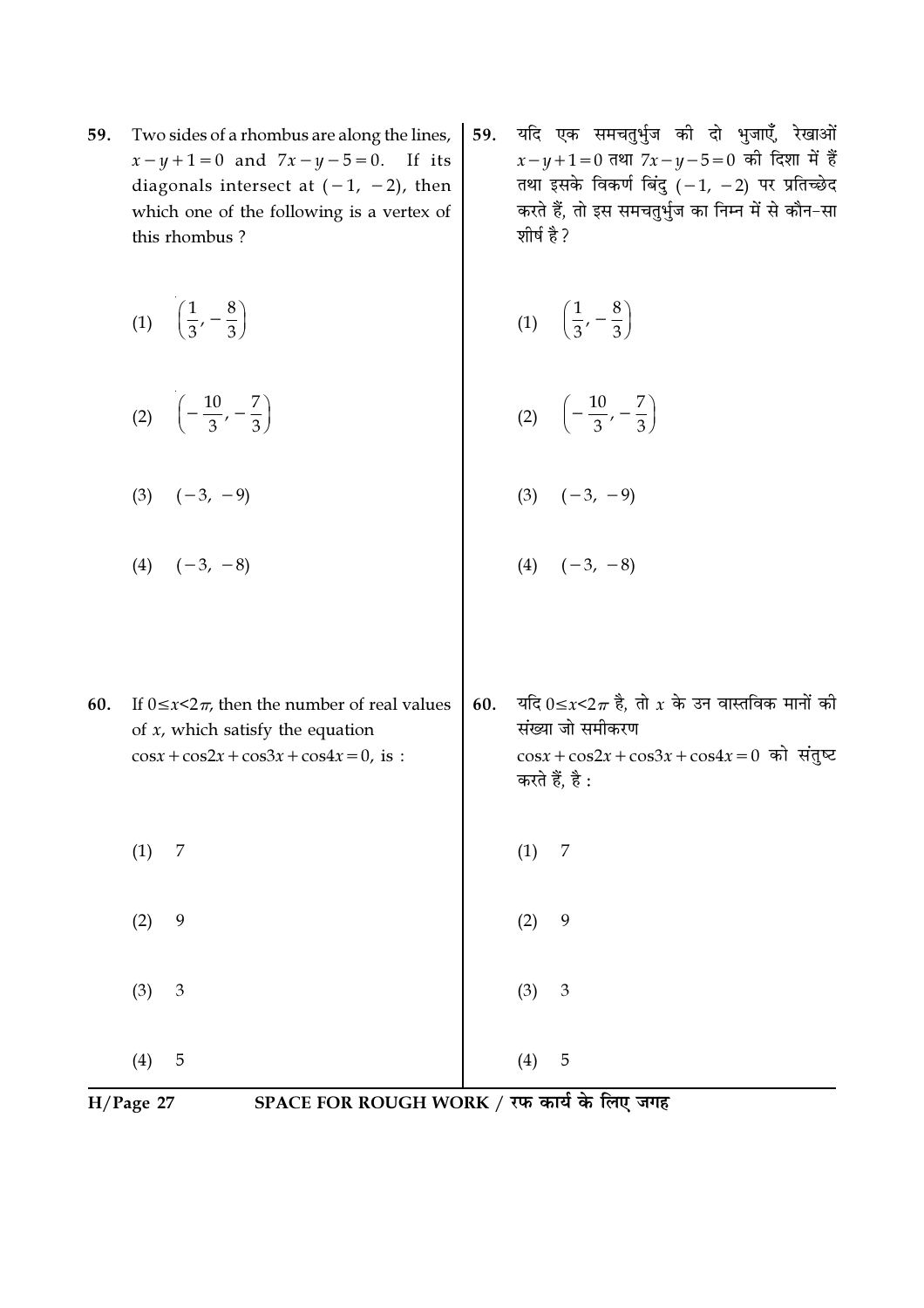### **PART C - CHEMISTRY**

Two closed bulbs of equal volume  $(V)$ 61. containing an ideal gas initially at pressure  $p_i$  and temperature  $T_1$  are connected through a narrow tube of negligible volume as shown in the figure below. The temperature of one of the bulbs is then raised to  $T_2$ . The final pressure  $p_f$  is :



- Which one of the following statements 62. about water is FALSE?
	- There is extensive intramolecular  $(1)$ hydrogen bonding in the condensed phase.
	- $(2)$ Ice formed by heavy water sinks in normal water.
	- $(3)$ Water is oxidized to oxygen during photosynthesis.
	- Water can act both as an acid and  $(4)$ as a base.

## भाग $C - \bar{x}$ सायन विज्ञान

समान आयतन (V) के दो बंद बल्ब, जिनमें एक आदर्श 61. गैस प्रारम्भिक दाब  $p_i$ तथा ताप  $T_1$ पर भरी गई है, एक नगण्य आयतन की पतली ट्यूब से जुडे हैं जैसा कि नीचे के चित्र में दिखाया गया है। फिर इनमें से एक बल्ब का ताप बढ़ाकर  $T_2$ कर दिया जाता है। अंतिम दाब  $p_f$ है :



- जल के सम्बन्ध में निम्न कथनों में से कौन सा एक 62. गलत है ?
	- $(1)$ इसके संघनित प्रावस्था में विस्तीर्ण अंत:अणुक हाइड़ोजन आबन्ध होते हैं।
	- भारी जल द्वारा बना बर्फ सामान्य जल में डूबता  $(2)$ है।
	- प्रकाशसंश्लेषण में जल आक्सीकृत होकर  $(3)$ आक्सीज़न देता है।
	- जल, अम्ल तथा क्षारक दोनों ही रूप में कार्य  $(4)$ कर सकता है।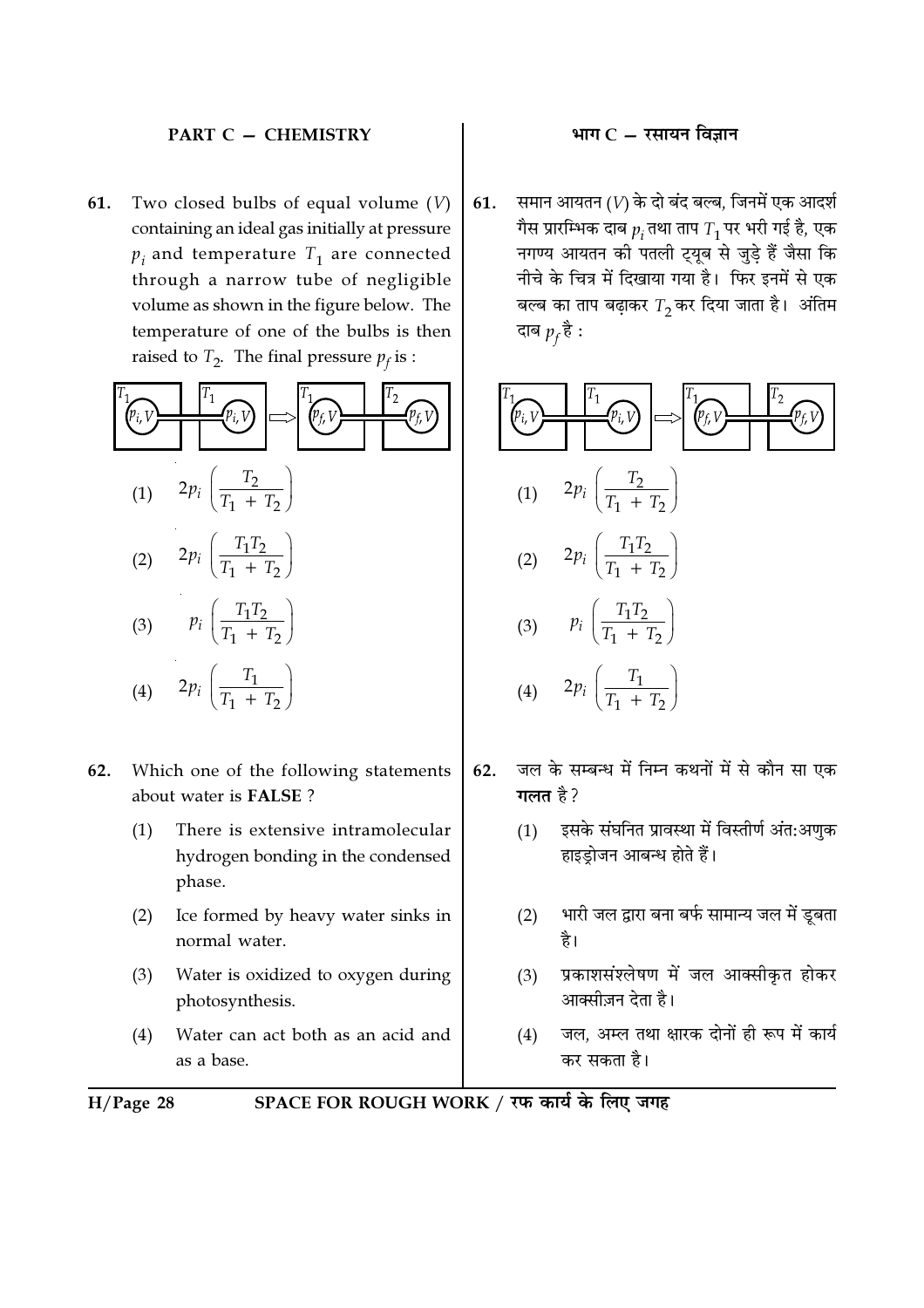| 63.                                                                                                               | In the Hofmann bromamide degradation<br>reaction, the number of moles of NaOH<br>and $Br2$ used per mole of amine produced<br>are : |                                                                                                                                                                                                                                                           | 63. |           | हाफमान ब्रोमामाइड निम्नीकरण अभिक्रिया में, $\rm NaOH$<br>तथा Br <sub>2</sub> के प्रयुक्त मोलों की संख्या प्रतिमोल अमीन<br>के बनने में होगी :                                                             |
|-------------------------------------------------------------------------------------------------------------------|-------------------------------------------------------------------------------------------------------------------------------------|-----------------------------------------------------------------------------------------------------------------------------------------------------------------------------------------------------------------------------------------------------------|-----|-----------|----------------------------------------------------------------------------------------------------------------------------------------------------------------------------------------------------------|
|                                                                                                                   | (1)                                                                                                                                 | Two moles of NaOH and two moles<br>of $Br_2$ .                                                                                                                                                                                                            |     | (1)       | दो मोल NaOH तथा दो मोल Br <sub>2</sub> ।                                                                                                                                                                 |
|                                                                                                                   | (2)                                                                                                                                 | Four moles of NaOH and one mole<br>of $Br_2$ .                                                                                                                                                                                                            |     | (2)       | चार मोल NaOH तथा एक मोल Br <sub>2</sub> ।                                                                                                                                                                |
|                                                                                                                   | (3)                                                                                                                                 | One mole of NaOH and one mole of<br>$Br2$ .                                                                                                                                                                                                               |     | (3)       | एक मोल NaOH तथा  एक मोल Br <sub>2</sub> ।                                                                                                                                                                |
|                                                                                                                   | (4)                                                                                                                                 | Four moles of NaOH and two moles<br>of $Br_2$ .                                                                                                                                                                                                           |     | (4)       | चार मोल NaOH तथा दो मोल Br2।                                                                                                                                                                             |
| 64.                                                                                                               |                                                                                                                                     | Which of the following atoms has the<br>highest first ionization energy?                                                                                                                                                                                  | 64. | है ?      | निम्न परमाणुओं में किसकी प्रथम आयनन ऊर्जा उच्चतम                                                                                                                                                         |
|                                                                                                                   | (1)                                                                                                                                 | К                                                                                                                                                                                                                                                         |     | (1)       | К                                                                                                                                                                                                        |
|                                                                                                                   | (2)                                                                                                                                 | Sc                                                                                                                                                                                                                                                        |     | (2)       | Sc                                                                                                                                                                                                       |
|                                                                                                                   | (3)                                                                                                                                 | Rb                                                                                                                                                                                                                                                        |     | (3)       | Rb                                                                                                                                                                                                       |
|                                                                                                                   | (4)                                                                                                                                 | Na                                                                                                                                                                                                                                                        |     | (4)       | Na                                                                                                                                                                                                       |
| 65.                                                                                                               |                                                                                                                                     | The concentration of fluoride, lead, nitrate<br>and iron in a water sample from an<br>underground lake was found to be<br>1000 ppb, 40 ppb, 100 ppm and 0.2 ppm,<br>respectively. This water is unsuitable for<br>drinking due to high concentration of : | 65. | नहीं है ? | भूमिगत झील से प्राप्त जल प्रतिदर्श में फ्लोराइड, लेड,<br>नाइट्रेट तथा आयरन की सान्द्रता क्रमश: 1000 ppb,<br>40 ppb, 100 ppm तथा 0.2 ppm पाई गई। यह<br>जल निम्न में से किसकी उच्च सान्द्रता से पीने योग्य |
|                                                                                                                   | (1)                                                                                                                                 | Nitrate                                                                                                                                                                                                                                                   |     | (1)       | नाइट्रेट                                                                                                                                                                                                 |
|                                                                                                                   | (2)                                                                                                                                 | Iron                                                                                                                                                                                                                                                      |     | (2)       | आयरन                                                                                                                                                                                                     |
|                                                                                                                   | (3)                                                                                                                                 | Fluoride                                                                                                                                                                                                                                                  |     | (3)       | फ्लोराइड                                                                                                                                                                                                 |
|                                                                                                                   | (4)                                                                                                                                 | Lead                                                                                                                                                                                                                                                      |     | (4)       | लेड                                                                                                                                                                                                      |
| $SPACE$ FOR ROUCH WORK $/$ TH $\overline{exp}$ $\overline{F}$ $\overline{exp}$ $\overline{exp}$<br>$U/D_{200}$ 20 |                                                                                                                                     |                                                                                                                                                                                                                                                           |     |           |                                                                                                                                                                                                          |

H/Page 29 SPACE FOR ROUGH WORK / रफ कार्य के लिए जगह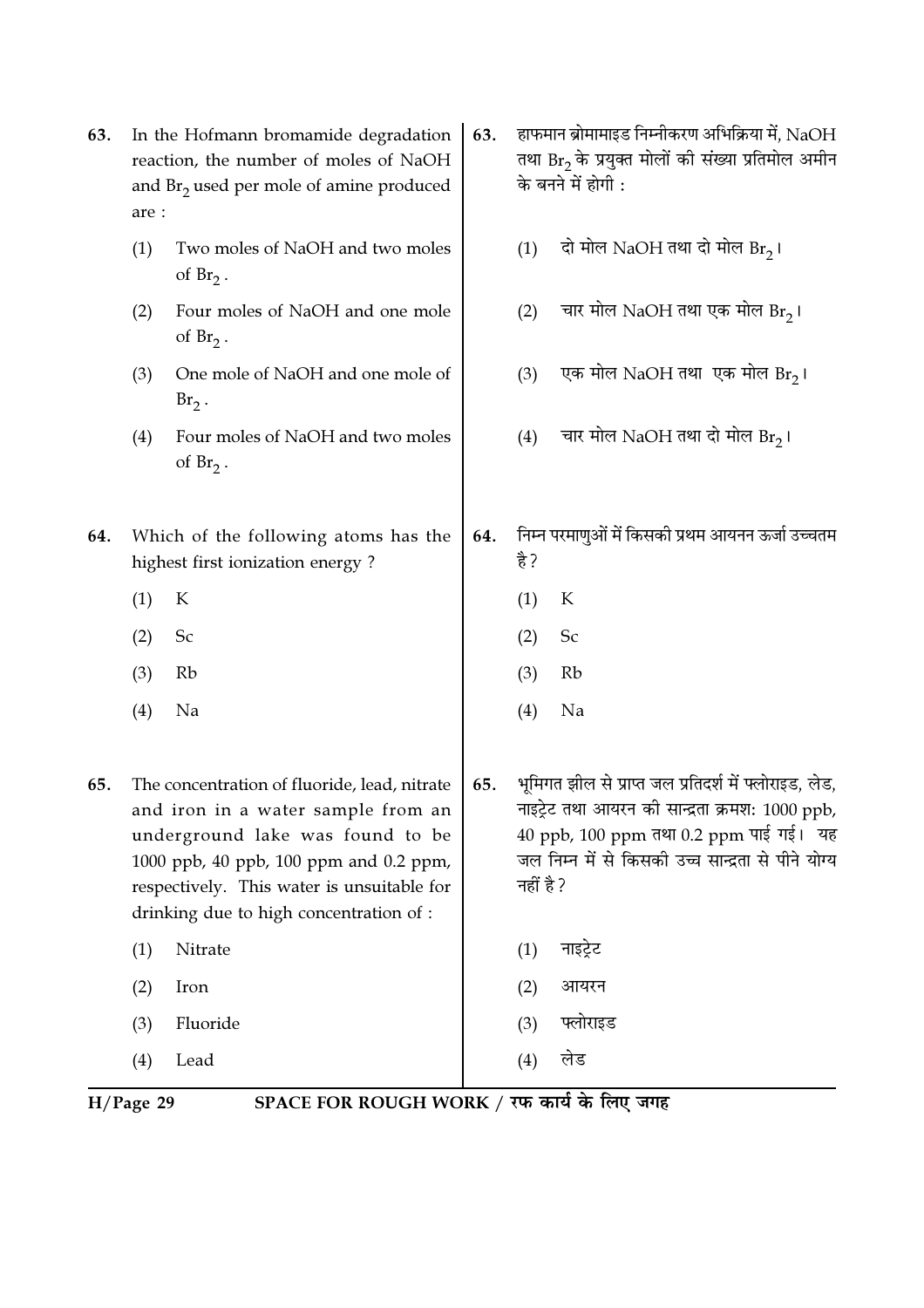- 66. The heats of combustion of carbon and carbon monoxide are  $-393.5$  and  $-283.5$  kJ mol<sup>-1</sup>, respectively. The heat of formation (in kJ) of carbon monoxide per mole is:
	- $(1)$  $-676.5$
	- $-110.5$  $(2)$
	- $(3)$ 110.5
	- $(4)$ 676.5
- The equilibrium constant at 298 K for a 67. reaction  $A + B \rightleftharpoons C + D$  is 100. If the initial concentration of all the four species were 1 M each, then equilibrium concentration of *D* (in mol  $L^{-1}$ ) will be :
	- 1.818  $(1)$
	- $(2)$ 1.182
	- $(3)$ 0.182
	- $(4)$ 0.818
- The absolute configuration of 68.



 $H/Page$  30

- कार्बन तथा कार्बन मोनोक्सॉइड की दहन ऊष्मायें क्रमश: 66.  $-393.5$  तथा  $-283.5$  kJ mol<sup>-1</sup> हैं। कार्बन मोनोक्साइड की संभवन ऊष्मा (kJ में) प्रति मोल होगी :
	- $-676.5$  $(1)$
	- $-110.5$  $(2)$
	- 110.5  $(3)$
	- 676.5  $(4)$
- तापमान 298 K पर, एक अभिक्रिया  $A + B \rightleftharpoons C + D$ 67. के लिए साम्य स्थिरांक 100 है। यदि प्रारम्भिक सान्द्रता सभी चारों स्पीशीज में से प्रत्येक की 1 M होती. तो  $D$ की साम्य सान्द्रता (mol L<sup>-1</sup> में) होगी:
	- $(1)$ 1.818
	- $(2)$ 1.182
	- $(3)$ 0.182
	- $(4)$ 0.818
- दिए गये यौगिक का निरपेक्ष विन्यास है: 68.



 $(2)$  $(2R, 3R)$ 

 $(2S, 3R)$ 

- $(3)$  $(2R, 3S)$
- $(4)$ 
	- SPACE FOR ROUGH WORK / रफ कार्य के लिए जगह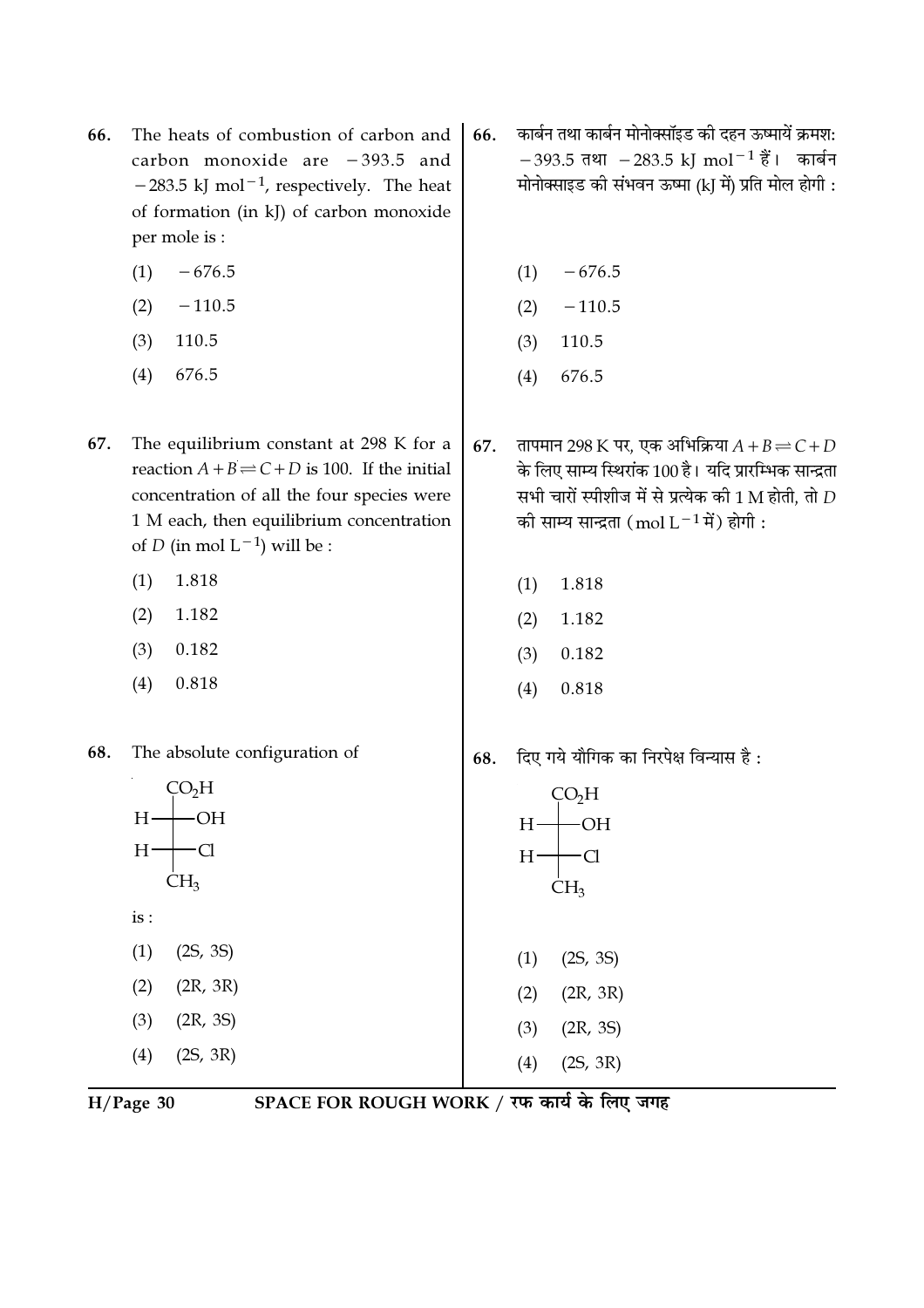| 69. |     | For a linear plot of log $(x/m)$ versus log $p$<br>in a Freundlich adsorption isotherm,<br>which of the following statements is<br>correct? $(k \text{ and } n \text{ are constants})$ | 69. |      | फ्रॉयन्डलिक अधिशोषण समतापी वक्र में<br>$\log(x/m)$ तथा $\log p$ के बीच खींचे गये रेखीय<br>प्लाट के लिए निम्न में से कौन सा कथन सही है?<br>( $k$ तथा $n$ स्थिरांक हैं) |
|-----|-----|----------------------------------------------------------------------------------------------------------------------------------------------------------------------------------------|-----|------|-----------------------------------------------------------------------------------------------------------------------------------------------------------------------|
|     | (1) | Only $1/n$ appears as the slope.                                                                                                                                                       |     | (1)  | मात्र $1/n$ स्लोप के रूप में आता है।                                                                                                                                  |
|     | (2) | $\log(1/n)$ appears as the intercept.                                                                                                                                                  |     | (2)  | $\log(1/n)$ इन्टरसेप्ट के रूप में आता है।                                                                                                                             |
|     | (3) | Both $k$ and $1/n$ appear in the slope<br>term.                                                                                                                                        |     | (3)  | $k$ तथा $1/n$ दोनों ही स्लोप पद में आते हैं।                                                                                                                          |
|     | (4) | $1/n$ appears as the intercept.                                                                                                                                                        |     | (4)  | $1/n$ इन्टरसेप्ट के रूप आता है।                                                                                                                                       |
| 70. |     | The distillation technique most suited for<br>separating glycerol from spent-lye in the<br>soap industry is :                                                                          | 70. | है : | साबुन उद्योग में भुक्तशेष लाइ (स्पेन्ट लाई) से ग्लिसरॉल<br>पृथक करने के लिए सबसे उपयुक्त आसवन विधि                                                                    |
|     | (1) | Steam distillation                                                                                                                                                                     |     | (1)  | बाष्प आसवन                                                                                                                                                            |
|     | (2) | Distillation under reduced pressure                                                                                                                                                    |     | (2)  | समानीत दाब पर आसवन                                                                                                                                                    |
|     | (3) | Simple distillation                                                                                                                                                                    |     | (3)  | सामान्य आसवन                                                                                                                                                          |
|     | (4) | Fractional distillation                                                                                                                                                                |     | (4)  | प्रभाजी आसवन                                                                                                                                                          |
| 71. |     | Which of the following is an anionic<br>detergent?                                                                                                                                     | 71. |      | निम्न में से कौन सा एनाइनिक डिटरजेंट है?                                                                                                                              |
|     | (1) | Cetyltrimethyl ammonium bromide                                                                                                                                                        |     | (1)  | सेटिलट्राइमेथिल अमोनियम ब्रोमाइड                                                                                                                                      |
|     | (2) | Glyceryl oleate                                                                                                                                                                        |     | (2)  | ग्लिसरिल ओलिएट                                                                                                                                                        |
|     | (3) | Sodium stearate                                                                                                                                                                        |     | (3)  | सोडियम स्टीअरेट                                                                                                                                                       |
|     | (4) | Sodium lauryl sulphate                                                                                                                                                                 |     | (4)  | सोडियम लारिल सल्फेट                                                                                                                                                   |
| 72. |     | The species in which the $N$ atom is in a<br>state of sp hybridization is :                                                                                                            | 72. |      | वह स्पीशीज़, जिसमें N परमाणु $sp$ संकरण की अवस्था<br>में है, होगी :                                                                                                   |
|     | (1) | $NO_3^-$                                                                                                                                                                               |     | (1)  | $NO_3^-$                                                                                                                                                              |
|     | (2) | NO <sub>2</sub>                                                                                                                                                                        |     | (2)  | NO <sub>2</sub>                                                                                                                                                       |
|     | (3) | $NO_2^+$                                                                                                                                                                               |     | (3)  | $NO_2^+$                                                                                                                                                              |
|     | (4) | $NO_2^-$                                                                                                                                                                               |     | (4)  | $NO_2^-$                                                                                                                                                              |

H/Page 31 SPACE FOR ROUGH WORK / रफ कार्य के लिए जगह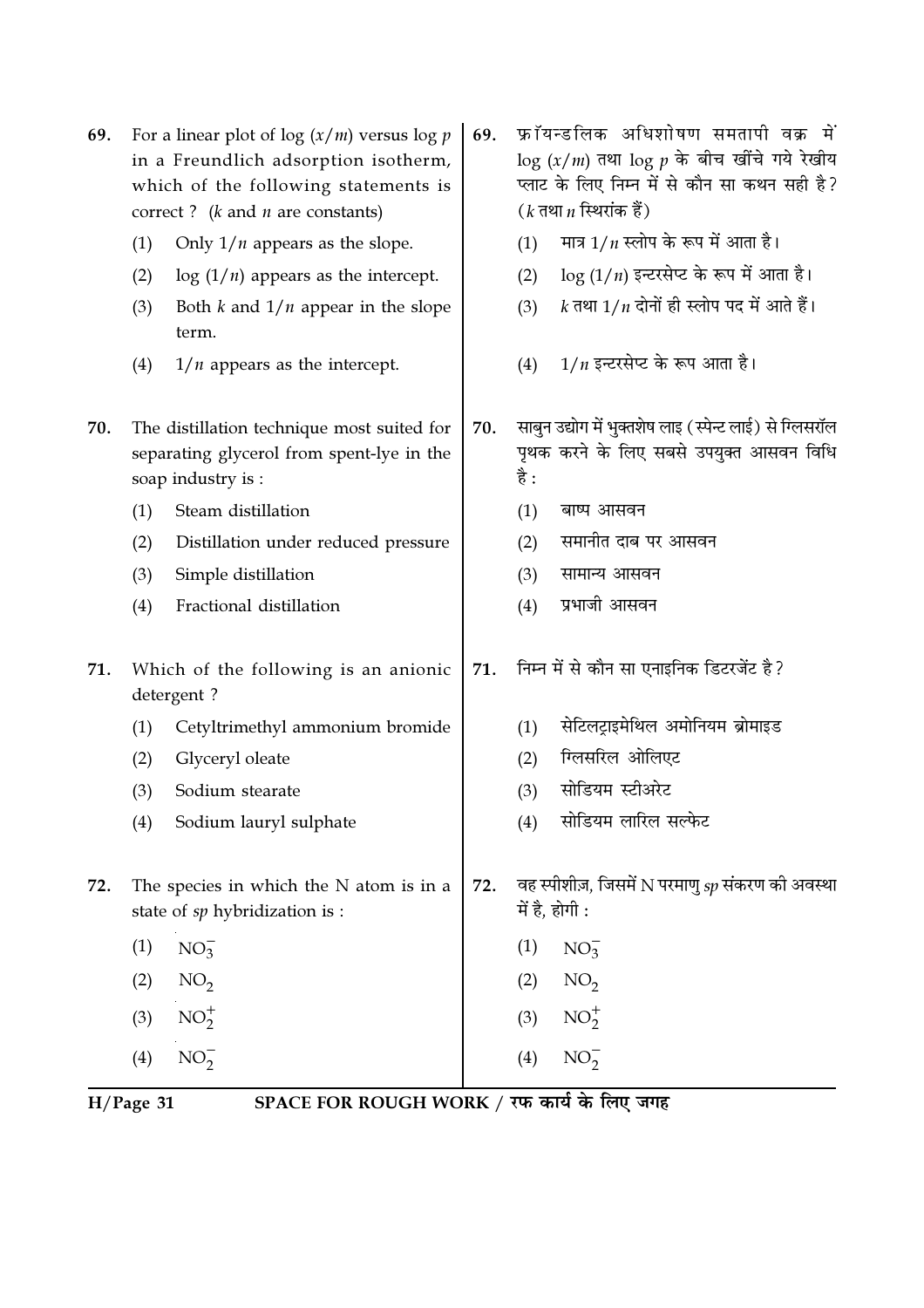Thiol group is present in : 73.

- $(1)$ Cysteine
- $(2)$ Methionine
- (3) Cytosine
- (4) Cystine
- 74. Which one of the following ores is best concentrated by froth floatation method?
	- $(1)$ Galena
	- $(2)$ Malachite
	- Magnetite  $(3)$
	- $(4)$ Siderite
- Which of the following statements about  $75.$ low density polythene is FALSE?
	- Its synthesis requires dioxygen or a  $(1)$ peroxide initiator as a catalyst.
	- $(2)$ It is used in the manufacture of buckets, dust-bins etc.
	- $(3)$ Its synthesis requires high pressure.
	- It is a poor conductor of electricity.  $(4)$
- 76. Which of the following compounds is metallic and ferromagnetic?
	- $(1)$  $VO<sub>2</sub>$  $MnO<sub>2</sub>$  $(2)$
	- $(3)$  $TiO<sub>2</sub>$
	- $(4)$  $CrO<sub>2</sub>$
- थायोल ग्रुप जिसमें उपस्थित है, वह है: 73.
	- सिस्टीन (Cysteine)  $(1)$
	- मेथाइओनीन  $(2)$
	- साइटोसीन  $(3)$
	- सिस्टिन (Cystine)  $(4)$
- फ्रॉथ फ्लोटेशन विधि द्वारा निम्न में से वह कौन सा 74. अयस्क सर्वाधिक रूप से सान्द्रित किया जा सकता है ?
	- गैलेना  $(1)$
	- मैलाकाइट  $(2)$
	- मैग्नेटाइट  $(3)$
	- सिडेराइट  $(4)$
- निम्न घनत्व के पालीथीन के सम्बन्ध में निम्न में से 75. कौन सा कथन **गलत** है?
	- $(1)$ इसमें डाईआक्सीजन अथवा परआक्साइड इनीसियेटर (प्रारम्भक) उत्प्रेरक के रूप में चाहिए।
	- (2) यह बकेट (बाल्टी), डस्ट-बिन, आदि के उत्पादन में प्रयुक्त होती है।
	- इसके संश्लेषण में उच्च दाब की आवश्यकता  $(3)$ होती है।
	- यह विद्युत का हीन चालक है।  $(4)$
- निम्न में से कौन सा यौगिक धात्विक तथा फेरोमैगनेटिक 76. (लौह चम्बकीय) है?
	- $(1)$  VO<sub>2</sub>
	- $(2)$  MnO<sub>2</sub>
	- $TiO<sub>2</sub>$  $(3)$
	- $(4)$  $CrO<sub>2</sub>$

 $H/Page$  32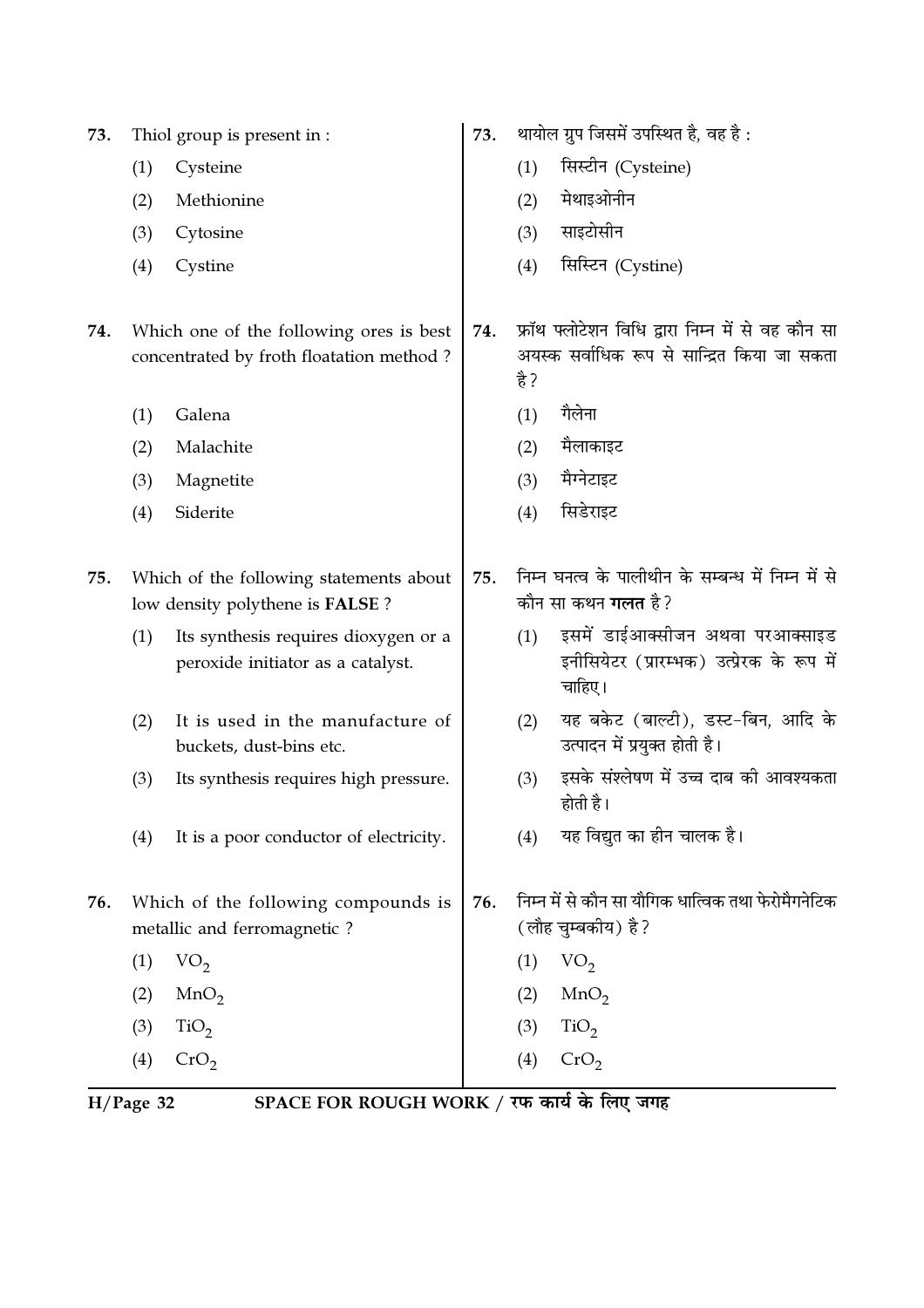1.  $NBS/h\nu$ 1.  $NBS/h\nu$ 2.  $H_2O/K_2CO_3$ 2.  $H_2O/K_2CO_3$ O O  $(1)$  $(1)$  $CO<sub>2</sub>H$  $CO<sub>2</sub>H$  $(2)$  $(2)$  $(3)$  $(3)$ OH OH  $(4)$  $(4)$ नीचे दी गई फिगर में बुन्सन फ्लेम का सर्वाधिक गर्म 78. The hottest region of Bunsen flame shown 78. भाग है : in the figure below is: region 4  $-$  रीजन  $4\,$ region 3 रीजन 3 region 2 रीजन 2 region 1 रीजन 1 रीजन 3  $(1)$ region 3  $(1)$ रीजन 4  $(2)$  $(2)$ region 4 रीजन 1 region 1  $(3)$  $(3)$ रीजन 2  $(4)$ region 2  $(4)$ 

77.

नीचे दी गई अभिक्रिया के लिए उत्पाद होगा :

 $H/Page$  33

77.

is :

The product of the reaction given below

SPACE FOR ROUGH WORK / रफ कार्य के लिए जगह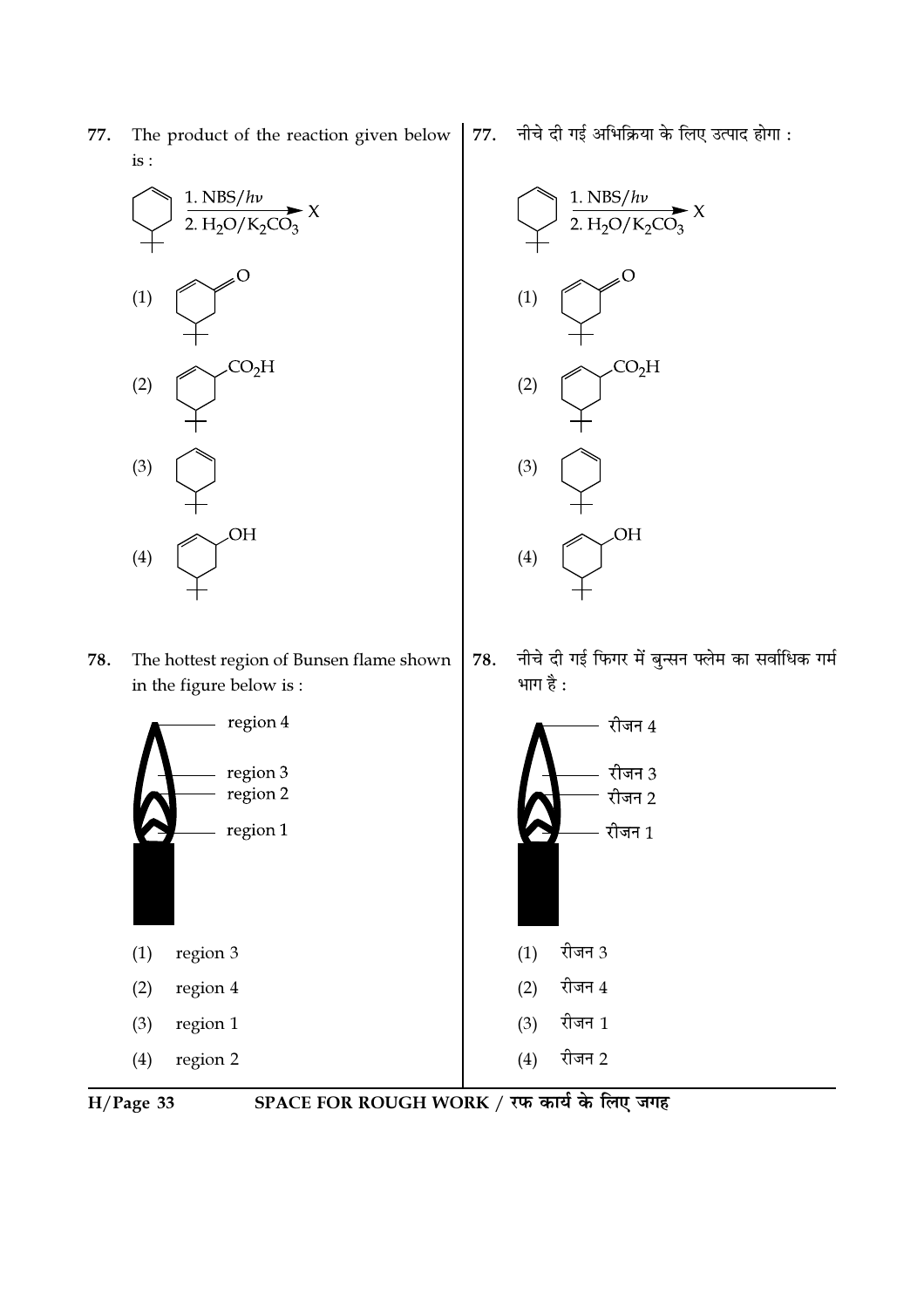- 79. At 300 K and 1 atm, 15 mL of a gaseous hydrocarbon requires 375 mL air containing  $20\%$  O<sub>2</sub> by volume for complete combustion. After combustion the gases occupy 330 mL. Assuming that the water formed is in liquid form and the volumes were measured at the same temperature and pressure, the formula of the hydrocarbon is:
	- $(1)$  $C<sub>4</sub>H<sub>8</sub>$  $(1)$  $C_4H_8$
	- $C<sub>4</sub>H<sub>10</sub>$  $C<sub>4</sub>H<sub>10</sub>$  $(2)$  $(2)$  $(3)$  $C_3H_6$  $(3)$  $C_3H_6$
	- $C_3H_8$  $(4)$  $(4)$
- वह युग्म जिनमें फास्फोरस परमाणुओं की फार्मल 80. The pair in which phosphorous atoms 80. ऑक्सीकरण अवस्था  $+3$  है, है: have a formal oxidation state of  $+3$  is:
	- आर्थोफास्फोरस तथा हाइपोफास्फोरिक एसिड  $(1)$
	- पायरोफास्फोरस तथा पायरोफास्फोरिक एसिड  $(2)$
	- आर्थोफास्फोरस तथा पायरोफास्फोरस एसिड  $(3)$
	- पायरोफास्फोरस तथा हाइपोफास्फोरिक एसिड  $(4)$



- $C_3H_8$
- 
- - $(1)$ Orthophosphorous and hypophosphoric acids
	- Pyrophosphorous and  $(2)$ pyrophosphoric acids
	- $(3)$ Orthophosphorous and pyrophosphorous acids
	- $(4)$ Pyrophosphorous and hypophosphoric acids

300 K तथा 1 atm दाब पर, 15 mL गैसीय 79. हाइड्रोकार्बन के पूर्ण दहन के लिये 375 mL वायु जिसमें आयतन के आधार पर 20% ऑक्सीजन है, की आवश्यकता होती है। दहन के बाद गैसें 330 mL घेरती है। यह मानते हुए कि बना हुआ जल द्रव रूप में है तथा उसी तापमान एवं दाब पर आयतनों की माप की गई है तो हाइड़ोकार्बन का फार्मुला है :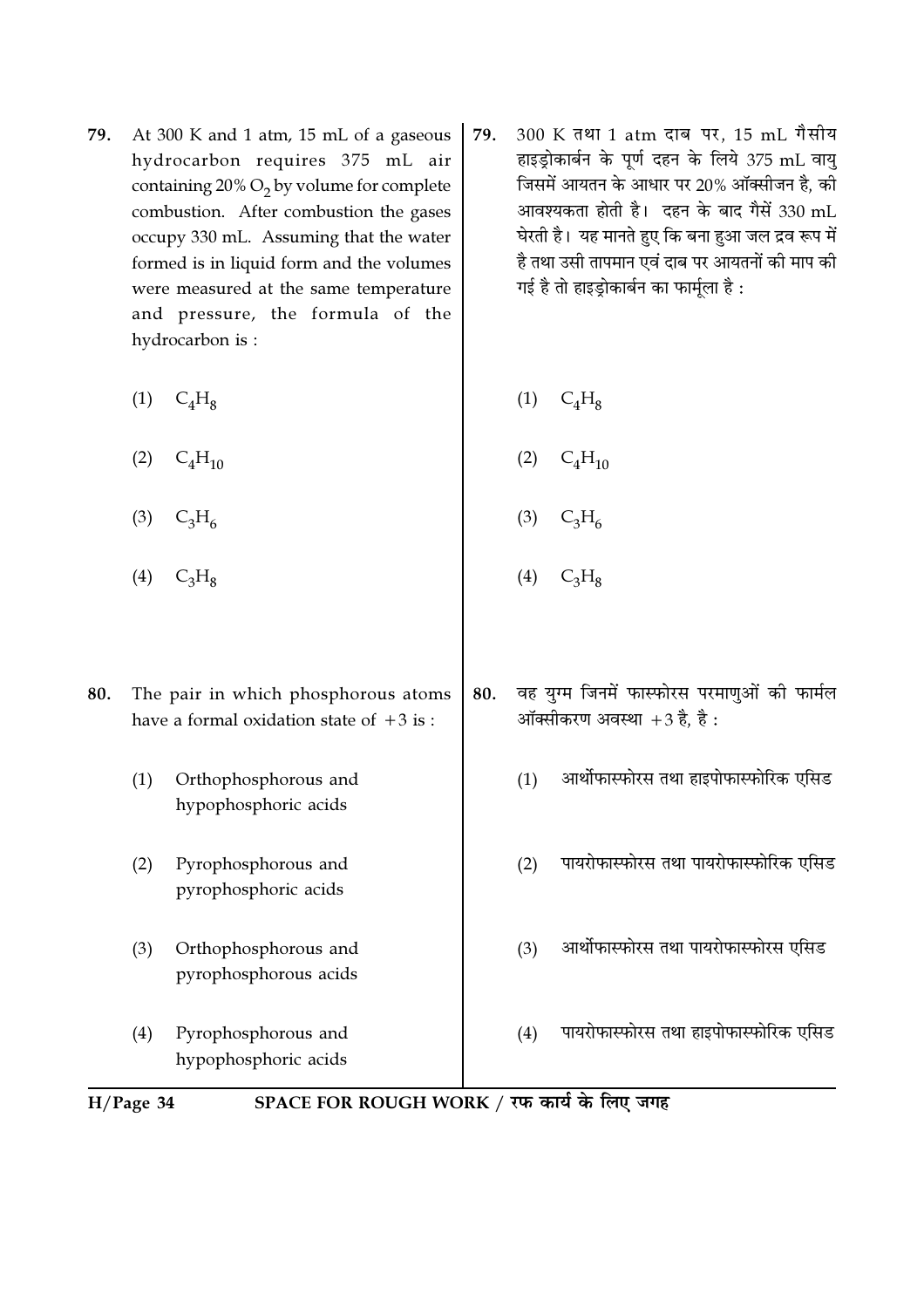- The reaction of propene with HOCl | 81.  $(Cl_2 + H_2O)$  proceeds through the intermediate:
	- $CH<sub>3</sub>-CH(OH)-CH<sub>2</sub><sup>+</sup>$  $(1)$
	- (2)  $CH_3$ -CHCl-CH<sub>2</sub><sup>+</sup>
	- (3)  $CH_3-CH^+-CH_2-OH$
	- (4)  $CH_3-CH^+-CH_2-Cl$
- 2-chloro-2-methylpentane on reaction 82. with sodium methoxide in methanol yields:

$$
\begin{array}{cc}\n & \text{CH}_3\\ \n\text{(a)} & \text{C}_2\text{H}_5\text{CH}_2\text{C} - \text{OCH}_3\\ \n\text{CH}_3\\ \n\end{array}
$$

(b) 
$$
C_2H_5CH_2C = CH_2
$$

$$
CH_3
$$

- $(c)$  $C_2H_5CH=C-CH_3$  $CH<sub>2</sub>$
- $(1)$ (c) only
- $(2)$  $(a)$  and  $(b)$
- All of these  $(3)$
- $(4)$ (a) and  $(c)$

 $H/Page$  35

SPACE FOR ROUGH WORK / रफ कार्य के लिए जगह

- प्रोपीन की HOCl (Cl<sub>2</sub> + H<sub>2</sub>O) के साथ अभिक्रिया 81. जिस मध्यवर्ती से होकर सम्पन्न होती है, वह है :
	- $CH<sub>3</sub>-CH(OH)-CH<sub>2</sub><sup>+</sup>$  $(1)$
	- $CH_3$ -CHCl-CH $_2^+$  $(2)$
	- $CH_3-CH^+-CH_2-OH$  $(3)$
	- (4)  $CH_3-CH^+-CH_2-Cl$
- मेथेनॉल में 2-क्लोरो-2-मेथिलपेन्टेन, सोडियम 82. मेथाक्साइड के साथ अभिक्रिया करके देती है:

(b) 
$$
C_2H_5CH_2C = CH_2
$$

$$
CH_3
$$
CH<sub>3</sub>

- $(c)$  $CH<sub>3</sub>$  $C_2H_5CH = C$  $CH<sub>3</sub>$
- $(1)$ मात्र $(c)$

 $(4)$ 

- $(2)$ (a) तथा (b)
- इनमें से सभी  $(3)$

(a) तथा (c)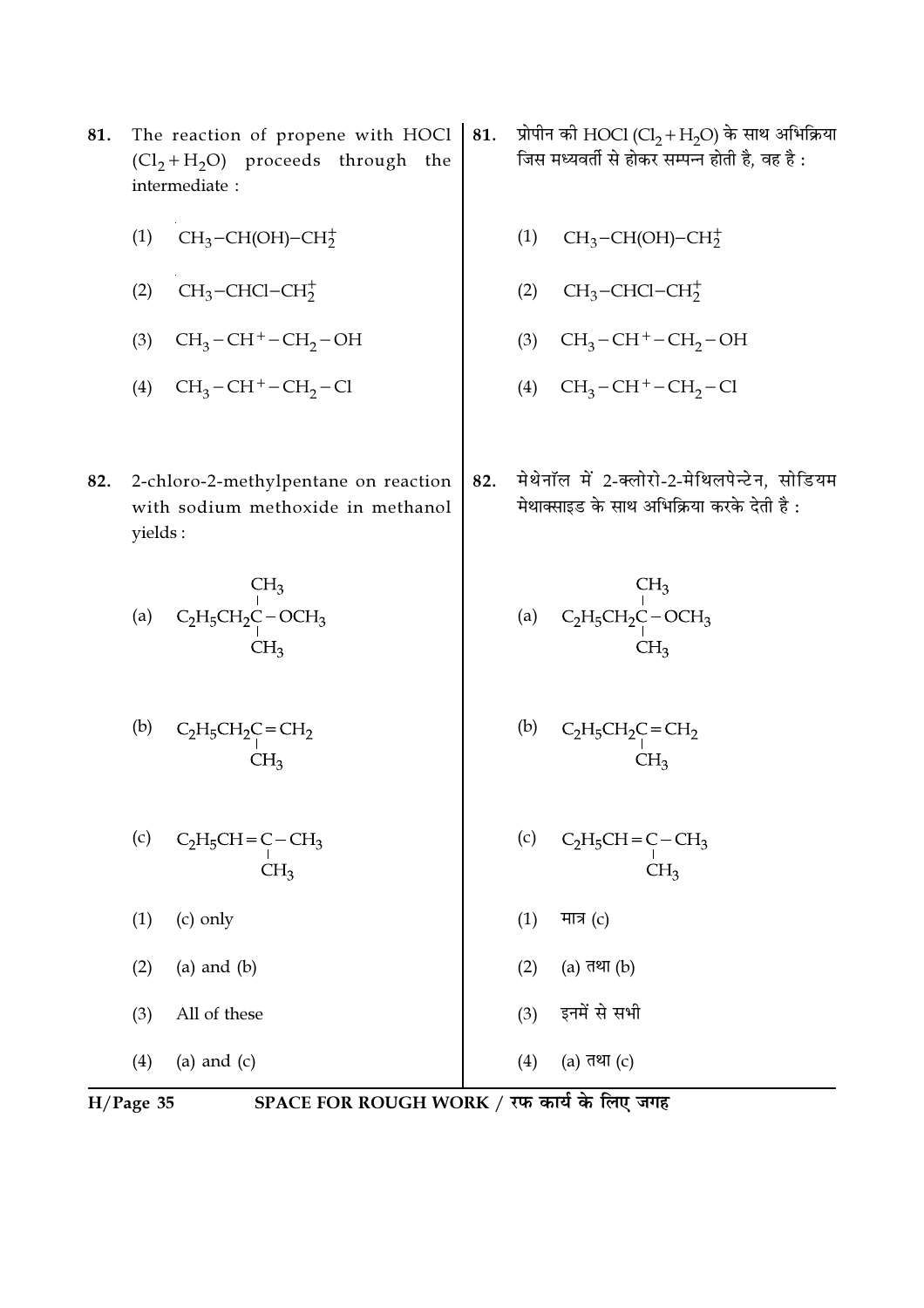|     | SPACE FOR ROUGH WORK / रफ कार्य के लिए जगह<br>$H/Page$ 36                                       |     |                                                                                                                              |  |  |
|-----|-------------------------------------------------------------------------------------------------|-----|------------------------------------------------------------------------------------------------------------------------------|--|--|
|     | 76.0<br>(4)                                                                                     |     | 76.0<br>(4)                                                                                                                  |  |  |
|     | (3)<br>7.6                                                                                      |     | 7.6<br>(3)                                                                                                                   |  |  |
|     | 759.0<br>(2)                                                                                    |     | 759.0<br>(2)                                                                                                                 |  |  |
|     | 752.4<br>(1)                                                                                    |     | 752.4<br>(1)                                                                                                                 |  |  |
|     | water (in torr) for this aqueous solution<br>is:                                                |     | का वाष्प दाब (torr में) होगा :                                                                                               |  |  |
| 85. | 18 g glucose $(C_6H_{12}O_6)$ is added to<br>178.2 g water. The vapor pressure of               | 85. | 18 g ग्लुकोस (C <sub>6</sub> H <sub>12</sub> O <sub>6</sub> ) को 178.2 g पानी में<br>मिलाया जाता है। इस जलीय विलयन के लिए जल |  |  |
|     | (4)<br>LiO <sub>2</sub> , Na <sub>2</sub> O <sub>2</sub> and K <sub>2</sub> O                   |     | LiO <sub>2</sub> , Na <sub>2</sub> O <sub>2</sub> तथा K <sub>2</sub> O<br>(4)                                                |  |  |
|     | (3)<br>Li <sub>2</sub> O, Na <sub>2</sub> O and KO <sub>2</sub>                                 |     | Li <sub>2</sub> O, Na <sub>2</sub> O तथा KO <sub>2</sub><br>(3)                                                              |  |  |
|     | (2)<br>Li <sub>2</sub> O, Na <sub>2</sub> O <sub>2</sub> and KO <sub>2</sub>                    |     | $Li_2O$ , $Na_2O_2$ तथा $KO_2$<br>(2)                                                                                        |  |  |
|     | (1)<br>$Li_2O_2$ , Na <sub>2</sub> O <sub>2</sub> and KO <sub>2</sub>                           |     | (1)<br>$Li_2O_2$ , Na <sub>2</sub> O <sub>2</sub> तथा KO <sub>2</sub>                                                        |  |  |
| 84. | The main oxides formed on combustion of<br>Li, Na and K in excess of air are,<br>respectively : | 84. | हवा के आधिक्य में Li, Na और K के दहन पर<br>बननेवाली मुख्य आक्साइडें क्रमश: हैं :                                             |  |  |
|     | $(en = ethylene diamine)$                                                                       |     | (en = ethylenediamine)                                                                                                       |  |  |
|     | (4)<br>$cis[Co(en)_2Cl_2]Cl$                                                                    |     | $cis[Co(en)_2Cl_2]Cl$<br>(4)                                                                                                 |  |  |
|     | $[Co(NH_3)_3Cl_3]$<br>(3)                                                                       |     | $[Co(NH_3)_3Cl_3]$<br>(3)                                                                                                    |  |  |
|     | (2)<br>$[Co(NH3)4Cl2]Cl$                                                                        |     | (2)<br>$[Co(NH_3)_4Cl_2]Cl$                                                                                                  |  |  |
|     | (1)<br>trans[Co(en),Cl <sub>2</sub> ]Cl                                                         |     | (1)<br>$trans[Co(en)_2Cl_2]Cl$                                                                                               |  |  |
| 83. | Which one of the following complexes<br>shows optical isomerism?                                | 83. | निम्न में से कौन सा कॉम्प्लेक्स प्रकाशिक समावयवता<br>प्रदर्शित करेगा ?                                                       |  |  |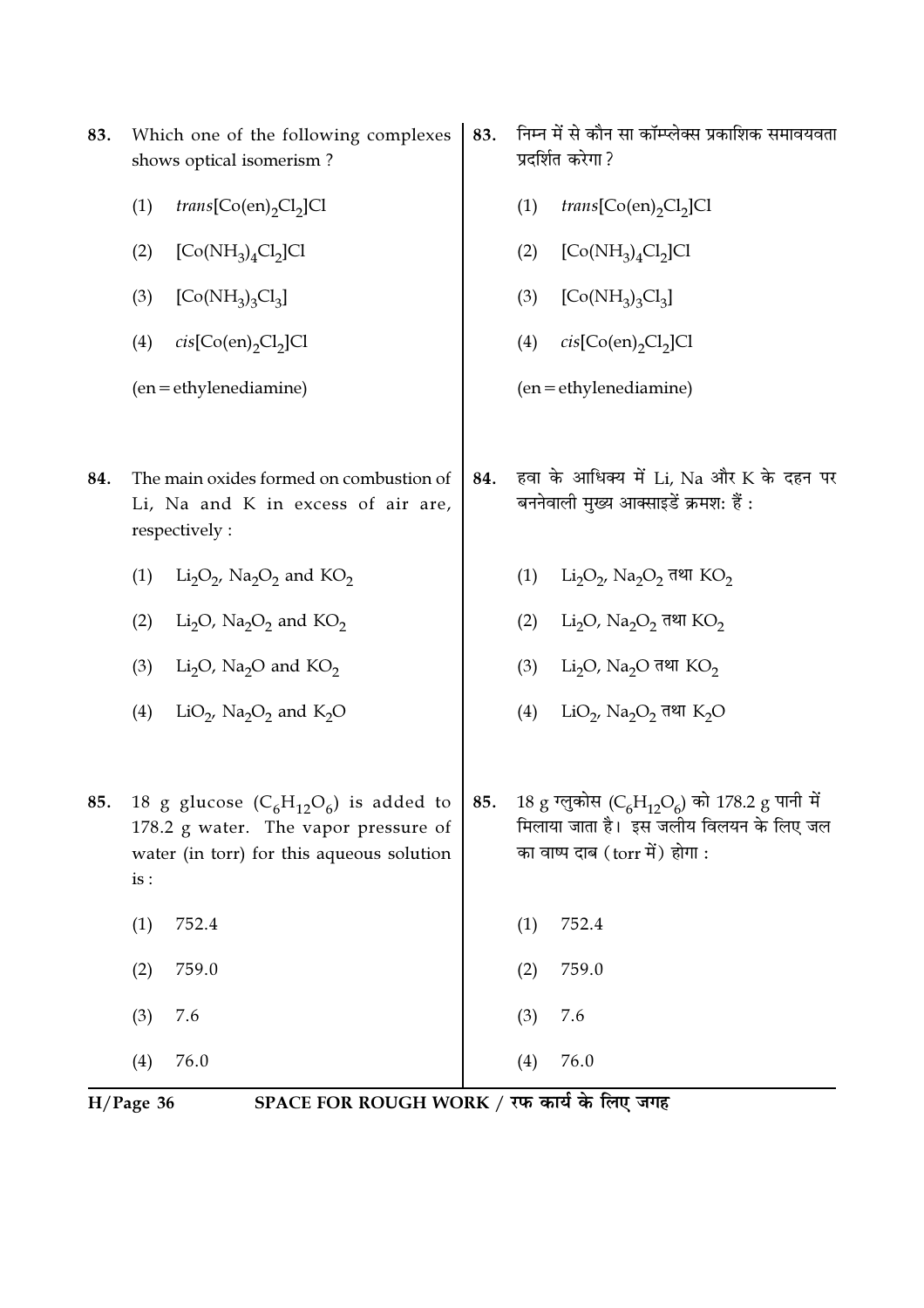- 86. The reaction of zinc with dilute and concentrated nitric acid, respectively, produces :
	- $(1)$ NO and  $N_2O$
	- $NO<sub>2</sub>$  and  $N<sub>2</sub>O$  $(2)$
	- (3)  $N_2O$  and  $NO_2$
	- $(4)$  NO<sub>2</sub> and NO
- Decomposition of  $H_2O_2$  follows a first 87. order reaction. In fifty minutes the concentration of  $H_2O_2$  decreases from 0.5 to 0.125 M in one such decomposition. When the concentration of  $H_2O_2$  reaches 0.05 M, the rate of formation of  $O_2$  will be:
	- 2.66 L min<sup> $-1$ </sup> at STP  $(1)$
	- $1.34 \times 10^{-2}$  mol min<sup>-1</sup>  $(2)$
	- $6.93 \times 10^{-2}$  mol min<sup>-1</sup>  $(3)$
	- $6.93 \times 10^{-4}$  mol min<sup>-1</sup>  $(4)$
- 88. The pair having the same magnetic moment is:
	- $[At. No.: Cr = 24, Mn = 25, Fe = 26, Co = 27]$
	- (1)  $[Mn(H, O)<sub>6</sub>]^{2+}$  and  $[Cr(H, O)<sub>6</sub>]^{2+}$
	- $[CoCl<sub>4</sub>]^{2-}$  and  $[Fe(H<sub>2</sub>O)<sub>6</sub>]^{2+}$  $(2)$
	- $[Cr(H<sub>2</sub>O)<sub>6</sub>]^{2+}$  and  $[CoCl<sub>4</sub>]^{2-}$  $(3)$
	- [Cr(H<sub>2</sub>O)<sub>6</sub>]<sup>2+</sup> and [Fe(H<sub>2</sub>O)<sub>6</sub>]<sup>2+</sup>  $(4)$
- तनु तथा सान्द्र नाइट्रिक एसिड के साथ जिंक की 86. अभिक्रिया द्वारा क्रमश: उत्पन्न होते हैं :
	- $(1)$ NO तथा  $N_2O$
	- $NO<sub>2</sub>$  तथा  $N<sub>2</sub>O$  $(2)$
	- $N_2O$  तथा  $NO_2$  $(3)$
	- $(4)$  NO<sub>2</sub> तथा NO
- $H_2O_2$  का विघटन एक प्रथम कोटि की अभिक्रिया 87. है। पचास मिनट में इस प्रकार के विघटन में  ${\rm H_2O_2}$ की सान्द्रता घटकर 0.5 से 0.125 M हो जाती है। जब H<sub>2</sub>O<sub>2</sub> की सान्द्रता 0.05 M पहुँचती है, तो O<sub>2</sub> के बनने की दर होगी :
	- (1) 2.66 L min<sup>-1</sup> (STP पर)
	- (2)  $1.34 \times 10^{-2}$  mol min<sup>-1</sup>
	- (3)  $6.93 \times 10^{-2}$  mol min<sup>-1</sup>
	- (4)  $6.93 \times 10^{-4}$  mol min<sup>-1</sup>
- एकही चुम्बकीय आघूर्ण का युग्म है : 88.
	- $[At. No.: Cr = 24, Mn = 25, Fe = 26, Co = 27]$
	- (1)  $[Mn(H, O)<sub>6</sub>]$ <sup>2+</sup> तथा  $[Cr(H, O)<sub>6</sub>]$ <sup>2+</sup>
	- (2)  $[CoCl<sub>4</sub>]^{2-}$  तथा  $[Fe(H<sub>2</sub>O)<sub>6</sub>]^{2+}$
	- $[Cr(H<sub>2</sub>O)<sub>6</sub>]<sup>2+</sup>$  तथा  $[CoCl<sub>4</sub>]<sup>2-</sup>$  $(3)$
	- $[Cr(H<sub>2</sub>O)<sub>6</sub>]$ <sup>2+</sup> तथा  $[Fe(H<sub>2</sub>O)<sub>6</sub>]$ <sup>2+</sup>  $(4)$

 $H/Page$  37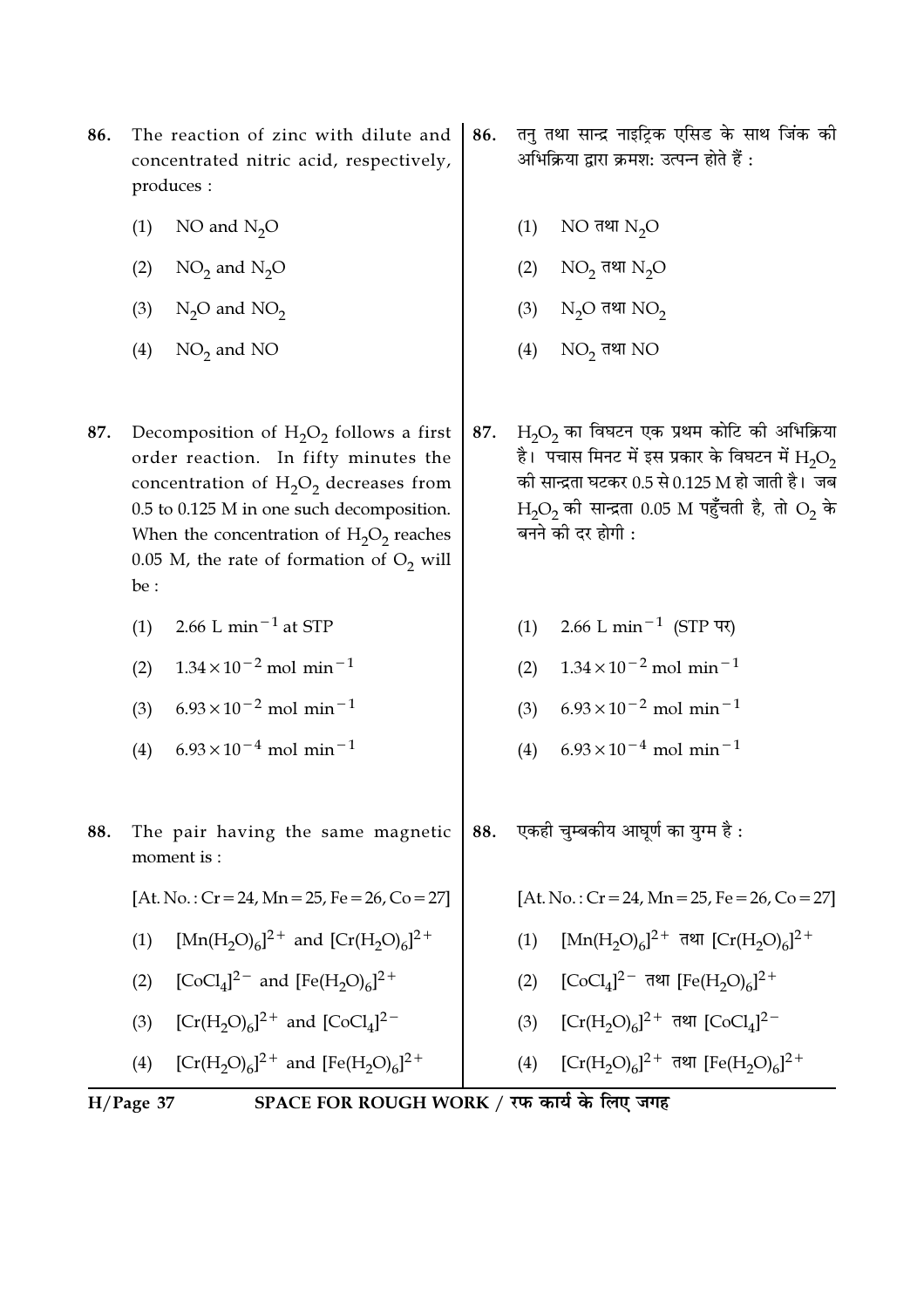89. Galvanization is applying a coating of :

- $(1)$  $Cu$
- $(2)$ Zn
- $(3)$ Pb
- $(4)$  $Cr$
- 90. A stream of electrons from a heated filament was passed between two charged plates kept at a potential difference V esu. If  $e$  and  $m$  are charge and mass of an electron, respectively, then the value of  $h/\lambda$  (where  $\lambda$  is wavelength associated with electron wave) is given by :
	- $(1)$  $\sqrt{meV}$
	- $(2)$  $\sqrt{2 meV}$
	- $meV$  $(3)$
	- $2meV$  $(4)$

 $-0$  O  $0$  -

गैल्वनाइजेशन निम्न में से किसके कोट से होता है? 89.

- $(1)$  $Cu$
- Zn  $(2)$
- $(3)$ Pb
- $(4)$  $Cr$
- एक गर्म फिलामेंट से निकली इलेक्टॉन धारा को 90.  $V\, \mathrm{esu}$  के विभवान्तर पर रखे दो आवेशित प्लेटों के बीच से भेजा जाता है। यदि इलेक्टॉन के आवेश तथा संहति क्रमश:  $e$  तथा  $m$  हों तो  $h/\lambda$  का मान निम्न में से किसके द्वारा दिया जायेगा? (जब इलेक्टॉन तरंग से सम्बन्धित तरंगदैर्ध्य *∧* है)
	- $(1)$  $\sqrt{meV}$
	- $(2)$  $\sqrt{2 meV}$
	- $(3)$  $meV$
	- $2meV$  $(4)$

 $-0$  O  $0$  -

SPACE FOR ROUGH WORK / रफ कार्य के लिए जगह

 $H/Page$  38